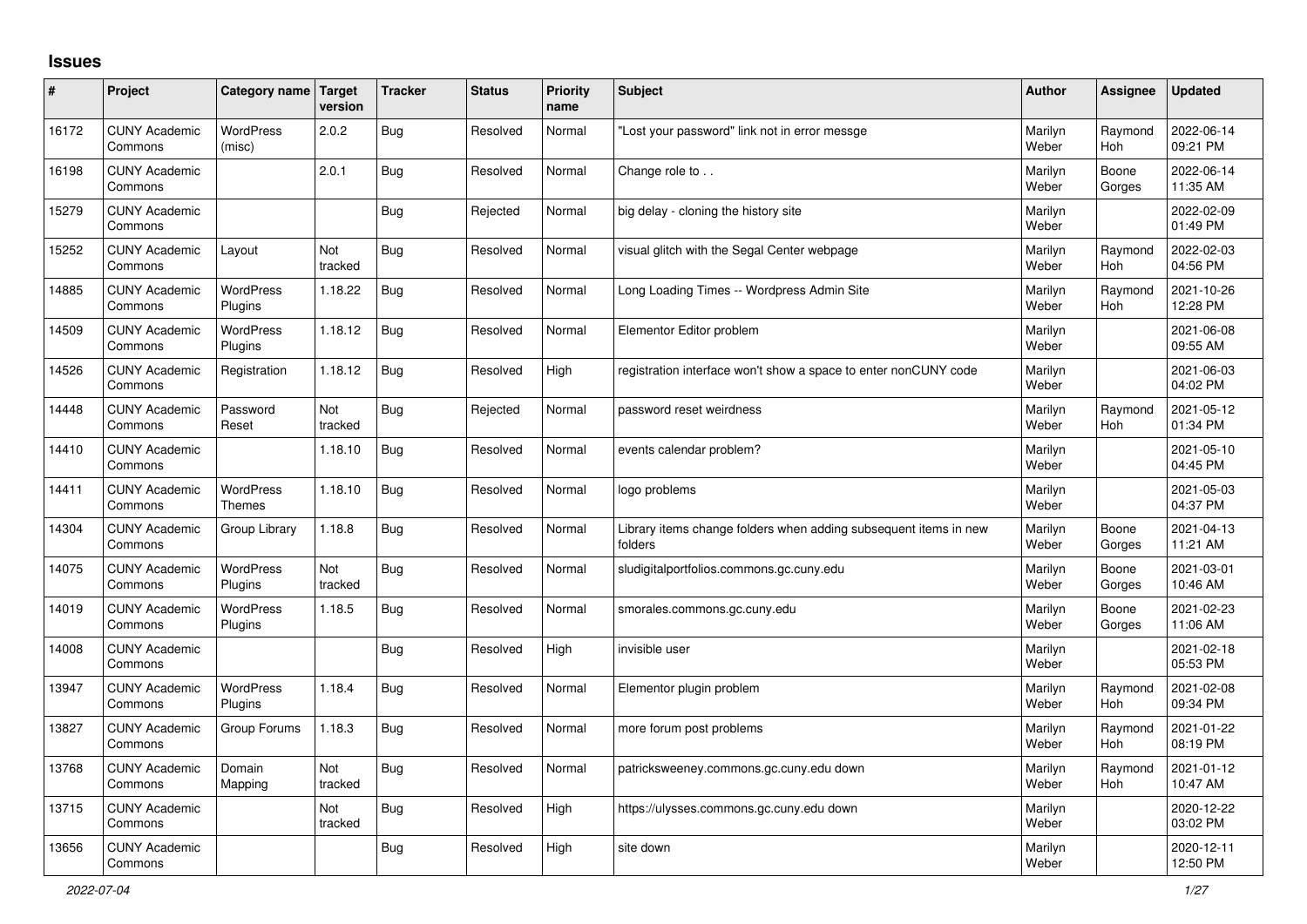| $\pmb{\sharp}$ | Project                         | Category name                     | <b>Target</b><br>version | <b>Tracker</b> | <b>Status</b>        | <b>Priority</b><br>name | <b>Subject</b>                                                                             | <b>Author</b>    | Assignee        | <b>Updated</b>         |
|----------------|---------------------------------|-----------------------------------|--------------------------|----------------|----------------------|-------------------------|--------------------------------------------------------------------------------------------|------------------|-----------------|------------------------|
| 13675          | <b>CUNY Academic</b><br>Commons | Group Library                     | 1.18.1                   | <b>Bug</b>     | Resolved             | High                    | broken Library                                                                             | Marilyn<br>Weber |                 | 2020-12-09<br>05:02 PM |
| 13633          | <b>CUNY Academic</b><br>Commons |                                   | Not<br>tracked           | <b>Bug</b>     | Resolved             | High                    | PublicsLab site down                                                                       | Marilyn<br>Weber |                 | 2020-11-30<br>02:01 PM |
| 13378          | <b>CUNY Academic</b><br>Commons |                                   | 1.17.5                   | <b>Bug</b>     | Resolved             | Normal                  | problem on one of my sites                                                                 | Marilyn<br>Weber |                 | 2020-09-24<br>05:27 PM |
| 13341          | <b>CUNY Academic</b><br>Commons | Group Forums                      | 1.17.4                   | <b>Bug</b>     | Resolved             | Normal                  | Forum reply problems                                                                       | Marilyn<br>Weber | Raymond<br>Hoh  | 2020-09-22<br>12:08 PM |
| 13328          | <b>CUNY Academic</b><br>Commons | Group Forums                      | Not<br>tracked           | <b>Bug</b>     | Reporter<br>Feedback | Normal                  | cross-posting in two related groups                                                        | Marilyn<br>Weber | Raymond<br>Hoh  | 2020-09-15<br>10:39 PM |
| 13227          | <b>CUNY Academic</b><br>Commons | Group Library                     | 1.17.2                   | <b>Bug</b>     | Resolved             | High                    | folder not appearing in library                                                            | Marilyn<br>Weber |                 | 2020-08-21<br>04:22 PM |
| 13013          | <b>CUNY Academic</b><br>Commons |                                   | Not<br>tracked           | <b>Bug</b>     | Resolved             | Normal                  | an invite to Group Admins from Brian Foote?!                                               | Marilyn<br>Weber |                 | 2020-07-07<br>02:36 PM |
| 12584          | <b>CUNY Academic</b><br>Commons |                                   | Not<br>tracked           | <b>Bug</b>     | Resolved             | Urgent                  | No way to register                                                                         | Marilyn<br>Weber |                 | 2020-03-27<br>02:38 PM |
| 12363          | <b>CUNY Academic</b><br>Commons | WordPress<br>Plugins              | 1.16.5                   | <b>Bug</b>     | Resolved             | Urgent                  | more bbPress problems - now students unable to post either a new<br>thread or a comment    | Marilyn<br>Weber | Raymond<br>Hoh  | 2020-03-17<br>03:07 PM |
| 12487          | <b>CUNY Academic</b><br>Commons | Group Forums                      | 1.16.7                   | <b>Bug</b>     | Resolved             | Normal                  | group posting problems?                                                                    | Marilyn<br>Weber | Raymond<br>Hoh  | 2020-03-10<br>11:40 AM |
| 12483          | <b>CUNY Academic</b><br>Commons |                                   | 1.16.7                   | <b>Bug</b>     | Resolved             | High                    | post error                                                                                 | Marilyn<br>Weber |                 | 2020-02-28<br>02:44 PM |
| 12360          | <b>CUNY Academic</b><br>Commons | <b>WordPress</b><br><b>Themes</b> | Not<br>tracked           | <b>Bug</b>     | Reporter<br>Feedback | Normal                  | site just says "DANTE We are currently in maintenance mode, please<br>check back shortly." | Marilyn<br>Weber |                 | 2020-02-04<br>12:13 PM |
| 12354          | <b>CUNY Academic</b><br>Commons | <b>WordPress</b><br>Plugins       | 1.16.5                   | <b>Bug</b>     | Resolved             | Urgent                  | sites (including Net-Art) are reporting critical issues                                    | Marilyn<br>Weber | Raymond<br>Hoh  | 2020-02-02<br>03:16 PM |
| 11971          | <b>CUNY Academic</b><br>Commons | Email<br>Notifications            | Future<br>release        | <b>Bug</b>     | Reporter<br>Feedback | Low                     | Pictures obscured in emailed post notifications                                            | Marilyn<br>Weber | Raymond<br>Hoh  | 2019-11-21<br>01:14 PM |
| 12038          | <b>CUNY Academic</b><br>Commons |                                   | 1.15.13                  | <b>Bug</b>     | Resolved             | Normal                  | admin visibility problem at careerplan.commons.gc.cuny.edu                                 | Marilyn<br>Weber |                 | 2019-11-12<br>10:20 AM |
| 12006          | <b>CUNY Academic</b><br>Commons | Group<br>Invitations              | 1.15.13                  | <b>Bug</b>     | Resolved             | Immediate               | Invite system is broken.                                                                   | Marilyn<br>Weber | Boone<br>Gorges | 2019-10-23<br>10:16 AM |
| 11964          | <b>CUNY Academic</b><br>Commons | Layout                            | 1.15.12                  | <b>Bug</b>     | Resolved             | Normal                  | https://commons.gc.cuny.edu/create/ not displaying correctly in Edge                       | Marilyn<br>Weber | Raymond<br>Hoh  | 2019-10-22<br>11:54 AM |
| 11865          | <b>CUNY Academic</b><br>Commons | Onboarding                        | 1.15.10                  | Bug            | Resolved             | Normal                  | Site name not appearing in "Membership" lists of Invitation modal                          | Marilyn<br>Weber | Boone<br>Gorges | 2019-09-24<br>11:09 AM |
| 11634          | <b>CUNY Academic</b><br>Commons | <b>WordPress</b><br>(misc)        | Not<br>tracked           | <b>Bug</b>     | Rejected             | Normal                  | "Insert Read More Tag" working oddly                                                       | Marilyn<br>Weber | Raymond<br>Hoh  | 2019-07-15<br>11:48 PM |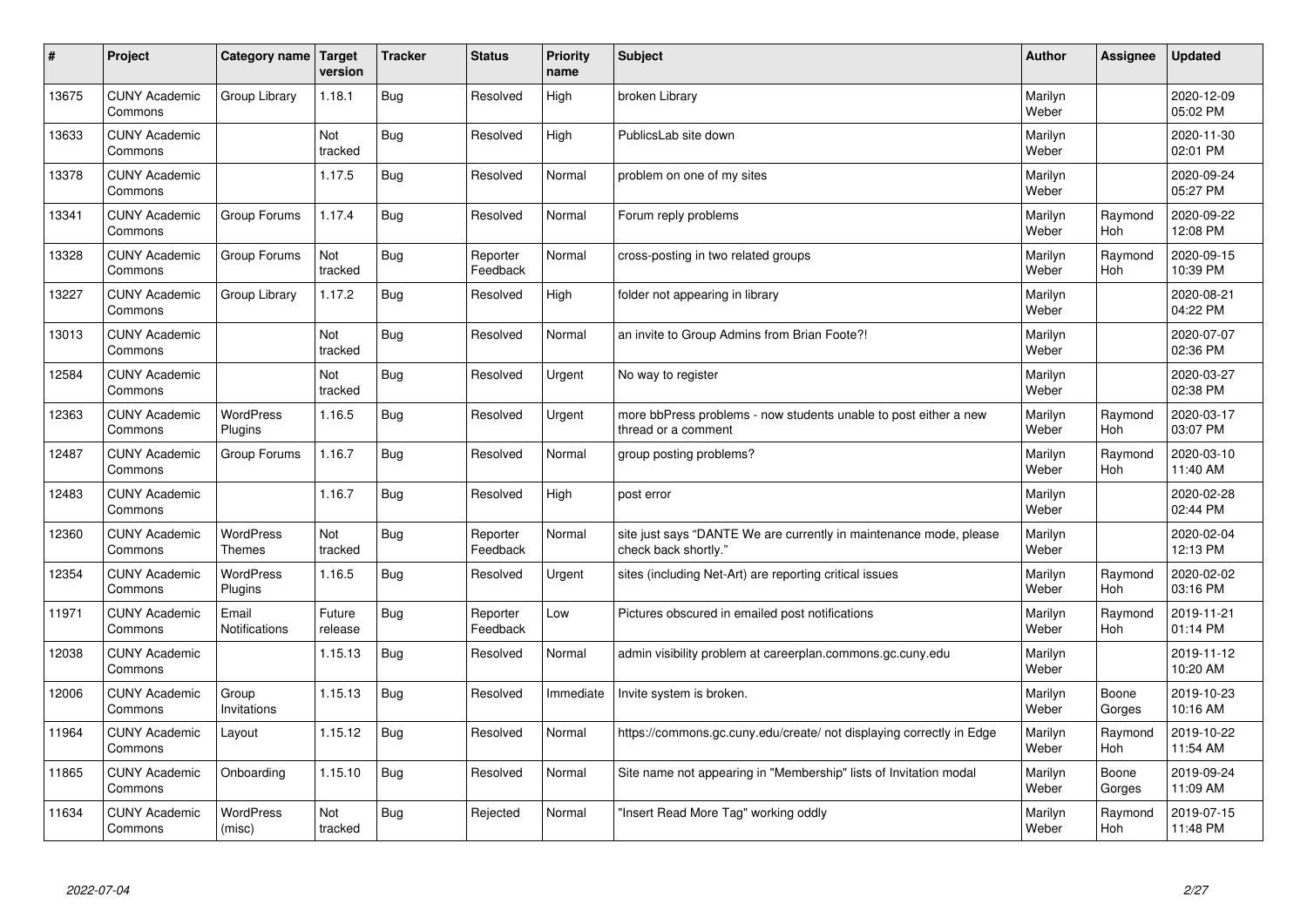| $\sharp$ | Project                         | Category name   Target     | version           | <b>Tracker</b> | <b>Status</b> | <b>Priority</b><br>name | <b>Subject</b>                                          | <b>Author</b>    | Assignee              | <b>Updated</b>         |
|----------|---------------------------------|----------------------------|-------------------|----------------|---------------|-------------------------|---------------------------------------------------------|------------------|-----------------------|------------------------|
| 11567    | <b>CUNY Academic</b><br>Commons | <b>Group Files</b>         | 1.15.4            | Bug            | Resolved      | Normal                  | Group files pagination doesn't work properly in folders | Marilyn<br>Weber | Boone<br>Gorges       | 2019-06-25<br>04:22 PM |
| 11453    | <b>CUNY Academic</b><br>Commons | <b>WordPress</b><br>(misc) | 1.15.2            | Bug            | Resolved      | Normal                  | 403 error on Firefox                                    | Marilyn<br>Weber | Raymond<br><b>Hoh</b> | 2019-05-28<br>11:46 AM |
| 11483    | <b>CUNY Academic</b><br>Commons |                            | 1.15.2            | Bug            | Resolved      | Normal                  | "Add New user" not working                              | Marilyn<br>Weber |                       | 2019-05-21<br>02:26 PM |
| 11088    | <b>CUNY Academic</b><br>Commons | Group Blogs                | Not<br>tracked    | Bug            | Resolved      | Normal                  | no notification for comments                            | Marilyn<br>Weber |                       | 2019-02-15<br>03:30 PM |
| 10810    | <b>CUNY Academic</b><br>Commons | <b>WordPress</b><br>(misc) | 1.14.2            | Bug            | Resolved      | Normal                  | Sites set as public are becoming private                | Marilyn<br>Weber |                       | 2018-12-11<br>10:15 AM |
| 10772    | <b>CUNY Academic</b><br>Commons | Groups (misc)              | 1.14.2            | Bug            | Resolved      | Normal                  | can't create groups                                     | Marilyn<br>Weber |                       | 2018-12-04<br>10:42 AM |
| 10537    | <b>CUNY Academic</b><br>Commons |                            | Not<br>tracked    | Bug            | Resolved      | Normal                  | jpegs not showing                                       | Marilyn<br>Weber |                       | 2018-10-23<br>10:51 AM |
| 10562    | <b>CUNY Academic</b><br>Commons |                            |                   | Bug            | Rejected      | Normal                  | Commons is down                                         | Marilyn<br>Weber |                       | 2018-10-23<br>10:49 AM |
| 10361    | <b>CUNY Academic</b><br>Commons | Group Forums               | 1.13.10           | Bug            | Resolved      | Normal                  | forum post pending oddity                               | Marilyn<br>Weber |                       | 2018-09-25<br>10:45 AM |
| 10260    | <b>CUNY Academic</b><br>Commons |                            |                   | Bug            | Rejected      | Normal                  | bad activation email                                    | Marilyn<br>Weber |                       | 2018-08-30<br>01:25 PM |
| 10176    | <b>CUNY Academic</b><br>Commons | Documentation              | Not<br>tracked    | Bug            | Resolved      | Normal                  | domain mapping requests                                 | Marilyn<br>Weber | scott voth            | 2018-08-29<br>05:30 PM |
| 10101    | <b>CUNY Academic</b><br>Commons |                            | 1.13.7            | Bug            | Resolved      | Normal                  | URL changes within Manage section of groups             | Marilyn<br>Weber |                       | 2018-08-03<br>01:54 PM |
| 10035    | <b>CUNY Academic</b><br>Commons |                            | Not<br>tracked    | Bug            | Resolved      | Normal                  | Reconnecting user to site                               | Marilyn<br>Weber |                       | 2018-07-23<br>11:55 AM |
| 9992     | <b>CUNY Academic</b><br>Commons |                            | 1.13.6            | Bug            | Resolved      | Normal                  | ACERT website down again                                | Marilyn<br>Weber |                       | 2018-07-10<br>12:15 PM |
| 9919     | <b>CUNY Academic</b><br>Commons |                            | Not<br>tracked    | Bug            | Resolved      | Normal                  | admin of https://sphcurriculum.commons.gc.cuny.edu      | Marilyn<br>Weber |                       | 2018-06-12<br>09:37 PM |
| 9835     | <b>CUNY Academic</b><br>Commons | Group Forums               | Future<br>release | Bug            | Assigned      | Normal                  | add a "like" function?                                  | Marilyn<br>Weber | Erik<br>Trainer       | 2018-06-05<br>01:49 PM |
| 9828     | <b>CUNY Academic</b><br>Commons | Domain<br>Mapping          | 1.13.3            | Bug            | Resolved      | High                    | redirecting problem                                     | Marilyn<br>Weber | Raymond<br><b>Hoh</b> | 2018-05-24<br>02:39 PM |
| 9768     | <b>CUNY Academic</b><br>Commons |                            | 1.13.2            | Bug            | Resolved      | High                    | search function on the Directory page                   | Marilyn<br>Weber | Boone<br>Gorges       | 2018-05-14<br>08:45 PM |
| 9470     | <b>CUNY Academic</b><br>Commons |                            |                   | <b>Bug</b>     | Resolved      | Normal                  | Users not appearing via "Add New"                       | Marilyn<br>Weber |                       | 2018-03-22<br>07:44 PM |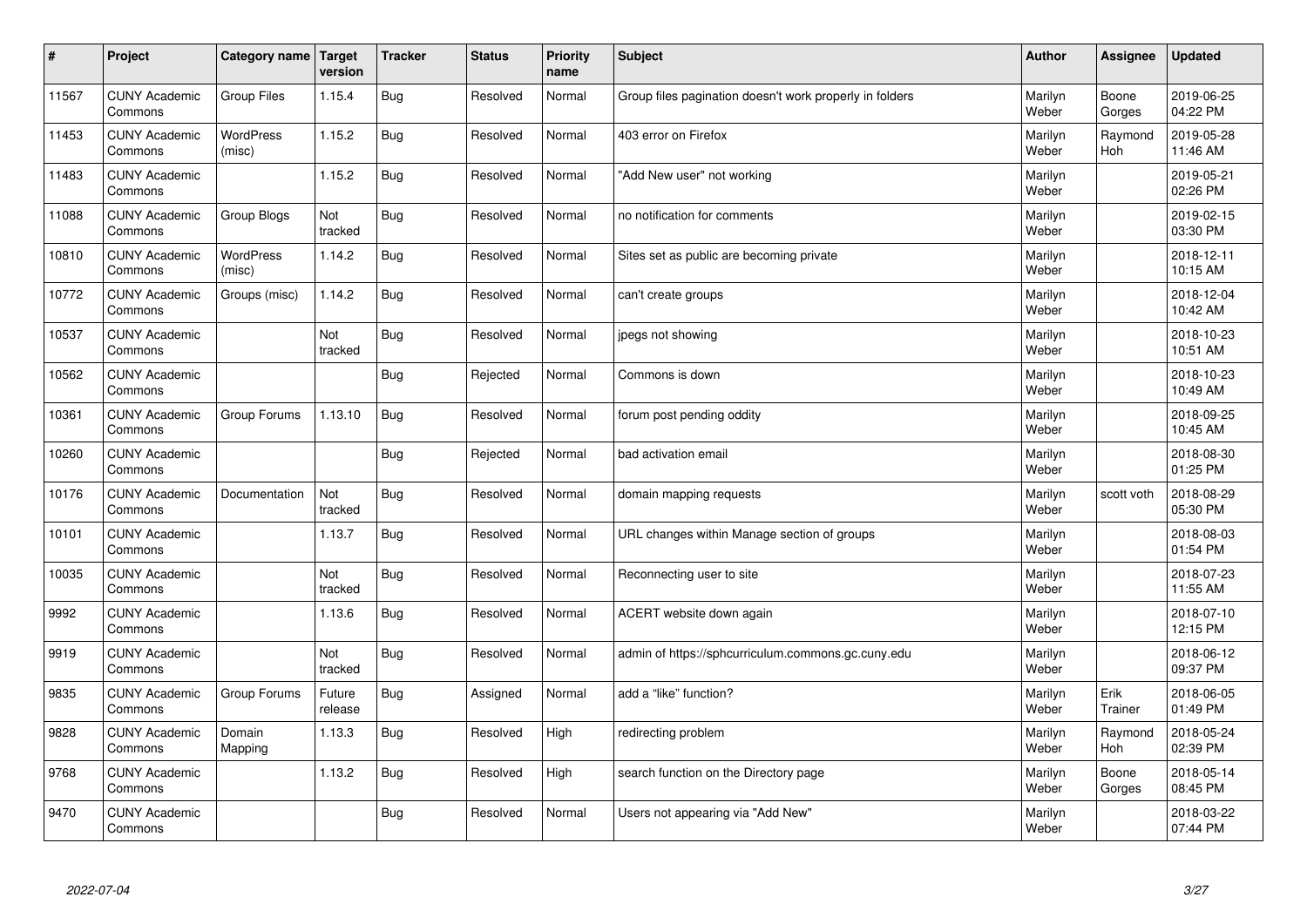| #    | Project                         | Category name   Target            | version        | <b>Tracker</b> | <b>Status</b> | Priority<br>name | <b>Subject</b>                                       | <b>Author</b>    | <b>Assignee</b>       | <b>Updated</b>         |
|------|---------------------------------|-----------------------------------|----------------|----------------|---------------|------------------|------------------------------------------------------|------------------|-----------------------|------------------------|
| 9335 | <b>CUNY Academic</b><br>Commons | <b>WordPress</b><br><b>Themes</b> | 1.12.10        | Bug            | Resolved      | Normal           | clone http://digitalscholarship.ccny.cuny.edu site?  | Marilyn<br>Weber | Boone<br>Gorges       | 2018-03-14<br>12:43 PM |
| 9340 | <b>CUNY Academic</b><br>Commons | <b>WordPress</b><br>Plugins       | 1.12.10        | Bug            | Resolved      | Normal           | change the web preview?                              | Marilyn<br>Weber | Raymond<br>Hoh        | 2018-03-13<br>11:50 AM |
| 9330 | <b>CUNY Academic</b><br>Commons | <b>WordPress</b><br>Plugins       | 1.12.10        | Bug            | Resolved      | Normal           | part 2 of problems with the Leaflet plug-in          | Marilyn<br>Weber |                       | 2018-03-04<br>05:58 PM |
| 9282 | <b>CUNY Academic</b><br>Commons | Group Forums                      | 1.12.9         | Bug            | Resolved      | Normal           | 'Forum ID is missing" error?                         | Marilyn<br>Weber |                       | 2018-02-27<br>10:32 AM |
| 9276 | <b>CUNY Academic</b><br>Commons |                                   |                | Bug            | Resolved      | High             | problem adding a member to a group - wrong username? | Marilyn<br>Weber |                       | 2018-02-25<br>12:47 PM |
| 9192 | <b>CUNY Academic</b><br>Commons | <b>WordPress</b><br>Plugins       | 1.12.8         | Bug            | Resolved      | Normal           | problems with the Leaflet plug -in                   | Marilyn<br>Weber | Boone<br>Gorges       | 2018-02-13<br>11:07 AM |
| 9154 | <b>CUNY Academic</b><br>Commons | Events                            | 1.12.8         | Bug            | Resolved      | Normal           | problem with group calendar                          | Marilyn<br>Weber | Raymond<br><b>Hoh</b> | 2018-02-13<br>10:49 AM |
| 9130 | <b>CUNY Academic</b><br>Commons | Homepage<br>Slides                | Not<br>tracked | Bug            | Resolved      | Normal           | too many redirects                                   | Marilyn<br>Weber |                       | 2018-01-29<br>10:27 AM |
| 9062 | <b>CUNY Academic</b><br>Commons |                                   | Not<br>tracked | Bug            | Resolved      | Normal           | re-add me as admin of https://commons.gc.cuny.edu/   | Marilyn<br>Weber |                       | 2018-01-08<br>12:03 PM |
| 8924 | <b>CUNY Academic</b><br>Commons | <b>WordPress</b><br>Plugins       | 1.12.4         | <b>Bug</b>     | Resolved      | Normal           | auto-remove feature on http://pcp.gc.cuny.edu        | Marilyn<br>Weber | Matt Gold             | 2017-12-04<br>10:18 AM |
| 8937 | <b>CUNY Academic</b><br>Commons |                                   | Not<br>tracked | Bug            | Resolved      | Normal           | videos gone                                          | Marilyn<br>Weber |                       | 2017-12-01<br>11:27 AM |
| 8917 | <b>CUNY Academic</b><br>Commons | <b>Group Files</b>                | 1.12.3         | Bug            | Resolved      | High             | Files not downloading from Groups properly           | Marilyn<br>Weber | Boone<br>Gorges       | 2017-11-29<br>10:04 PM |
| 5684 | <b>CUNY Academic</b><br>Commons | <b>Group Files</b>                | Not<br>tracked | Bug            | Resolved      | Normal           | Making Group files appear as Blog entries            | Marilyn<br>Weber | Boone<br>Gorges       | 2017-11-20<br>03:28 PM |
| 7328 | <b>CUNY Academic</b><br>Commons | WordPress<br>Plugins              | Not<br>tracked | Bug            | Resolved      | Normal           | technical issue with the Events Manager plugin       | Marilyn<br>Weber | Raymond<br><b>Hoh</b> | 2017-11-15<br>06:19 PM |
| 5968 | <b>CUNY Academic</b><br>Commons | Membership                        | Not<br>tracked | Bug            | Resolved      | Normal           | Deleting account without knowing password            | Marilyn<br>Weber | Matt Gold             | 2017-11-15<br>06:19 PM |
| 5319 | <b>CUNY Academic</b><br>Commons |                                   | Not<br>tracked | Bug            | Resolved      | Normal           | <b>Broken URL</b>                                    | Marilyn<br>Weber | Marilyn<br>Weber      | 2017-11-15<br>05:46 PM |
| 5875 | <b>CUNY Academic</b><br>Commons | WordPress<br>Plugins              | Not<br>tracked | Bug            | Resolved      | Normal           | Events Calendar garbled in IE                        | Marilyn<br>Weber | Marilyn<br>Weber      | 2017-11-15<br>05:45 PM |
| 7226 | <b>CUNY Academic</b><br>Commons | Registration                      | Not<br>tracked | Bug            | Abandoned     | Normal           | Community college student cannot register?           | Marilyn<br>Weber |                       | 2017-11-15<br>01:55 PM |
| 6106 | <b>CUNY Academic</b><br>Commons | Server                            | Not<br>tracked | Bug            | Resolved      | Normal           | 504 error                                            | Marilyn<br>Weber |                       | 2017-11-15<br>01:55 PM |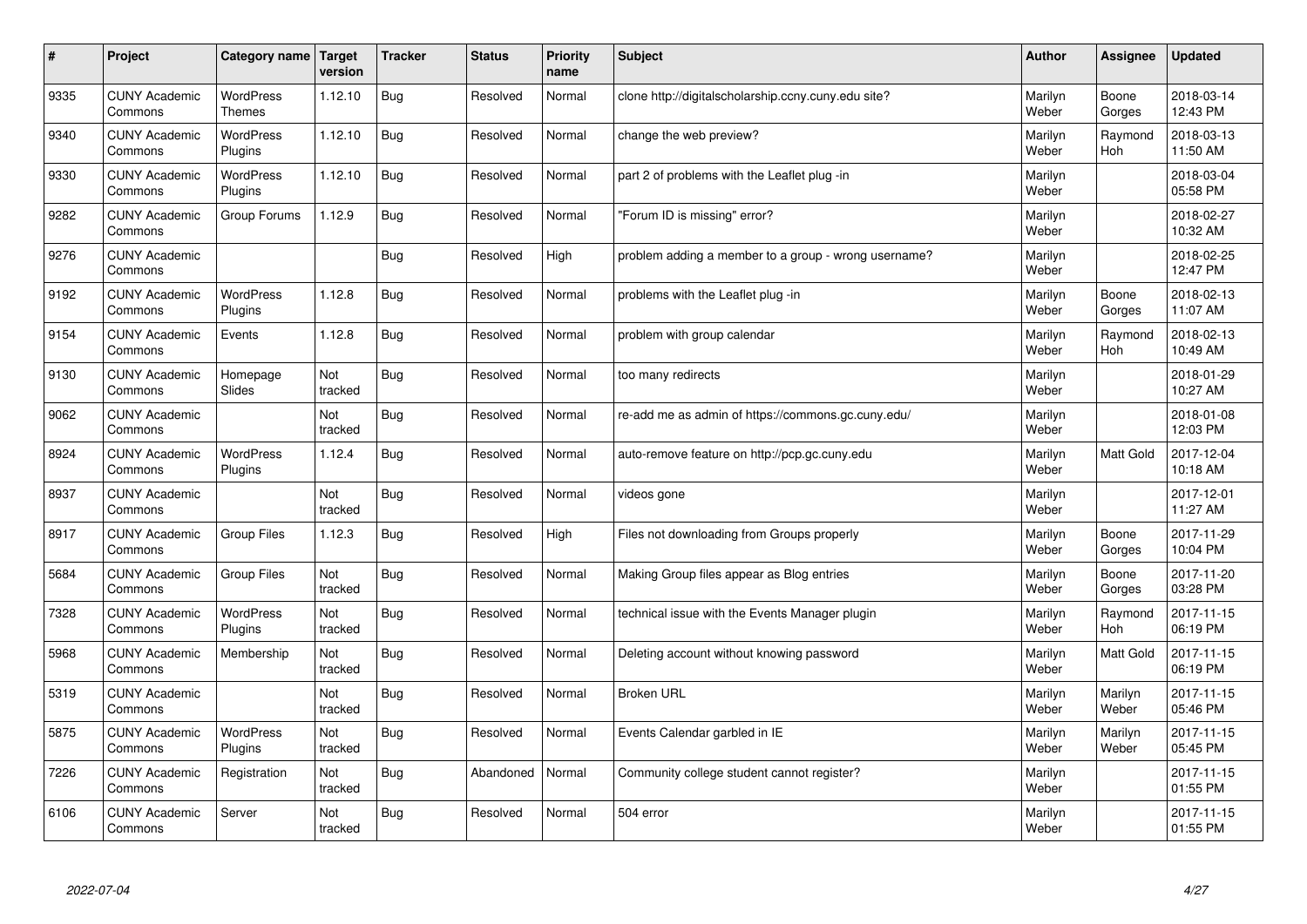| #    | Project                         | Category name   Target            | version        | <b>Tracker</b> | <b>Status</b> | Priority<br>name | <b>Subject</b>                                                                          | <b>Author</b>    | <b>Assignee</b>       | <b>Updated</b>         |
|------|---------------------------------|-----------------------------------|----------------|----------------|---------------|------------------|-----------------------------------------------------------------------------------------|------------------|-----------------------|------------------------|
| 7770 | <b>CUNY Academic</b><br>Commons | <b>WordPress</b><br>Plugins       | Not<br>tracked | Bug            | Abandoned     | Normal           | Timeline.js problem                                                                     | Marilyn<br>Weber |                       | 2017-11-15<br>01:43 PM |
| 8098 | <b>CUNY Academic</b><br>Commons | <b>Public Portfolio</b>           | Not<br>tracked | Bug            | Abandoned     | Normal           | Widget in profile not working                                                           | Marilyn<br>Weber |                       | 2017-11-15<br>01:28 PM |
| 8259 | <b>CUNY Academic</b><br>Commons |                                   | Not<br>tracked | Bug            | Resolved      | Normal           | missing dashboard                                                                       | Marilyn<br>Weber |                       | 2017-11-15<br>01:28 PM |
| 8661 | <b>CUNY Academic</b><br>Commons | Group Blogs                       | Not<br>tracked | Bug            | Resolved      | Normal           | new group, old site, can't link?                                                        | Marilyn<br>Weber |                       | 2017-11-15<br>01:26 PM |
| 5713 | <b>CUNY Academic</b><br>Commons | <b>WordPress</b><br>(misc)        | Not<br>tracked | <b>Bug</b>     | Abandoned     | High             | Site freezing                                                                           | Marilyn<br>Weber | Boone<br>Gorges       | 2017-11-15<br>10:58 AM |
| 6286 | <b>CUNY Academic</b><br>Commons | Groups (misc)                     | Not<br>tracked | Bug            | Resolved      | Immediate        | Groups pages not displaying at all!                                                     | Marilyn<br>Weber | Boone<br>Gorges       | 2017-11-15<br>10:57 AM |
| 8878 | <b>CUNY Academic</b><br>Commons | cuny.is                           | Not<br>tracked | Bug            | Resolved      | Urgent           | cuny is site link won't work                                                            | Marilyn<br>Weber | Boone<br>Gorges       | 2017-11-01<br>03:06 PM |
| 6860 | <b>CUNY Academic</b><br>Commons | User<br>Onboarding                | 1.12           | <b>Bug</b>     | Resolved      | Normal           | Invitation to join a group is appearing as an invitiation to join the site!             | Marilyn<br>Weber | Boone<br>Gorges       | 2017-10-30<br>10:03 AM |
| 8721 | <b>CUNY Academic</b><br>Commons | <b>WordPress</b><br>Plugins       | 1.11.13        | Bug            | Resolved      | Normal           | more problems with Events calendar                                                      | Marilyn<br>Weber |                       | 2017-09-21<br>10:35 AM |
| 8638 | <b>CUNY Academic</b><br>Commons | Group Blogs                       | 1.11.11        | Bug            | Resolved      | Normal           | members not syncing from group to site                                                  | Marilyn<br>Weber |                       | 2017-09-01<br>03:50 PM |
| 8620 | <b>CUNY Academic</b><br>Commons | ZenDesk                           | 1.11.11        | <b>Bug</b>     | Resolved      | High             | 'Send us a message" not working                                                         | Marilyn<br>Weber | Raymond<br><b>Hoh</b> | 2017-08-29<br>04:13 PM |
| 8552 | <b>CUNY Academic</b><br>Commons | <b>WordPress</b><br>Plugins       | 1.11.10        | Bug            | Resolved      | Normal           | Events Calendar problem                                                                 | Marilyn<br>Weber |                       | 2017-08-18<br>04:36 PM |
| 8125 | <b>CUNY Academic</b><br>Commons | <b>WordPress</b><br><b>Themes</b> | 1.10.19        | Bug            | Resolved      | High             | careerplan admin page failing to load with "currently unable to handle<br>this request" | Marilyn<br>Weber |                       | 2017-07-13<br>12:54 PM |
| 8200 | <b>CUNY Academic</b><br>Commons | Groups (misc)                     | Not<br>tracked | Bug            | Resolved      | Normal           | Announcements has disappeared                                                           | Marilyn<br>Weber | Boone<br>Gorges       | 2017-05-26<br>04:04 PM |
| 8131 | <b>CUNY Academic</b><br>Commons | <b>WordPress</b><br>Plugins       | 1.11           | Bug            | Resolved      | Normal           | Newsletters plug-in                                                                     | Marilyn<br>Weber | Boone<br>Gorges       | 2017-05-11<br>09:42 PM |
| 7376 | <b>CUNY Academic</b><br>Commons | Email<br><b>Notifications</b>     |                | Bug            | Rejected      | Normal           | automatic forwarding of blog posts not working                                          | Marilyn<br>Weber | Boone<br>Gorges       | 2017-05-01<br>10:36 PM |
| 7995 | <b>CUNY Academic</b><br>Commons | Domain<br>Mapping                 | Not<br>tracked | Bug            | Resolved      | Urgent           | http://on.socialpaper.gc.cuny.edu down?                                                 | Marilyn<br>Weber |                       | 2017-04-21<br>11:07 AM |
| 7994 | <b>CUNY Academic</b><br>Commons | WordPress<br>(misc)               | 1.10.17        | Bug            | Resolved      | Urgent           | Comments not appearing                                                                  | Marilyn<br>Weber |                       | 2017-04-20<br>11:16 AM |
| 7767 | <b>CUNY Academic</b><br>Commons |                                   | Not<br>tracked | Bug            | Resolved      | Normal           | Site loading problems                                                                   | Marilyn<br>Weber |                       | 2017-03-21<br>09:57 PM |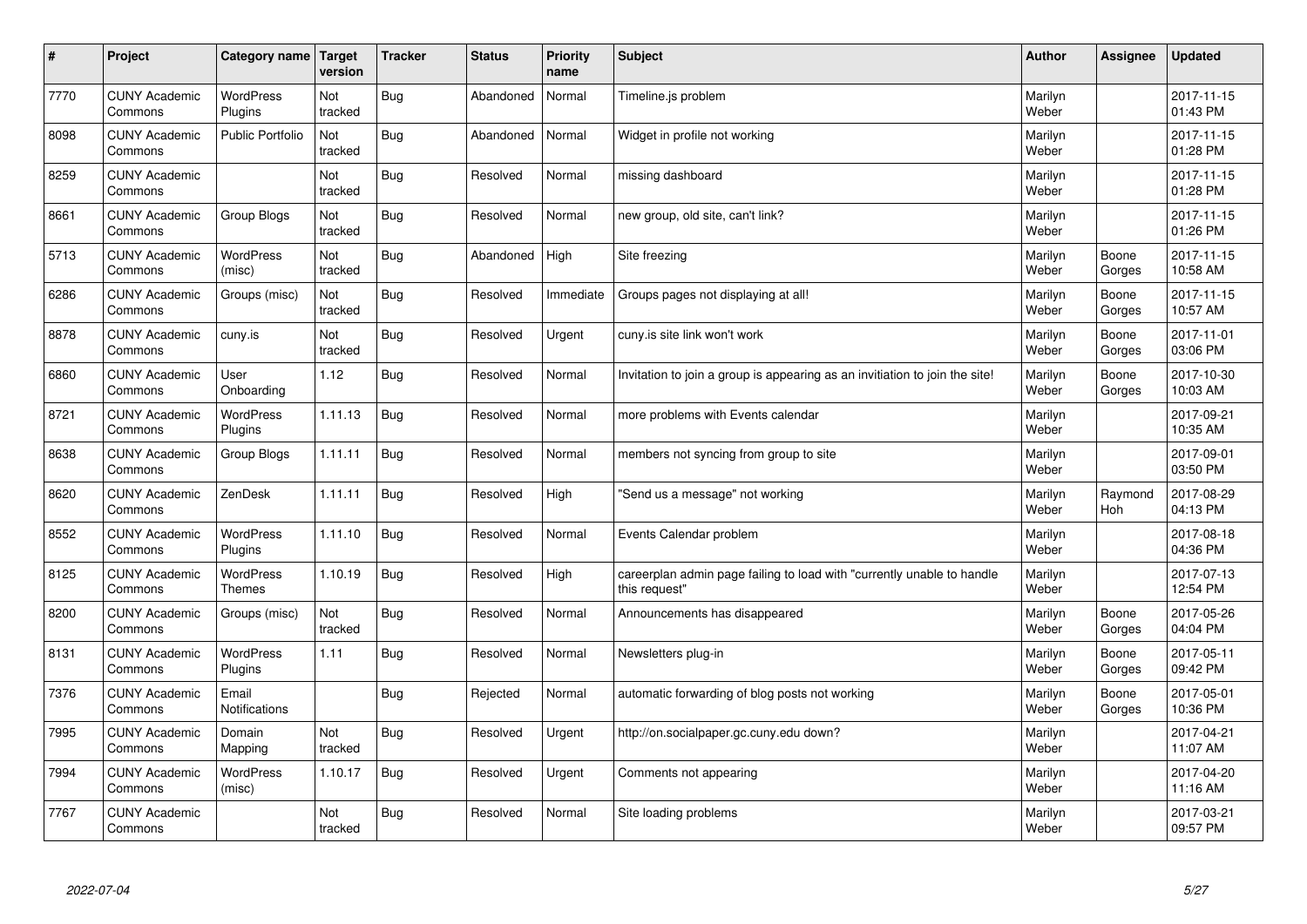| #    | Project                         | Category name   Target        | version        | <b>Tracker</b> | <b>Status</b> | <b>Priority</b><br>name | <b>Subject</b>                                    | <b>Author</b>    | Assignee              | <b>Updated</b>         |
|------|---------------------------------|-------------------------------|----------------|----------------|---------------|-------------------------|---------------------------------------------------|------------------|-----------------------|------------------------|
| 7803 | <b>CUNY Academic</b><br>Commons |                               |                | Bug            | Resolved      | Normal                  | user email change                                 | Marilyn<br>Weber |                       | 2017-03-16<br>11:58 AM |
| 7684 | <b>CUNY Academic</b><br>Commons | Reply By Email                | 1.10.12        | Bug            | Resolved      | High                    | trying to post too often error                    | Marilyn<br>Weber | Raymond<br><b>Hoh</b> | 2017-02-28<br>12:43 PM |
| 7349 | <b>CUNY Academic</b><br>Commons | Membership                    | Not<br>tracked | <b>Bug</b>     | Resolved      | Normal                  | <b>LACUNY Institute website</b>                   | Marilyn<br>Weber | Boone<br>Gorges       | 2017-01-11<br>04:26 PM |
| 7223 | <b>CUNY Academic</b><br>Commons | Membership                    | Not<br>tracked | Bug            | Resolved      | Normal                  | User with two profiles would like to merge them   | Marilyn<br>Weber | Boone<br>Gorges       | 2017-01-10<br>02:07 PM |
| 7337 | <b>CUNY Academic</b><br>Commons | Membership                    | Not<br>tracked | Bug            | Resolved      | Normal                  | User with new email                               | Marilyn<br>Weber |                       | 2017-01-06<br>11:05 AM |
| 7310 | <b>CUNY Academic</b><br>Commons |                               | 1.10.7         | Bug            | Resolved      | Normal                  | Friendship request mystery.                       | Marilyn<br>Weber | Boone<br>Gorges       | 2017-01-05<br>03:12 PM |
| 7100 | <b>CUNY Academic</b><br>Commons | <b>WordPress</b><br>Plugins   | 1.10.5         | Bug            | Resolved      | High                    | Cincopa plugin problem                            | Marilyn<br>Weber | Boone<br>Gorges       | 2016-12-19<br>10:32 AM |
| 6101 | <b>CUNY Academic</b><br>Commons | Public Portfolio              |                | <b>Bug</b>     | Resolved      | High                    | Profile update problems                           | Marilyn<br>Weber | Boone<br>Gorges       | 2016-12-01<br>03:50 PM |
| 6893 | <b>CUNY Academic</b><br>Commons | Group Forums                  |                | Bug            | Resolved      | Normal                  | Forum for CUNY Academic Commons Team is gone      | Marilyn<br>Weber | Boone<br>Gorges       | 2016-12-01<br>08:08 AM |
| 5448 | <b>CUNY Academic</b><br>Commons | Email<br><b>Notifications</b> | 1.10.2         | Bug            | Rejected      | Normal                  | garbled CAC activity digests                      | Marilyn<br>Weber | Raymond<br>Hoh        | 2016-11-20<br>02:38 AM |
| 6800 | <b>CUNY Academic</b><br>Commons |                               |                | <b>Bug</b>     | Rejected      | Immediate               | Is something going on?                            | Marilyn<br>Weber |                       | 2016-11-18<br>04:40 PM |
| 6626 | <b>CUNY Academic</b><br>Commons | <b>Group Files</b>            | 1.10.1         | Bug            | Resolved      | Normal                  | Files from non-member showing up in private group | Marilyn<br>Weber | Boone<br>Gorges       | 2016-11-07<br>03:54 PM |
| 6599 | <b>CUNY Academic</b><br>Commons | ZenDesk                       | 1.10           | Bug            | Duplicate     | Urgent                  | Accept Friend button not working                  | Marilyn<br>Weber | Raymond<br>Hoh        | 2016-11-04<br>06:35 PM |
| 6602 | <b>CUNY Academic</b><br>Commons | ZenDesk                       | 1.10           | Bug            | Resolved      | High                    | Add Friend button not working                     | Marilyn<br>Weber | Raymond<br>Hoh        | 2016-11-04<br>12:14 PM |
| 6575 | <b>CUNY Academic</b><br>Commons | Groups (misc)                 |                | Bug            | Rejected      | Normal                  | No papers link for the group "social paper"       | Marilyn<br>Weber |                       | 2016-11-02<br>10:39 PM |
| 6410 | <b>CUNY Academic</b><br>Commons |                               |                | <b>Bug</b>     | Duplicate     | Immediate               | Cannot log in - gives privacy error               | Marilyn<br>Weber | Boone<br>Gorges       | 2016-10-24<br>10:01 AM |
| 6338 | <b>CUNY Academic</b><br>Commons |                               |                | Bug            | Rejected      | Normal                  | Multiple email notifications for each blog post   | Marilyn<br>Weber | Boone<br>Gorges       | 2016-10-18<br>08:45 PM |
| 6313 | <b>CUNY Academic</b><br>Commons | Groups (misc)                 |                | Bug            | Duplicate     | Normal                  | group member no longer in group, can't rejoin.    | Marilyn<br>Weber |                       | 2016-10-14<br>09:27 PM |
| 6025 | <b>CUNY Academic</b><br>Commons | Search                        | Not<br>tracked | Bug            | Resolved      | Normal                  | Search function not working                       | Marilyn<br>Weber | Boone<br>Gorges       | 2016-10-12<br>09:41 AM |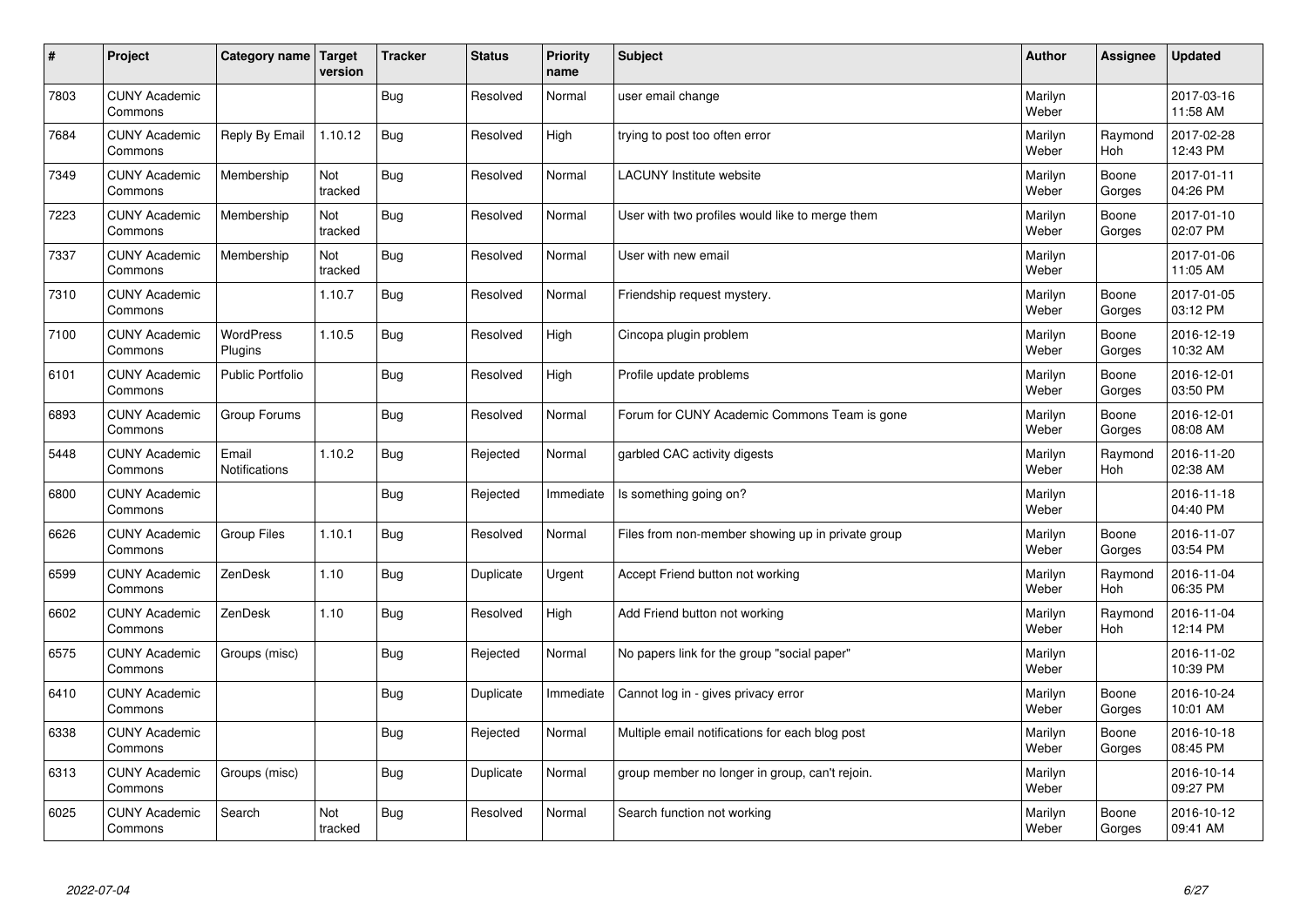| $\sharp$ | Project                         | Category name   Target  | version           | <b>Tracker</b> | <b>Status</b> | <b>Priority</b><br>name | <b>Subject</b>                                                  | <b>Author</b>    | Assignee              | <b>Updated</b>         |
|----------|---------------------------------|-------------------------|-------------------|----------------|---------------|-------------------------|-----------------------------------------------------------------|------------------|-----------------------|------------------------|
| 6107     | <b>CUNY Academic</b><br>Commons |                         |                   | Bug            | Resolved      | High                    | site redirect?                                                  | Marilyn<br>Weber | Boone<br>Gorges       | 2016-09-29<br>03:45 PM |
| 6091     | <b>CUNY Academic</b><br>Commons | Group<br>Invitations    | Not<br>tracked    | Bug            | Resolved      | Normal                  | User cannot re-join a group                                     | Marilyn<br>Weber | Boone<br>Gorges       | 2016-09-28<br>01:47 PM |
| 6039     | <b>CUNY Academic</b><br>Commons | Membership              | 1.9.28            | Bug            | Resolved      | High                    | User cannot change her email                                    | Marilyn<br>Weber |                       | 2016-09-19<br>03:03 PM |
| 5969     | <b>CUNY Academic</b><br>Commons | Registration            | 1.9.27            | <b>Bug</b>     | Resolved      | Normal                  | Queens students unable to join                                  | Marilyn<br>Weber | Boone<br>Gorges       | 2016-09-04<br>09:41 PM |
| 5872     | <b>CUNY Academic</b><br>Commons | Server                  | Not<br>tracked    | Bug            | Resolved      | Immediate               | Whole Commons is down                                           | Marilyn<br>Weber | Boone<br>Gorges       | 2016-08-12<br>12:04 AM |
| 5834     | <b>CUNY Academic</b><br>Commons |                         |                   | Bug            | Resolved      | Normal                  | My access to cdev                                               | Marilyn<br>Weber | Boone<br>Gorges       | 2016-07-25<br>03:12 PM |
| 5667     | <b>CUNY Academic</b><br>Commons | <b>Public Portfolio</b> | 1.9.18            | Bug            | Resolved      | Normal                  | publication section on my public portfolio won't update         | Marilyn<br>Weber | Boone<br>Gorges       | 2016-06-12<br>10:19 AM |
| 5436     | <b>CUNY Academic</b><br>Commons |                         | Not<br>tracked    | Bug            | Resolved      | Normal                  | Trying to change email settings for                             | Marilyn<br>Weber | Boone<br>Gorges       | 2016-04-21<br>10:12 PM |
| 5435     | <b>CUNY Academic</b><br>Commons |                         | Not<br>tracked    | Bug            | Resolved      | Urgent                  | Can't see the dashboard                                         | Marilyn<br>Weber |                       | 2016-04-12<br>11:33 AM |
| 5346     | <b>CUNY Academic</b><br>Commons | Toolbar                 | 1.9.11            | Bug            | Resolved      | Normal                  | possible dynamic HTML code bug?                                 | Marilyn<br>Weber | Boone<br>Gorges       | 2016-03-22<br>10:53 AM |
| 3138     | <b>CUNY Academic</b><br>Commons | Documentation           | Not<br>tracked    | Bug            | Resolved      | Normal                  | Codex documentation                                             | Marilyn<br>Weber | scott voth            | 2016-03-04<br>08:49 AM |
| 5282     | <b>CUNY Academic</b><br>Commons | Social Paper            | Future<br>release | Bug            | <b>New</b>    | Normal                  | Replying via email directs to paper but not individual comment. | Marilyn<br>Weber | Raymond<br><b>Hoh</b> | 2016-03-02<br>01:48 PM |
| 5184     | <b>CUNY Academic</b><br>Commons | Social Paper            |                   | Bug            | Rejected      | Normal                  | Problem linking SP to a group                                   | Marilyn<br>Weber | Boone<br>Gorges       | 2016-02-21<br>12:27 PM |
| 5176     | <b>CUNY Academic</b><br>Commons | Public Portfolio        | 1.9.6             | <b>Bug</b>     | Resolved      | Normal                  | Widgets in Profile not saving                                   | Marilyn<br>Weber | Boone<br>Gorges       | 2016-02-01<br>11:07 AM |
| 5177     | <b>CUNY Academic</b><br>Commons | Toolbar                 | 1.9.6             | Bug            | Resolved      | Normal                  | No "My Papers" tab                                              | Marilyn<br>Weber | Raymond<br><b>Hoh</b> | 2016-01-29<br>08:37 AM |
| 4577     | <b>CUNY Academic</b><br>Commons | Registration            | Not<br>tracked    | <b>Bug</b>     | Resolved      | Normal                  | New users are not getting their email verification              | Marilyn<br>Weber | Boone<br>Gorges       | 2016-01-26<br>03:30 PM |
| 5059     | <b>CUNY Academic</b><br>Commons |                         | Not<br>tracked    | Bug            | Resolved      | Normal                  | Instagram embed?                                                | Marilyn<br>Weber |                       | 2016-01-26<br>12:05 AM |
| 4831     | <b>CUNY Academic</b><br>Commons | Public Portfolio        | 1.9.4             | Bug            | Resolved      | Normal                  | User cannot update profile                                      | Marilyn<br>Weber | Boone<br>Gorges       | 2016-01-11<br>10:46 PM |
| 4881     | <b>CUNY Academic</b><br>Commons | ZenDesk                 | Not<br>tracked    | Bug            | Resolved      | Normal                  | ZenDesk emails not being sent                                   | Marilyn<br>Weber |                       | 2015-12-07<br>01:34 AM |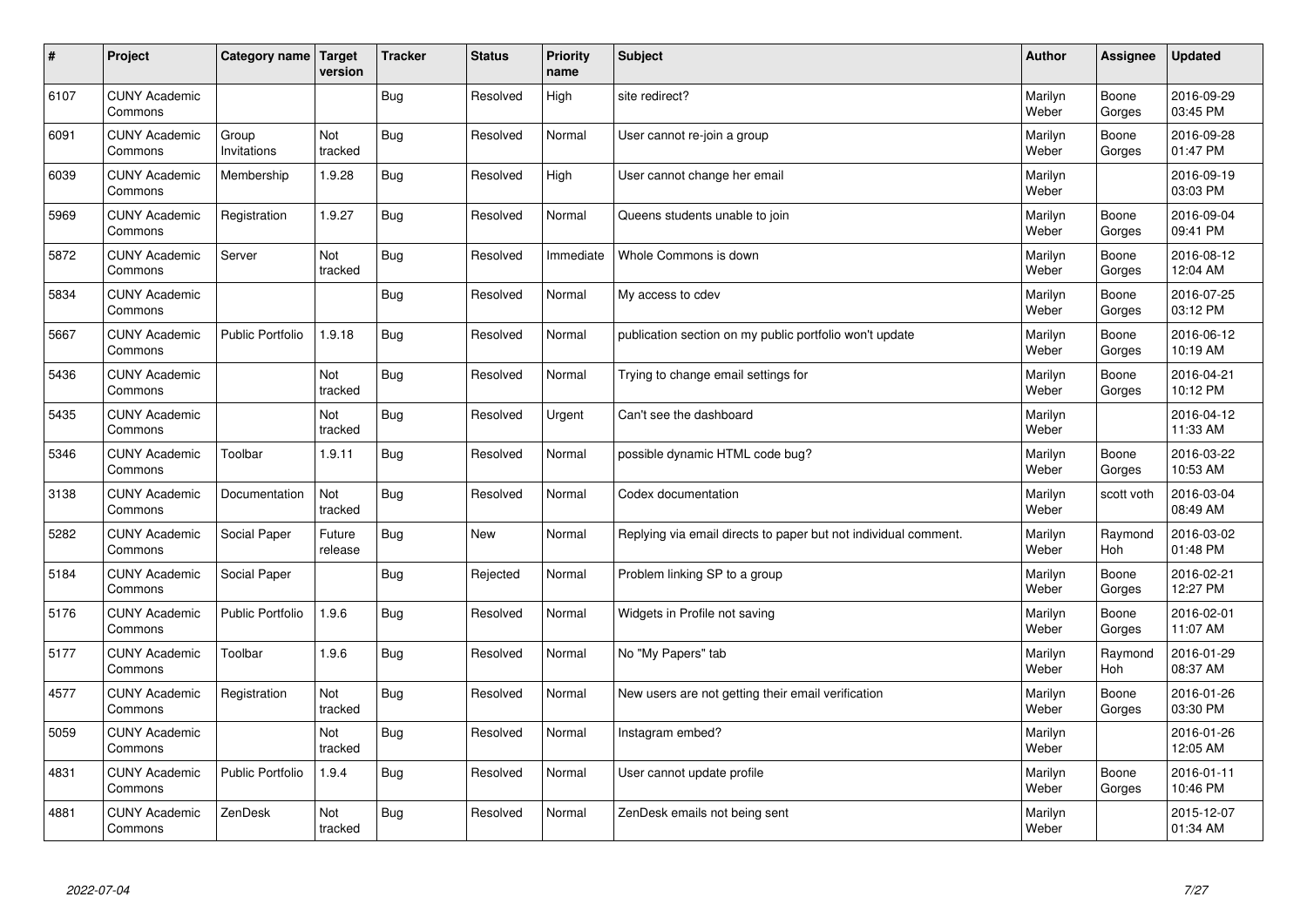| $\sharp$ | Project                         | Category name                | Target<br>version | <b>Tracker</b> | <b>Status</b> | <b>Priority</b><br>name | <b>Subject</b>                                        | <b>Author</b>    | Assignee              | <b>Updated</b>         |
|----------|---------------------------------|------------------------------|-------------------|----------------|---------------|-------------------------|-------------------------------------------------------|------------------|-----------------------|------------------------|
| 4657     | <b>CUNY Academic</b><br>Commons | Group Forums                 | 1.8.18            | Bug            | Resolved      | High                    | Submit button disappears in new post mode in forum    | Marilyn<br>Weber | Raymond<br><b>Hoh</b> | 2015-12-01<br>11:15 PM |
| 4962     | <b>CUNY Academic</b><br>Commons | Events                       | 1.8.18            | Bug            | Resolved      | High                    | Problems with text entry field in the Events Calendar | Marilyn<br>Weber | Raymond<br>Hoh        | 2015-12-01<br>06:57 PM |
| 4918     | <b>CUNY Academic</b><br>Commons | ZenDesk                      | Not<br>tracked    | Bug            | Resolved      | High                    | Re-directing Help Requests                            | Marilyn<br>Weber | Raymond<br><b>Hoh</b> | 2015-11-23<br>11:15 AM |
| 4834     | <b>CUNY Academic</b><br>Commons | <b>Blogs</b><br>(BuddyPress) |                   | Bug            | Resolved      | Normal                  | Admin invite problem                                  | Marilyn<br>Weber | Boone<br>Gorges       | 2015-11-13<br>12:25 PM |
| 4734     | <b>CUNY Academic</b><br>Commons | <b>BuddyPress</b><br>Docs    | 1.8.13            | Bug            | Resolved      | High                    | Problems with "Create New Doc"                        | Marilyn<br>Weber | Boone<br>Gorges       | 2015-10-09<br>07:53 AM |
| 4649     | <b>CUNY Academic</b><br>Commons | Registration                 | Not<br>tracked    | Bug            | Resolved      | Urgent                  | Submit button has disappeared                         | Marilyn<br>Weber | Boone<br>Gorges       | 2015-09-22<br>11:47 AM |
| 4542     | <b>CUNY Academic</b><br>Commons | WordPress<br>Plugins         | 1.8.10            | <b>Bug</b>     | Resolved      | Normal                  | Emailing group users problem                          | Marilyn<br>Weber | Boone<br>Gorges       | 2015-09-11<br>11:16 AM |
| 4496     | <b>CUNY Academic</b><br>Commons | cuny.is                      | 1.8.9             | Bug            | Resolved      | Normal                  | Quick links broken?                                   | Marilyn<br>Weber | Boone<br>Gorges       | 2015-08-28<br>10:39 AM |
| 4012     | <b>CUNY Academic</b><br>Commons |                              | 1.7.20            | Bug            | Resolved      | Normal                  | Two users reporting same Forbidden 403 error message. | Marilyn<br>Weber |                       | 2015-05-01<br>08:13 PM |
| 4013     | <b>CUNY Academic</b><br>Commons |                              |                   | <b>Bug</b>     | Duplicate     | Normal                  | Math question?                                        | Marilyn<br>Weber |                       | 2015-04-22<br>04:05 PM |
| 3533     | <b>CUNY Academic</b><br>Commons | Group<br>Invitations         | 1.7.8             | Bug            | Resolved      | Low                     | Trying to invite member to a new group                | Marilyn<br>Weber | Boone<br>Gorges       | 2015-04-01<br>09:13 PM |
| 3674     | <b>CUNY Academic</b><br>Commons |                              |                   | <b>Bug</b>     | Rejected      | Normal                  | CBox pagination issue with the Wiki                   | Marilyn<br>Weber |                       | 2014-11-20<br>05:03 PM |
| 3673     | <b>CUNY Academic</b><br>Commons |                              |                   | Bug            | Rejected      | Normal                  | CBox pagination issue with the Wiki                   | Marilyn<br>Weber |                       | 2014-11-20<br>04:08 PM |
| 3417     | <b>CUNY Academic</b><br>Commons | <b>BuddyPress</b><br>(misc)  | Not<br>tracked    | Bug            | Rejected      | High                    | copying two commons groups                            | Marilyn<br>Weber | Marilyn<br>Weber      | 2014-11-05<br>09:56 AM |
| 3620     | <b>CUNY Academic</b><br>Commons | Groups (misc)                | Not<br>tracked    | <b>Bug</b>     | Resolved      | Normal                  | admins of The Group for Group Admins                  | Marilyn<br>Weber |                       | 2014-11-03<br>08:38 AM |
| 3593     | <b>CUNY Academic</b><br>Commons | Registration                 | 1.7.2             | Bug            | Resolved      | High                    | registration problems                                 | Marilyn<br>Weber | Boone<br>Gorges       | 2014-11-01<br>02:57 PM |
| 3530     | <b>CUNY Academic</b><br>Commons | Server                       | Not<br>tracked    | Bug            | Resolved      | High                    | Commons running very slowly/ "connection lost"        | Marilyn<br>Weber | Matt Gold             | 2014-10-08<br>09:34 AM |
| 3197     | <b>CUNY Academic</b><br>Commons | Groups (misc)                | 1.6.4             | <b>Bug</b>     | Resolved      | Normal                  | trying to set up a hidden group blog with no RSS feed | Marilyn<br>Weber | Boone<br>Gorges       | 2014-05-21<br>09:39 PM |
| 3093     | <b>CUNY Academic</b><br>Commons | <b>WordPress</b><br>Plugins  |                   | Bug            | Rejected      | Normal                  | <b>Custom Google Maps</b>                             | Marilyn<br>Weber | Boone<br>Gorges       | 2014-05-02<br>10:52 AM |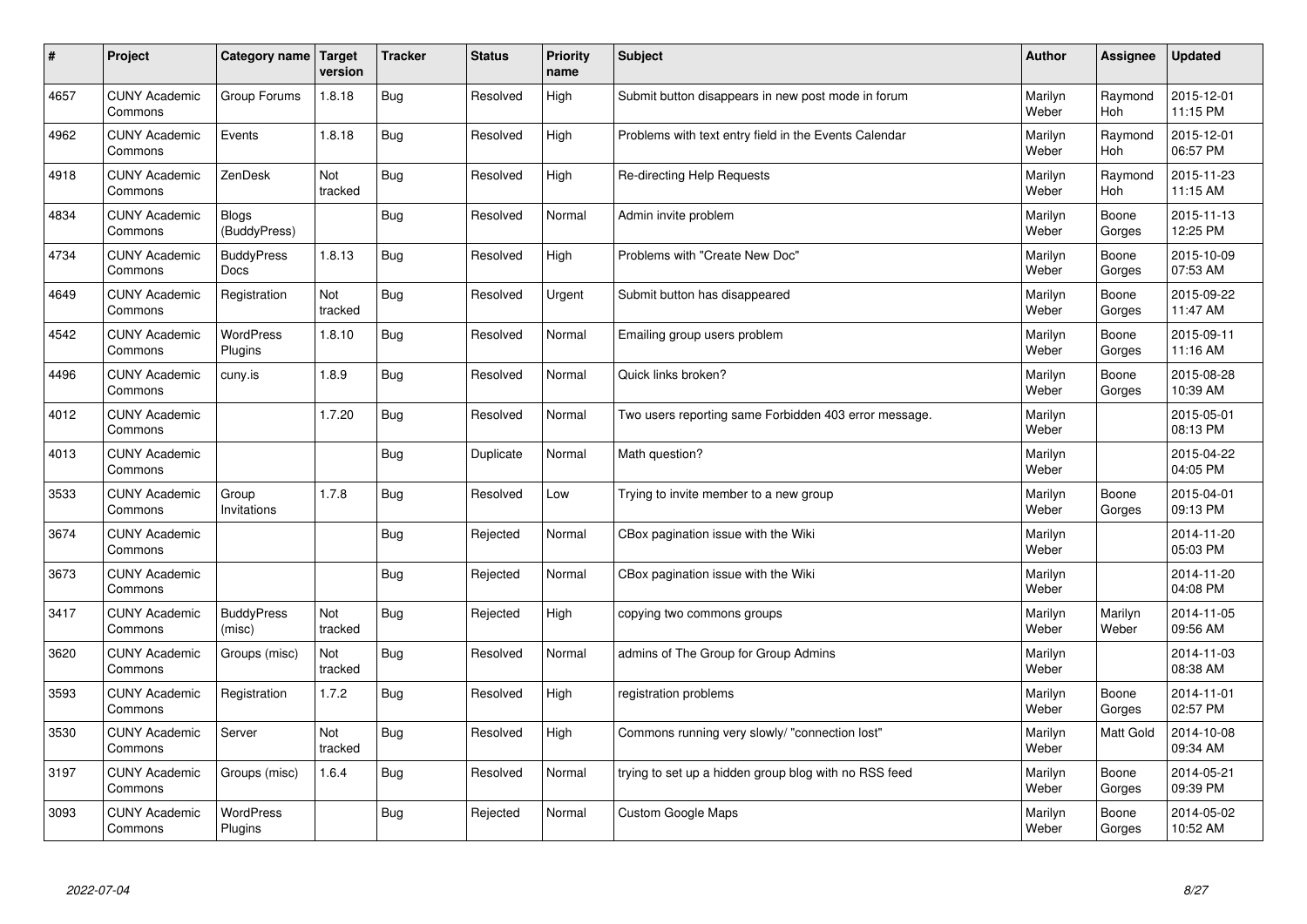| $\sharp$ | Project                         | Category name   Target            | version           | <b>Tracker</b> | <b>Status</b> | <b>Priority</b><br>name | <b>Subject</b>                                                | <b>Author</b>    | Assignee            | <b>Updated</b>         |
|----------|---------------------------------|-----------------------------------|-------------------|----------------|---------------|-------------------------|---------------------------------------------------------------|------------------|---------------------|------------------------|
| 3136     | <b>CUNY Academic</b><br>Commons | <b>WordPress</b><br>Plugins       |                   | Bug            | Rejected      | Normal                  | The Easy Rotator                                              | Marilyn<br>Weber | Boone<br>Gorges     | 2014-04-01<br>10:26 PM |
| 3116     | <b>CUNY Academic</b><br>Commons | WordPress<br>(Permissions)        |                   | Bug            | Resolved      | Normal                  | Updating the FAQ page                                         | Marilyn<br>Weber | Boone<br>Gorges     | 2014-04-01<br>10:12 PM |
| 3071     | <b>CUNY Academic</b><br>Commons | <b>WordPress</b><br><b>Themes</b> | 1.5.22            | <b>Bug</b>     | Resolved      | Normal                  | Twenty Fourteen theme differences                             | Marilyn<br>Weber | Boone<br>Gorges     | 2014-04-01<br>08:18 PM |
| 3121     | <b>CUNY Academic</b><br>Commons | <b>WordPress</b><br><b>Themes</b> | 1.5.21            | <b>Bug</b>     | Resolved      | High                    | Add Academica theme?                                          | Marilyn<br>Weber | Boone<br>Gorges     | 2014-03-24<br>11:04 AM |
| 2994     | <b>CUNY Academic</b><br>Commons | <b>BuddyPress</b><br>(misc)       | 1.5.16            | Bug            | Resolved      | High                    | "My forums" link gives "page not found" error                 | Marilyn<br>Weber | Boone<br>Gorges     | 2014-01-29<br>03:44 PM |
| 2777     | <b>CUNY Academic</b><br>Commons | WordPress<br>(misc)               | Not<br>tracked    | Bug            | Resolved      | Normal                  | Hero slide access                                             | Marilyn<br>Weber | Boone<br>Gorges     | 2013-09-07<br>12:26 PM |
| 15545    | <b>CUNY Academic</b><br>Commons | WordPress<br>Plugins              | 1.19.5            | Feature        | Resolved      | Normal                  | 'ZI Hide Featured Image" plugin request                       | Marilyn<br>Weber | Boone<br>Gorges     | 2022-03-09<br>10:09 AM |
| 13912    | <b>CUNY Academic</b><br>Commons |                                   | Not<br>tracked    | Feature        | Hold          | Low                     | posting "missed schedule"                                     | Marilyn<br>Weber |                     | 2021-02-23<br>10:46 AM |
| 5050     | <b>CUNY Academic</b><br>Commons | Social Paper                      | Future<br>release | Feature        | <b>New</b>    | Low                     | Making comments visible in SP editing mode (SP suggestion #1) | Marilyn<br>Weber | Samantha<br>Raddatz | 2019-09-17<br>11:10 PM |
| 5992     | <b>CUNY Academic</b><br>Commons | Email<br><b>Notifications</b>     | Future<br>release | Feature        | <b>New</b>    | Normal                  | Changing the From line of autogenerated blog emails           | Marilyn<br>Weber |                     | 2018-09-27<br>05:19 PM |
| 9224     | <b>CUNY Academic</b><br>Commons | Group Files                       | 1.13              | Feature        | Resolved      | Normal                  | attachments to forum posts clutter up Files area              | Marilyn<br>Weber | Boone<br>Gorges     | 2018-03-22<br>03:34 PM |
| 7608     | <b>CUNY Academic</b><br>Commons | Registration                      | Not<br>tracked    | Feature        | Resolved      | Normal                  | create an account                                             | Marilyn<br>Weber |                     | 2017-02-15<br>10:45 PM |
| 7607     | <b>CUNY Academic</b><br>Commons | WordPress<br>(misc)               | Not<br>tracked    | Feature        | Resolved      | Normal                  | mp4 files                                                     | Marilyn<br>Weber |                     | 2017-02-15<br>07:37 PM |
| 5199     | <b>CUNY Academic</b><br>Commons | Social Paper                      | Future<br>release | Feature        | <b>New</b>    | Normal                  | add tables to the SP editor                                   | Marilyn<br>Weber |                     | 2016-10-24<br>11:27 AM |
| 6118     | <b>CUNY Academic</b><br>Commons | cuny.is                           |                   | Feature        | Resolved      | Normal                  | Cuny.Is request from Javier Otero Peña                        | Marilyn<br>Weber | Sarah<br>Morgano    | 2016-10-04<br>07:02 PM |
| 5799     | <b>CUNY Academic</b><br>Commons | <b>Blogs</b><br>(BuddyPress)      | Not<br>tracked    | Feature        | Resolved      | Normal                  | removing one's own access to sites?                           | Marilyn<br>Weber | Boone<br>Gorges     | 2016-07-26<br>01:55 PM |
| 5657     | <b>CUNY Academic</b><br>Commons | WordPress<br>Plugins              | 1.9.18            | Feature        | Resolved      | Normal                  | Plugin Request - Instagram Feed WD                            | Marilyn<br>Weber | Boone<br>Gorges     | 2016-06-08<br>12:36 PM |
| 5630     | <b>CUNY Academic</b><br>Commons | WordPress<br><b>Themes</b>        | 1.9.17            | Feature        | Resolved      | Normal                  | Bavota magazine Pro theme                                     | Marilyn<br>Weber | Boone<br>Gorges     | 2016-06-02<br>12:09 AM |
| 5621     | <b>CUNY Academic</b><br>Commons | <b>WordPress</b><br>Plugins       | 1.9.17            | Feature        | Resolved      | Normal                  | Taxonomy plugin request                                       | Marilyn<br>Weber | Boone<br>Gorges     | 2016-06-01<br>11:28 PM |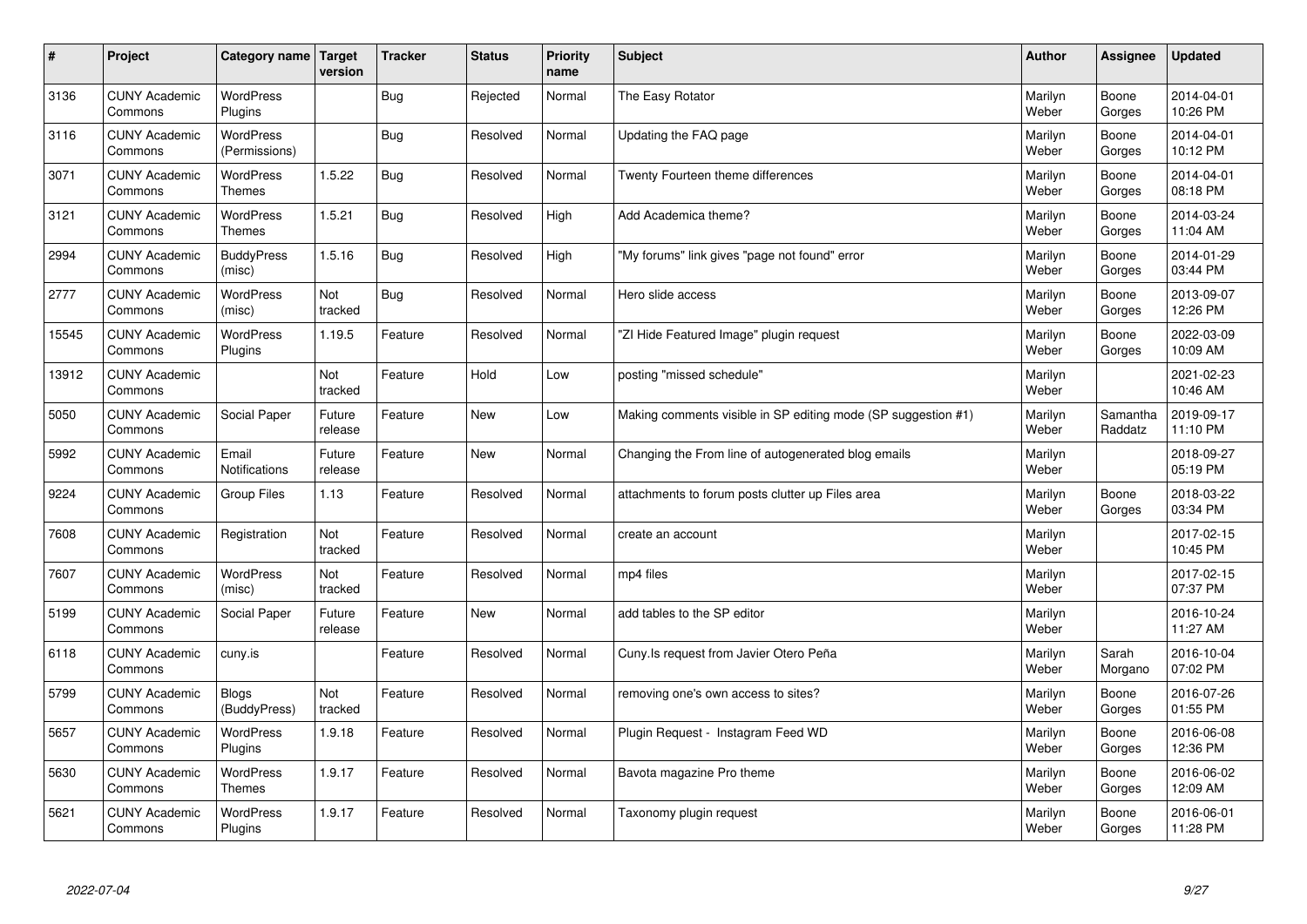| $\vert$ # | <b>Project</b>                  | Category name Target              | version           | <b>Tracker</b> | <b>Status</b>        | <b>Priority</b><br>name | <b>Subject</b>                                                                                                                                  | <b>Author</b>    | Assignee            | <b>Updated</b>         |
|-----------|---------------------------------|-----------------------------------|-------------------|----------------|----------------------|-------------------------|-------------------------------------------------------------------------------------------------------------------------------------------------|------------------|---------------------|------------------------|
| 5345      | <b>CUNY Academic</b><br>Commons | Social Paper                      | 1.9.17            | Feature        | Rejected             | Normal                  | Plus symbol problem in SP                                                                                                                       | Marilyn<br>Weber | Christian<br>Wach   | 2016-05-27<br>04:26 AM |
| 5522      | <b>CUNY Academic</b><br>Commons | <b>WordPress</b><br>Plugins       | 1.9.15            | Feature        | Resolved             | Normal                  | plugin request                                                                                                                                  | Marilyn<br>Weber | Boone<br>Gorges     | 2016-05-09<br>10:36 AM |
| 5053      | <b>CUNY Academic</b><br>Commons | Social Paper                      | Future<br>release | Feature        | <b>New</b>           | Low                     | Scrollable menu to add readers (SP suggestion #4)                                                                                               | Marilyn<br>Weber | Samantha<br>Raddatz | 2016-04-21<br>05:21 PM |
| 5397      | <b>CUNY Academic</b><br>Commons | Social Paper                      | Future<br>release | Feature        | <b>New</b>           | Normal                  | frustrating to have to enable/disable in SP                                                                                                     | Marilyn<br>Weber | Samantha<br>Raddatz | 2016-04-20<br>03:39 PM |
| 5302      | <b>CUNY Academic</b><br>Commons | <b>WordPress</b><br>Plugins       | 1.9.10            | Feature        | Resolved             | Normal                  | request for WP Gallery Custom Links plug-in                                                                                                     | Marilyn<br>Weber | Boone<br>Gorges     | 2016-03-11<br>09:20 PM |
| 4965      | <b>CUNY Academic</b><br>Commons | <b>WordPress</b><br><b>Themes</b> | Not<br>tracked    | Feature        | Resolved             | Normal                  | Theme requested                                                                                                                                 | Marilyn<br>Weber | Boone<br>Gorges     | 2016-02-24<br>09:46 PM |
| 5205      | <b>CUNY Academic</b><br>Commons | Social Paper                      | Future<br>release | Feature        | <b>New</b>           | Normal                  | Social Paper folders                                                                                                                            | Marilyn<br>Weber |                     | 2016-02-11<br>10:24 PM |
| 5058      | <b>CUNY Academic</b><br>Commons | Social Paper                      | Future<br>release | Feature        | New                  | Low                     | Can there be a clearer signal that even when comments have already<br>been made you add comments by clicking on the side? (SP suggestion<br>#5) | Marilyn<br>Weber | Samantha<br>Raddatz | 2016-02-11<br>10:24 PM |
| 5052      | <b>CUNY Academic</b><br>Commons | Social Paper                      | Future<br>release | Feature        | <b>New</b>           | Low                     | Sentence by sentence or line by line comments (SP suggestion #3)                                                                                | Marilyn<br>Weber | Boone<br>Gorges     | 2016-02-11<br>10:24 PM |
| 5051      | <b>CUNY Academic</b><br>Commons | Social Paper                      |                   | Feature        | Rejected             | Low                     | Visual cues for comments (SP suggestion #2)                                                                                                     | Marilyn<br>Weber | Samantha<br>Raddatz | 2016-02-10<br>10:01 AM |
| 4997      | <b>CUNY Academic</b><br>Commons | WordPress<br>Plugins              | 1.9.4             | Feature        | Resolved             | Normal                  | ability to embed maps from StoryMapJS?                                                                                                          | Marilyn<br>Weber | Boone<br>Gorges     | 2016-01-07<br>12:34 PM |
| 5072      | <b>CUNY Academic</b><br>Commons |                                   |                   | Feature        | Duplicate            | Normal                  | redirect shortcode handler                                                                                                                      | Marilyn<br>Weber | Boone<br>Gorges     | 2016-01-07<br>12:34 PM |
| 5036      | <b>CUNY Academic</b><br>Commons | <b>WordPress</b><br>Plugins       | 1.9.1.1           | Feature        | Resolved             | Normal                  | Embeds request                                                                                                                                  | Marilyn<br>Weber | Boone<br>Gorges     | 2015-12-18<br>10:12 PM |
| 4340      | <b>CUNY Academic</b><br>Commons | WordPress -<br>Media              | 1.8.14            | Feature        | Resolved             | Normal                  | embedding a video                                                                                                                               | Marilyn<br>Weber | Daniel<br>Jones     | 2015-10-20<br>12:01 AM |
| 3466      | <b>CUNY Academic</b><br>Commons | Membership                        | 1.6.16            | Feature        | Resolved             | Normal                  | restricting undergrad registration                                                                                                              | Marilyn<br>Weber | Boone<br>Gorges     | 2014-09-18<br>12:02 AM |
| 15169     | <b>CUNY Academic</b><br>Commons |                                   | 2.0.3             | Support        | Reporter<br>Feedback | Normal                  | new Prelude website zipfiles for custom theme and other files.                                                                                  | Marilyn<br>Weber |                     | 2022-06-29<br>11:32 AM |
| 15655     | <b>CUNY Academic</b><br>Commons |                                   | 2.0.3             | Support        | Reporter<br>Feedback | Normal                  | Event Aggregator plugin?                                                                                                                        | Marilyn<br>Weber |                     | 2022-06-29<br>11:32 AM |
| 16291     | <b>CUNY Academic</b><br>Commons | Site cloning                      | 2.0.2             | Support        | Resolved             | Normal                  | Images coming up blank in Media Library                                                                                                         | Marilyn<br>Weber | Raymond<br>Hoh      | 2022-06-29<br>11:31 AM |
| 15978     | <b>CUNY Academic</b><br>Commons | WordPress -<br>Media              | 2.0.2             | Support        | Resolved             | Normal                  | .tex files?                                                                                                                                     | Marilyn<br>Weber | Raymond<br>Hoh      | 2022-06-28<br>09:09 PM |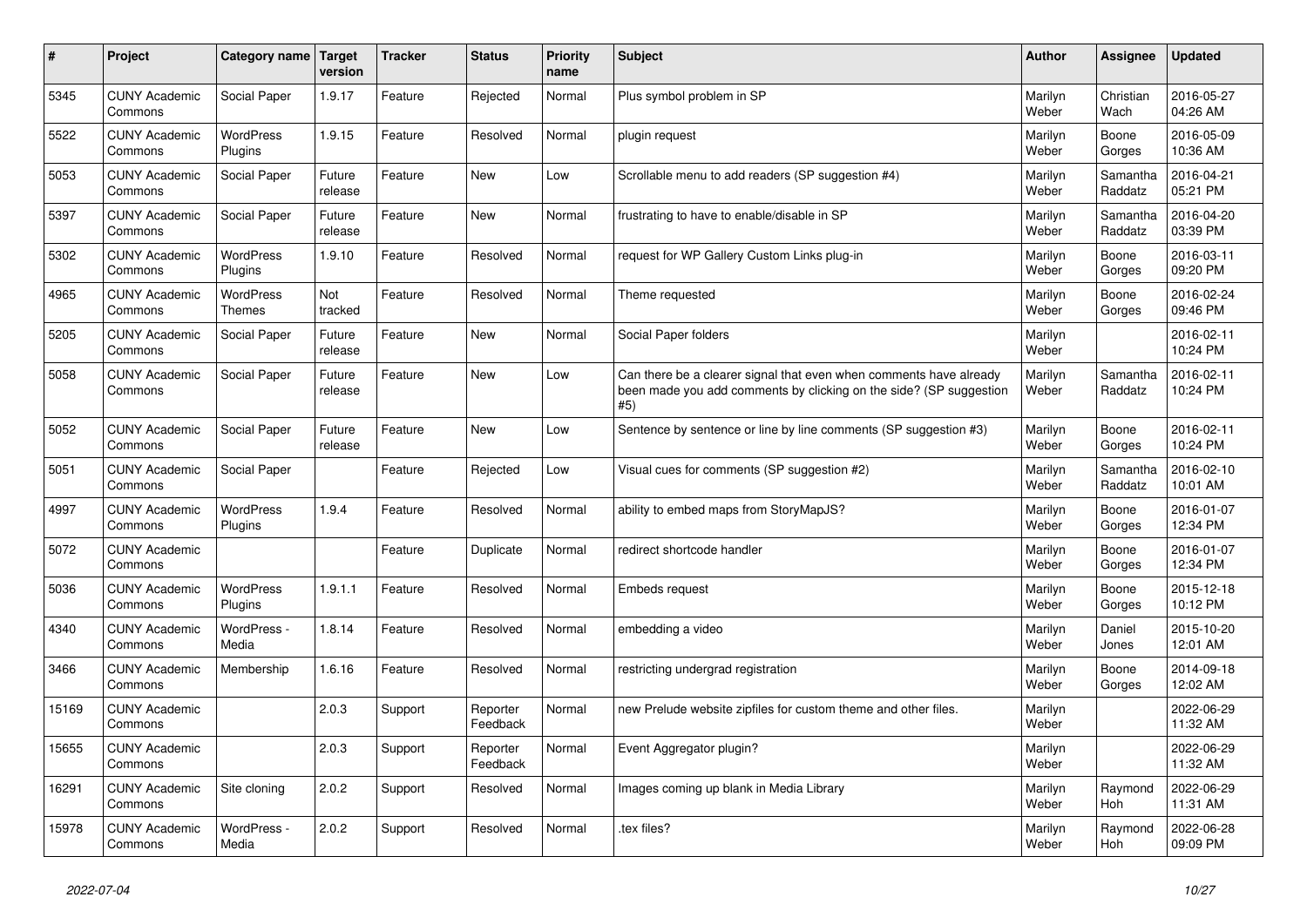| $\vert$ # | Project                         | Category name   Target       | version        | <b>Tracker</b> | <b>Status</b>        | <b>Priority</b><br>name | <b>Subject</b>                                                                          | <b>Author</b>    | Assignee              | <b>Updated</b>         |
|-----------|---------------------------------|------------------------------|----------------|----------------|----------------------|-------------------------|-----------------------------------------------------------------------------------------|------------------|-----------------------|------------------------|
| 16110     | <b>CUNY Academic</b><br>Commons |                              |                | Support        | Reporter<br>Feedback | Normal                  | remove Creative Commons license from pages?                                             | Marilyn<br>Weber | Raymond<br><b>Hoh</b> | 2022-05-17<br>06:11 PM |
| 16099     | <b>CUNY Academic</b><br>Commons |                              |                | Support        | Reporter<br>Feedback | Normal                  | request for Newsletter Glue                                                             | Marilyn<br>Weber |                       | 2022-05-13<br>12:14 PM |
| 14891     | <b>CUNY Academic</b><br>Commons |                              | Not<br>tracked | Support        | Resolved             | Normal                  | changing site template after creation?                                                  | Marilyn<br>Weber |                       | 2022-04-27<br>04:58 PM |
| 14850     | <b>CUNY Academic</b><br>Commons |                              |                | Support        | Abandoned            | Normal                  | brooklyn waterfront site "connection not secure"                                        | Marilyn<br>Weber |                       | 2022-04-27<br>04:56 PM |
| 14711     | <b>CUNY Academic</b><br>Commons |                              |                | Support        | Rejected             | Normal                  | Custom Facebook Feed plugin problem                                                     | Marilyn<br>Weber |                       | 2022-04-27<br>04:29 PM |
| 15685     | <b>CUNY Academic</b><br>Commons |                              |                | Support        | <b>New</b>           | High                    | problem with chrome?                                                                    | Marilyn<br>Weber |                       | 2022-04-25<br>03:40 PM |
| 15816     | <b>CUNY Academic</b><br>Commons |                              | Not<br>tracked | Support        | <b>New</b>           | Normal                  | slow loading at SPS                                                                     | Marilyn<br>Weber |                       | 2022-04-05<br>01:26 PM |
| 15654     | <b>CUNY Academic</b><br>Commons | <b>WordPress</b><br>Plugins  | 1.19.6         | Support        | Resolved             | Normal                  | Numerous Copies of Events showing up                                                    | Marilyn<br>Weber | Boone<br>Gorges       | 2022-03-22<br>11:30 AM |
| 15686     | <b>CUNY Academic</b><br>Commons | ZenDesk                      | Not<br>tracked | Support        | Resolved             | Low                     | ZenDesk introducing "triggers"                                                          | Marilyn<br>Weber |                       | 2022-03-22<br>09:37 AM |
| 15610     | <b>CUNY Academic</b><br>Commons | WordPress<br>Plugins         | Not<br>tracked | Support        | Rejected             | Normal                  | Loops & Logic plugin                                                                    | Marilyn<br>Weber | Raymond<br>Hoh        | 2022-03-19<br>11:16 AM |
| 15565     | <b>CUNY Academic</b><br>Commons |                              |                | Support        | <b>New</b>           | Normal                  | Events - send updates to an email listserv                                              | Marilyn<br>Weber |                       | 2022-03-10<br>01:06 PM |
| 15370     | <b>CUNY Academic</b><br>Commons |                              |                | Support        | Reporter<br>Feedback | Normal                  | All-in-One Event Calendar?                                                              | Marilyn<br>Weber |                       | 2022-02-17<br>11:03 AM |
| 15269     | <b>CUNY Academic</b><br>Commons | Redmine                      | Not<br>tracked | Support        | Resolved             | Normal                  | Segal Theater sites                                                                     | Marilyn<br>Weber |                       | 2022-02-07<br>04:11 PM |
| 15266     | <b>CUNY Academic</b><br>Commons |                              |                | Support        | Resolved             | Normal                  | Just an appreciation                                                                    | Marilyn<br>Weber |                       | 2022-02-07<br>10:42 AM |
| 15260     | <b>CUNY Academic</b><br>Commons |                              |                | Support        | Reporter<br>Feedback | Normal                  | Diacritical markings   European Stages                                                  | Marilyn<br>Weber |                       | 2022-02-04<br>08:16 AM |
| 15211     | <b>CUNY Academic</b><br>Commons | <b>Blogs</b><br>(BuddyPress) | 1.19.2         | Support        | Resolved             | Normal                  | No good error reporting for already-used domain name when creating a<br>site in Firefox | Marilyn<br>Weber | Boone<br>Gorges       | 2022-01-25<br>11:33 AM |
| 15120     | <b>CUNY Academic</b><br>Commons |                              |                | Support        | Resolved             | Normal                  | embed Zoom recordings in a post?                                                        | Marilyn<br>Weber |                       | 2021-12-29<br>08:15 AM |
| 14889     | <b>CUNY Academic</b><br>Commons | Events                       | 1.19.0         | Support        | Resolved             | Normal                  | events in group - can they be edited by all admins?                                     | Marilyn<br>Weber | Raymond<br>Hoh        | 2021-12-13<br>03:31 PM |
| 15045     | <b>CUNY Academic</b><br>Commons |                              |                | Support        | <b>New</b>           | Normal                  | no result for KCeL in the search box on the commons                                     | Marilyn<br>Weber |                       | 2021-12-10<br>11:29 AM |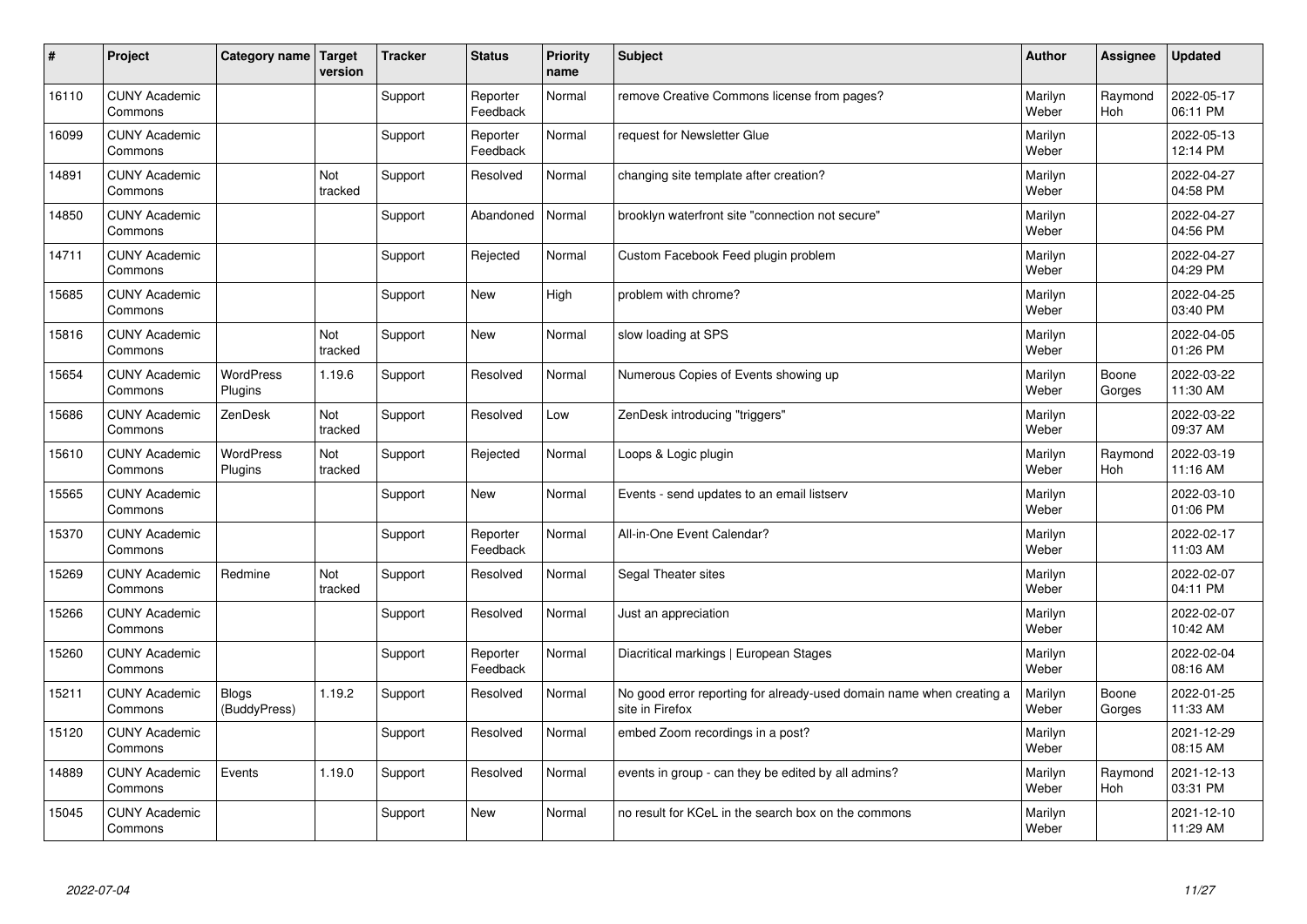| #     | Project                         | Category name   Target            | version        | <b>Tracker</b> | <b>Status</b>        | <b>Priority</b><br>name | <b>Subject</b>                                                  | <b>Author</b>    | <b>Assignee</b> | <b>Updated</b>         |
|-------|---------------------------------|-----------------------------------|----------------|----------------|----------------------|-------------------------|-----------------------------------------------------------------|------------------|-----------------|------------------------|
| 14973 | <b>CUNY Academic</b><br>Commons |                                   |                | Support        | Resolved             | Normal                  | <b>Mail Poet</b>                                                | Marilyn<br>Weber |                 | 2021-12-06<br>10:20 AM |
| 15022 | <b>CUNY Academic</b><br>Commons |                                   |                | Support        | Rejected             | High                    | ArabStages                                                      | Marilyn<br>Weber |                 | 2021-12-06<br>10:16 AM |
| 15025 | <b>CUNY Academic</b><br>Commons |                                   |                | Support        | Duplicate            | Normal                  | emails for all the papers on the commons that have been changed | Marilyn<br>Weber |                 | 2021-12-02<br>11:57 AM |
| 14972 | <b>CUNY Academic</b><br>Commons |                                   |                | Support        | Rejected             | Normal                  | Mailchimp plugin                                                | Marilyn<br>Weber |                 | 2021-11-17<br>02:13 PM |
| 14911 | <b>CUNY Academic</b><br>Commons | <b>WordPress</b><br><b>Themes</b> | Not<br>tracked | Support        | <b>New</b>           | Normal                  | Twentytwentyone theme                                           | Marilyn<br>Weber |                 | 2021-10-28<br>10:37 AM |
| 14900 | <b>CUNY Academic</b><br>Commons |                                   | Not<br>tracked | Support        | Reporter<br>Feedback | Normal                  | previous theme?                                                 | Marilyn<br>Weber |                 | 2021-10-25<br>10:31 AM |
| 14813 | <b>CUNY Academic</b><br>Commons |                                   | Not<br>tracked | Support        | Resolved             | Normal                  | raise the file size limit                                       | Marilyn<br>Weber |                 | 2021-09-30<br>12:02 PM |
| 14812 | <b>CUNY Academic</b><br>Commons |                                   | Not<br>tracked | Support        | Resolved             | Normal                  | Custom Sidebars and Wordpress 5.6                               | Marilyn<br>Weber |                 | 2021-09-30<br>10:43 AM |
| 14799 | <b>CUNY Academic</b><br>Commons |                                   | 1.18.19        | Support        | Resolved             | High                    | install the official Classic Widgets?                           | Marilyn<br>Weber |                 | 2021-09-22<br>02:17 PM |
| 14784 | <b>CUNY Academic</b><br>Commons |                                   |                | Support        | Reporter<br>Feedback | Normal                  | User report of logo problem when using Customizer theme         | Marilyn<br>Weber |                 | 2021-09-17<br>10:25 AM |
| 14389 | <b>CUNY Academic</b><br>Commons |                                   |                | Support        | Abandoned            | Normal                  | WebflowIO?                                                      | Marilyn<br>Weber |                 | 2021-09-14<br>10:45 AM |
| 14148 | <b>CUNY Academic</b><br>Commons |                                   |                | Support        | Abandoned            | Normal                  | post notification problem                                       | Marilyn<br>Weber |                 | 2021-09-14<br>10:43 AM |
| 13596 | <b>CUNY Academic</b><br>Commons |                                   |                | Support        | Abandoned            | Normal                  | invited as Author but show as Contributor                       | Marilyn<br>Weber |                 | 2021-09-14<br>10:41 AM |
| 13584 | <b>CUNY Academic</b><br>Commons |                                   |                | Support        | Abandoned            | Normal                  | Graphy theme question                                           | Marilyn<br>Weber |                 | 2021-09-14<br>10:41 AM |
| 14734 | <b>CUNY Academic</b><br>Commons | <b>WordPress</b><br>Themes        | 1.18.18        | Support        | Resolved             | Normal                  | missing section of Sujatha Fernandes' site                      | Marilyn<br>Weber | Raymond<br>Hoh  | 2021-09-06<br>04:15 PM |
| 14718 | <b>CUNY Academic</b><br>Commons |                                   | Not<br>tracked | Support        | Resolved             | Normal                  | User wants to recover deleted account                           | Marilyn<br>Weber |                 | 2021-08-30<br>02:46 PM |
| 14625 | <b>CUNY Academic</b><br>Commons |                                   | Not<br>tracked | Support        | Rejected             | Normal                  | image won't appear in slideshow.                                | Marilyn<br>Weber |                 | 2021-07-27<br>10:33 AM |
| 14606 | <b>CUNY Academic</b><br>Commons | <b>WordPress</b><br>(misc)        | Not<br>tracked | Support        | Rejected             | Normal                  | calendar wrong month                                            | Marilyn<br>Weber |                 | 2021-07-23<br>12:11 PM |
| 14594 | <b>CUNY Academic</b><br>Commons |                                   | Not<br>tracked | Support        | Resolved             | Normal                  | Administration email verification?                              | Marilyn<br>Weber |                 | 2021-07-12<br>11:40 AM |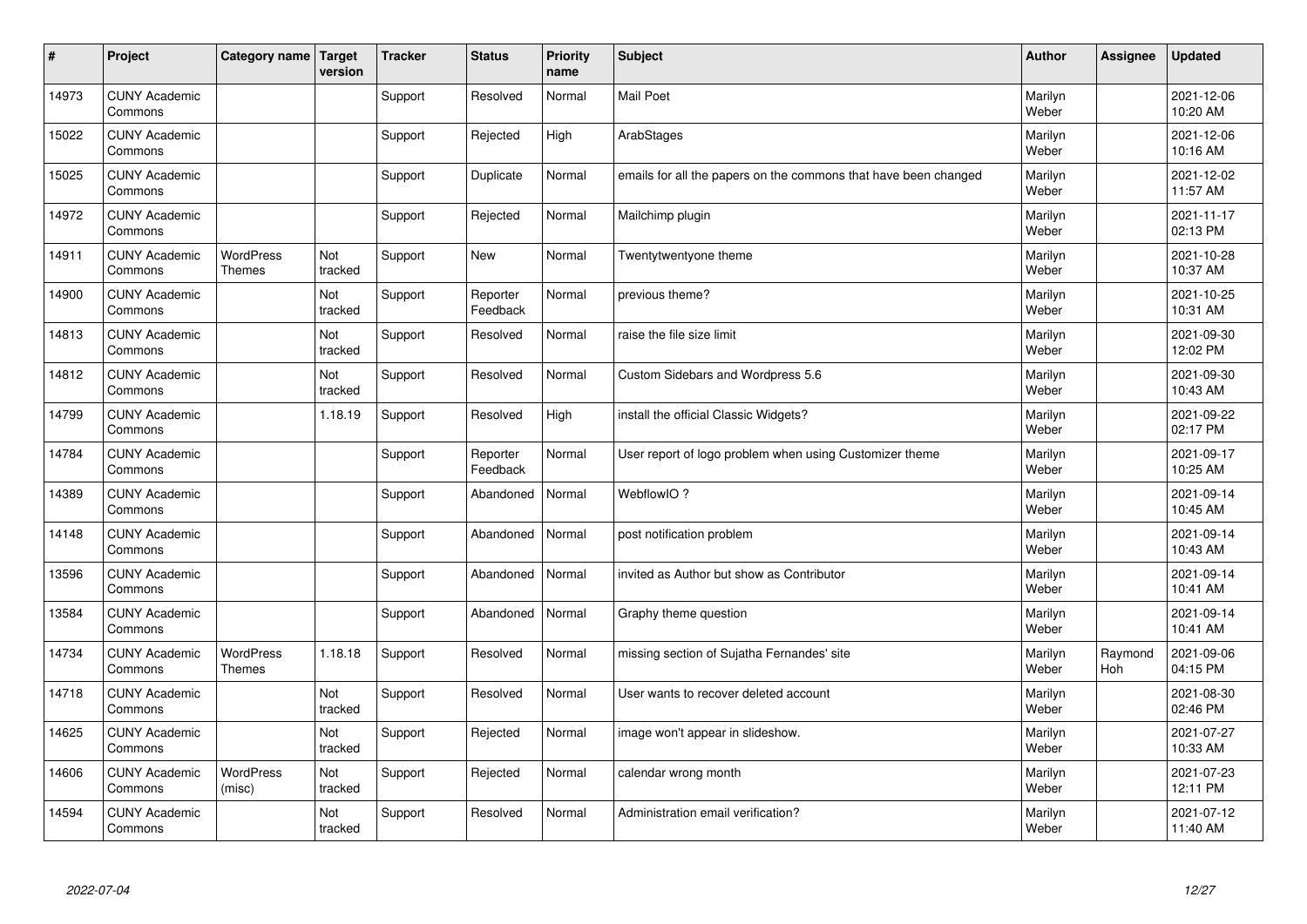| #     | Project                         | Category name   Target      | version        | <b>Tracker</b> | <b>Status</b>        | Priority<br>name | <b>Subject</b>                               | <b>Author</b>    | <b>Assignee</b>       | <b>Updated</b>         |
|-------|---------------------------------|-----------------------------|----------------|----------------|----------------------|------------------|----------------------------------------------|------------------|-----------------------|------------------------|
| 14534 | <b>CUNY Academic</b><br>Commons | <b>WordPress</b><br>Plugins | 1.18.12        | Support        | Resolved             | Normal           | Share This Image plugin?                     | Marilyn<br>Weber |                       | 2021-06-08<br>11:50 AM |
| 14265 | <b>CUNY Academic</b><br>Commons | WordPress<br>Plugins        | 1.18.10        | Support        | Resolved             | Normal           | separate the tag cloud in the blog sidebar   | Marilyn<br>Weber | Boone<br>Gorges       | 2021-05-12<br>05:19 PM |
| 14378 | <b>CUNY Academic</b><br>Commons |                             | Not<br>tracked | Support        | Resolved             | Normal           | PPTX files unfetchable                       | Marilyn<br>Weber |                       | 2021-05-11<br>11:25 AM |
| 14398 | <b>CUNY Academic</b><br>Commons |                             | Not<br>tracked | Support        | Reporter<br>Feedback | Normal           | Events plug-in notification problem          | Marilyn<br>Weber |                       | 2021-05-11<br>11:21 AM |
| 14404 | <b>CUNY Academic</b><br>Commons |                             | Not<br>tracked | Support        | Resolved             | Normal           | blocked IP of user?                          | Marilyn<br>Weber |                       | 2021-05-10<br>01:00 PM |
| 14369 | <b>CUNY Academic</b><br>Commons | WordPress -<br>Media        | Not<br>tracked | Support        | Resolved             | Normal           | renewed problem with ppsx files              | Marilyn<br>Weber |                       | 2021-04-27<br>12:44 PM |
| 14360 | <b>CUNY Academic</b><br>Commons |                             |                | Support        | Rejected             | Normal           | danielgerouldarchives.org?                   | Marilyn<br>Weber |                       | 2021-04-27<br>10:42 AM |
| 14344 | <b>CUNY Academic</b><br>Commons | Domain<br>Mapping           | Not<br>tracked | Support        | Resolved             | Normal           | arabstages.org site down                     | Marilyn<br>Weber | Raymond<br>Hoh        | 2021-04-19<br>01:42 PM |
| 14270 | <b>CUNY Academic</b><br>Commons | WordPress<br><b>Themes</b>  | 1.18.8         | Support        | Resolved             | Normal           | grid theme?                                  | Marilyn<br>Weber |                       | 2021-04-13<br>11:20 AM |
| 14246 | <b>CUNY Academic</b><br>Commons |                             | 1.18.8         | Support        | Resolved             | Normal           | 'Weekly jQuery Migrate Status Update"        | Marilyn<br>Weber |                       | 2021-04-13<br>11:08 AM |
| 14129 | <b>CUNY Academic</b><br>Commons | Onboarding                  | 1.18.6         | Support        | Resolved             | Normal           | can only see some invites sent               | Marilyn<br>Weber | Raymond<br>Hoh        | 2021-04-09<br>09:00 AM |
| 14242 | <b>CUNY Academic</b><br>Commons |                             |                | Support        | Resolved             | Normal           | LAILAC site missing content                  | Marilyn<br>Weber |                       | 2021-03-27<br>08:40 AM |
| 14077 | <b>CUNY Academic</b><br>Commons | <b>WordPress</b><br>Plugins | 1.18.7         | Support        | Resolved             | Normal           | Elementor Pro plugin for the slider          | Marilyn<br>Weber | Raymond<br><b>Hoh</b> | 2021-03-23<br>11:43 AM |
| 14012 | <b>CUNY Academic</b><br>Commons | WordPress<br>Plugins        | 1.18.5         | Support        | Resolved             | Normal           | Open External Links in a New Window plugin?  | Marilyn<br>Weber | Boone<br>Gorges       | 2021-03-02<br>02:07 PM |
| 14074 | <b>CUNY Academic</b><br>Commons | WordPress<br>(misc)         | Not<br>tracked | Support        | Reporter<br>Feedback | Normal           | page password protection problem             | Marilyn<br>Weber |                       | 2021-03-02<br>11:03 AM |
| 13916 | <b>CUNY Academic</b><br>Commons |                             |                | Support        | Rejected             | Normal           | <b>Custom Sidebars</b>                       | Marilyn<br>Weber |                       | 2021-02-23<br>10:45 AM |
| 14016 | <b>CUNY Academic</b><br>Commons |                             |                | Support        | Rejected             | Normal           | PDFs not downloading                         | Marilyn<br>Weber |                       | 2021-02-22<br>11:00 AM |
| 13975 | <b>CUNY Academic</b><br>Commons | Social Paper                | Not<br>tracked | Support        | Reporter<br>Feedback | Normal           | can't approve comments on Social Paper paper | Marilyn<br>Weber |                       | 2021-02-12<br>09:33 AM |
| 13935 | <b>CUNY Academic</b><br>Commons | <b>WordPress</b><br>Plugins | 1.18.4         | Support        | Resolved             | Low              | Add Users sidebar widget not working         | Marilyn<br>Weber |                       | 2021-02-09<br>11:05 AM |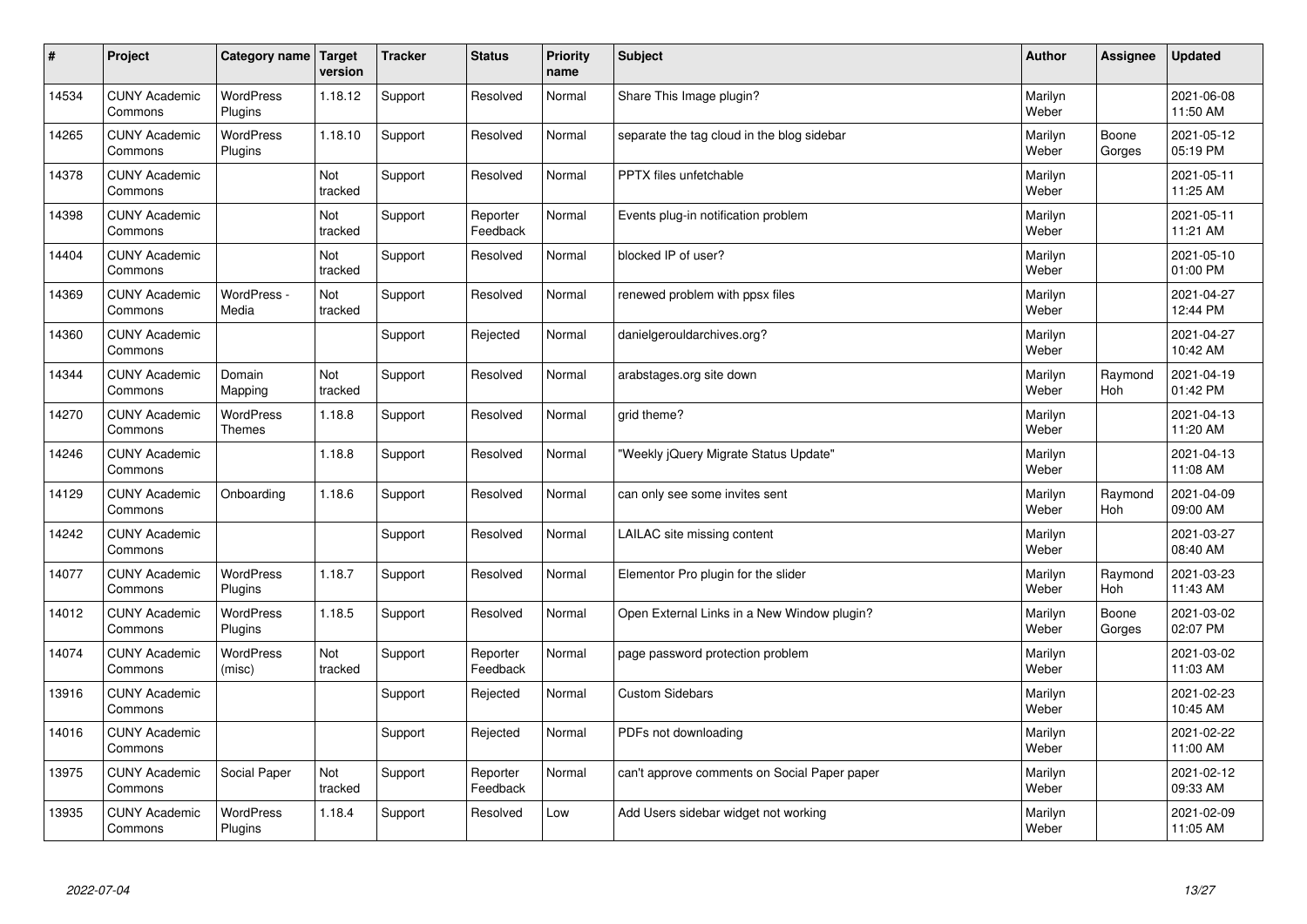| $\sharp$ | Project                         | Category name   Target            | version        | <b>Tracker</b> | <b>Status</b> | <b>Priority</b><br>name | <b>Subject</b>                                                                        | <b>Author</b>    | <b>Assignee</b>       | <b>Updated</b>         |
|----------|---------------------------------|-----------------------------------|----------------|----------------|---------------|-------------------------|---------------------------------------------------------------------------------------|------------------|-----------------------|------------------------|
| 13944    | <b>CUNY Academic</b><br>Commons | <b>WordPress</b><br>Plugins       | 1.18.4         | Support        | Resolved      | Normal                  | 3D FlipBook request                                                                   | Marilyn<br>Weber |                       | 2021-02-09<br>11:05 AM |
| 13958    | <b>CUNY Academic</b><br>Commons |                                   | 1.18.4         | Support        | Resolved      | Normal                  | calendar widget problem                                                               | Marilyn<br>Weber |                       | 2021-02-09<br>11:05 AM |
| 13929    | <b>CUNY Academic</b><br>Commons |                                   | 1.18.4         | Support        | Resolved      | Normal                  | update error message                                                                  | Marilyn<br>Weber | Boone<br>Gorges       | 2021-02-09<br>11:05 AM |
| 13918    | <b>CUNY Academic</b><br>Commons |                                   | Not<br>tracked | Support        | Rejected      | Normal                  | MailPoet Newsletters Premium plugin                                                   | Marilyn<br>Weber |                       | 2021-02-09<br>11:01 AM |
| 13878    | <b>CUNY Academic</b><br>Commons | Group cloning                     | 1.18.4         | Support        | Resolved      | High                    | When creating Group + Site and choosing 'Clone existing', cannot<br>advance to step 2 | Marilyn<br>Weber | Jeremy<br>Felt        | 2021-02-02<br>11:02 AM |
| 11976    | <b>CUNY Academic</b><br>Commons | <b>WordPress</b><br><b>Themes</b> | Not<br>tracked | Support        | Resolved      | Normal                  | ColorMag request                                                                      | Marilyn<br>Weber |                       | 2021-02-01<br>10:25 AM |
| 13741    | <b>CUNY Academic</b><br>Commons | <b>WordPress</b><br>Plugins       | 1.18.3         | Support        | Resolved      | Normal                  | Ensemble Video Plugin                                                                 | Marilyn<br>Weber |                       | 2021-01-26<br>04:43 PM |
| 13841    | <b>CUNY Academic</b><br>Commons | WordPress<br>Plugins              | 1.18.3         | Support        | Resolved      | Normal                  | Folders plugin request                                                                | Marilyn<br>Weber | Boone<br>Gorges       | 2021-01-26<br>04:43 PM |
| 13826    | <b>CUNY Academic</b><br>Commons |                                   |                | Support        | Resolved      | Normal                  | January 14th                                                                          | Marilyn<br>Weber |                       | 2021-01-26<br>04:26 PM |
| 13846    | <b>CUNY Academic</b><br>Commons | WordPress<br>Plugins              | 1.18.3         | Support        | Resolved      | Normal                  | Yoast SEO plugin problem                                                              | Marilyn<br>Weber |                       | 2021-01-19<br>05:34 PM |
| 13783    | <b>CUNY Academic</b><br>Commons |                                   | 1.18.2         | Support        | Resolved      | Normal                  | new CUNY OneSearch url                                                                | Marilyn<br>Weber |                       | 2021-01-14<br>04:53 PM |
| 13641    | <b>CUNY Academic</b><br>Commons |                                   | 1.18.2         | Support        | Resolved      | Normal                  | follow up to migration request                                                        | Marilyn<br>Weber | Boone<br>Gorges       | 2021-01-12<br>10:59 AM |
| 13738    | <b>CUNY Academic</b><br>Commons |                                   | 1.18.1         | Support        | Resolved      | Normal                  | theme requests from a non-CUY person                                                  | Marilyn<br>Weber |                       | 2020-12-23<br>11:34 AM |
| 12999    | <b>CUNY Academic</b><br>Commons |                                   | 1.18.1         | Support        | Resolved      | Normal                  | request for Dentist theme                                                             | Marilyn<br>Weber | Boone<br>Gorges       | 2020-12-22<br>03:31 PM |
| 13699    | <b>CUNY Academic</b><br>Commons |                                   | Not<br>tracked | Support        | Resolved      | Normal                  | Martin Segal Center site down                                                         | Marilyn<br>Weber | Raymond<br><b>Hoh</b> | 2020-12-22<br>03:03 PM |
| 13710    | <b>CUNY Academic</b><br>Commons |                                   | Not<br>tracked | Support        | Resolved      | Normal                  | small change to Hosting Partner Handbook                                              | Marilyn<br>Weber |                       | 2020-12-16<br>04:29 PM |
| 13637    | <b>CUNY Academic</b><br>Commons |                                   |                | Support        | Abandoned     | Normal                  | All-in-One Migration plugin request                                                   | Marilyn<br>Weber |                       | 2020-12-08<br>10:46 AM |
| 13512    | <b>CUNY Academic</b><br>Commons | <b>WordPress</b><br><b>Themes</b> | 1.17.7         | Support        | Resolved      | Normal                  | theme update                                                                          | Marilyn<br>Weber |                       | 2020-11-16<br>04:46 PM |
| 13541    | <b>CUNY Academic</b><br>Commons |                                   | Not<br>tracked | Support        | Resolved      | Normal                  | add a page template to OER site.                                                      | Marilyn<br>Weber |                       | 2020-11-11<br>11:12 AM |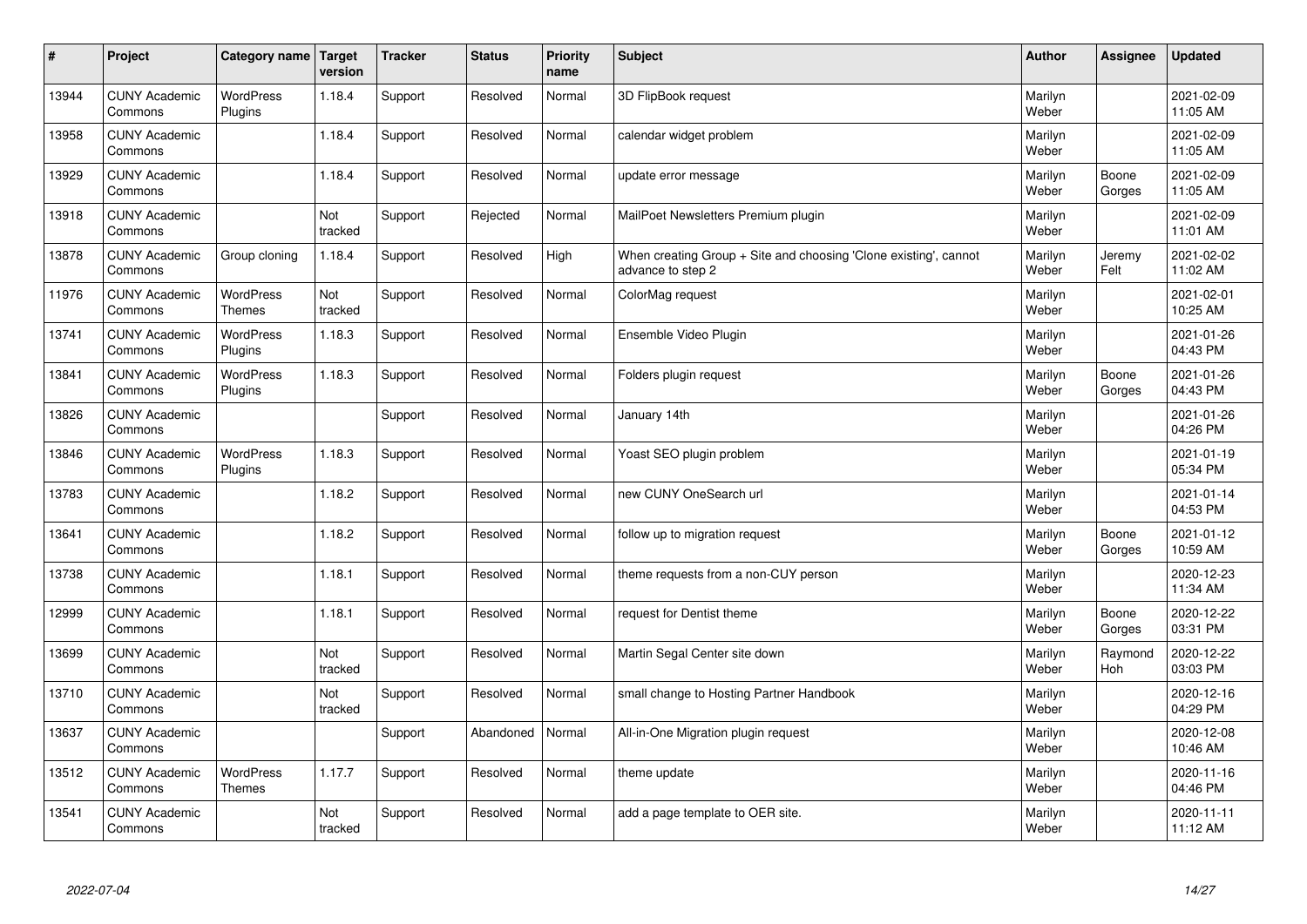| $\sharp$ | Project                         | Category name               | Target<br>version | <b>Tracker</b> | <b>Status</b>        | <b>Priority</b><br>name | <b>Subject</b>                                                                 | <b>Author</b>    | Assignee              | Updated                |
|----------|---------------------------------|-----------------------------|-------------------|----------------|----------------------|-------------------------|--------------------------------------------------------------------------------|------------------|-----------------------|------------------------|
| 13521    | <b>CUNY Academic</b><br>Commons | Onboarding                  | 1.17.7            | Support        | Resolved             | Normal                  | sent invitations page                                                          | Marilyn<br>Weber | Raymond<br><b>Hoh</b> | 2020-11-10<br>10:31 AM |
| 11908    | <b>CUNY Academic</b><br>Commons | Spam/Spam<br>Prevention     | 1.17.7            | Support        | Resolved             | Normal                  | overeager spam filter                                                          | Marilyn<br>Weber | Raymond<br><b>Hoh</b> | 2020-11-05<br>04:36 PM |
| 13288    | <b>CUNY Academic</b><br>Commons |                             |                   | Support        | Abandoned            | Normal                  | log in problems on iPhone 6                                                    | Marilyn<br>Weber |                       | 2020-10-27<br>10:26 AM |
| 13441    | <b>CUNY Academic</b><br>Commons |                             | 1.17.5            | Support        | Resolved             | Normal                  | ongoing user problems with daily digests                                       | Marilyn<br>Weber |                       | 2020-10-13<br>10:02 AM |
| 13201    | <b>CUNY Academic</b><br>Commons |                             |                   | Support        | Rejected             | Low                     | PDF embedder                                                                   | Marilyn<br>Weber |                       | 2020-09-29<br>11:37 AM |
| 13169    | <b>CUNY Academic</b><br>Commons |                             | 1.17.4            | Support        | Rejected             | Normal                  | footer logo image has no alt-text                                              | Marilyn<br>Weber |                       | 2020-09-22<br>10:18 AM |
| 13238    | <b>CUNY Academic</b><br>Commons | WordPress -<br>Media        | 1.17.3            | Support        | Resolved             | Normal                  | allow ppsx file?                                                               | Marilyn<br>Weber | Raymond<br><b>Hoh</b> | 2020-09-10<br>11:46 AM |
| 13286    | <b>CUNY Academic</b><br>Commons |                             | Not<br>tracked    | Support        | <b>New</b>           | Normal                  | problem connecting with WordPress app                                          | Marilyn<br>Weber | Raymond<br>Hoh        | 2020-09-08<br>11:16 AM |
| 13295    | <b>CUNY Academic</b><br>Commons |                             | Not<br>tracked    | Support        | Resolved             | Normal                  | can't find new user                                                            | Marilyn<br>Weber |                       | 2020-09-08<br>10:18 AM |
| 13255    | <b>CUNY Academic</b><br>Commons |                             | Not<br>tracked    | Support        | Reporter<br>Feedback | Normal                  | Accessibility problems                                                         | Marilyn<br>Weber |                       | 2020-09-01<br>05:48 PM |
| 13159    | <b>CUNY Academic</b><br>Commons | Group Library               | Not<br>tracked    | Support        | Resolved             | Normal                  | changing folder names?                                                         | Marilyn<br>Weber | Boone<br>Gorges       | 2020-08-27<br>08:59 AM |
| 13184    | <b>CUNY Academic</b><br>Commons | <b>WordPress</b><br>Plugins | 1.17.2            | Support        | Resolved             | Normal                  | google translate plugin                                                        | Marilyn<br>Weber |                       | 2020-08-25<br>11:36 AM |
| 13185    | <b>CUNY Academic</b><br>Commons | <b>WordPress</b><br>Themes  | 1.17.2            | Support        | Resolved             | Normal                  | Less theme?                                                                    | Marilyn<br>Weber |                       | 2020-08-25<br>11:26 AM |
| 13160    | <b>CUNY Academic</b><br>Commons |                             |                   | Support        | Rejected             | Normal                  | site not working on iphone                                                     | Marilyn<br>Weber |                       | 2020-08-25<br>10:58 AM |
| 13012    | <b>CUNY Academic</b><br>Commons | <b>WordPress</b><br>(misc)  |                   | Support        | Rejected             | Normal                  | icon image associated with the teaching template's Creative Commons<br>License | Marilyn<br>Weber | Raymond<br>Hoh        | 2020-08-25<br>10:56 AM |
| 13121    | <b>CUNY Academic</b><br>Commons |                             |                   | Support        | Rejected             | Normal                  | embed a DropBox Paper file                                                     | Marilyn<br>Weber |                       | 2020-08-25<br>10:56 AM |
| 13217    | <b>CUNY Academic</b><br>Commons |                             |                   | Support        | Rejected             | Normal                  | upload recordings of our past webinars?                                        | Marilyn<br>Weber |                       | 2020-08-25<br>07:56 AM |
| 13134    | <b>CUNY Academic</b><br>Commons | Site cloning                | 1.17.1            | Support        | Resolved             | Normal                  | New site (a clone) point to old dashboard                                      | Marilyn<br>Weber |                       | 2020-08-12<br>03:22 PM |
| 13173    | <b>CUNY Academic</b><br>Commons | Group Library               | 1.17.1            | Support        | Resolved             | High                    | all uploads to the library are silent                                          | Marilyn<br>Weber |                       | 2020-08-10<br>04:12 PM |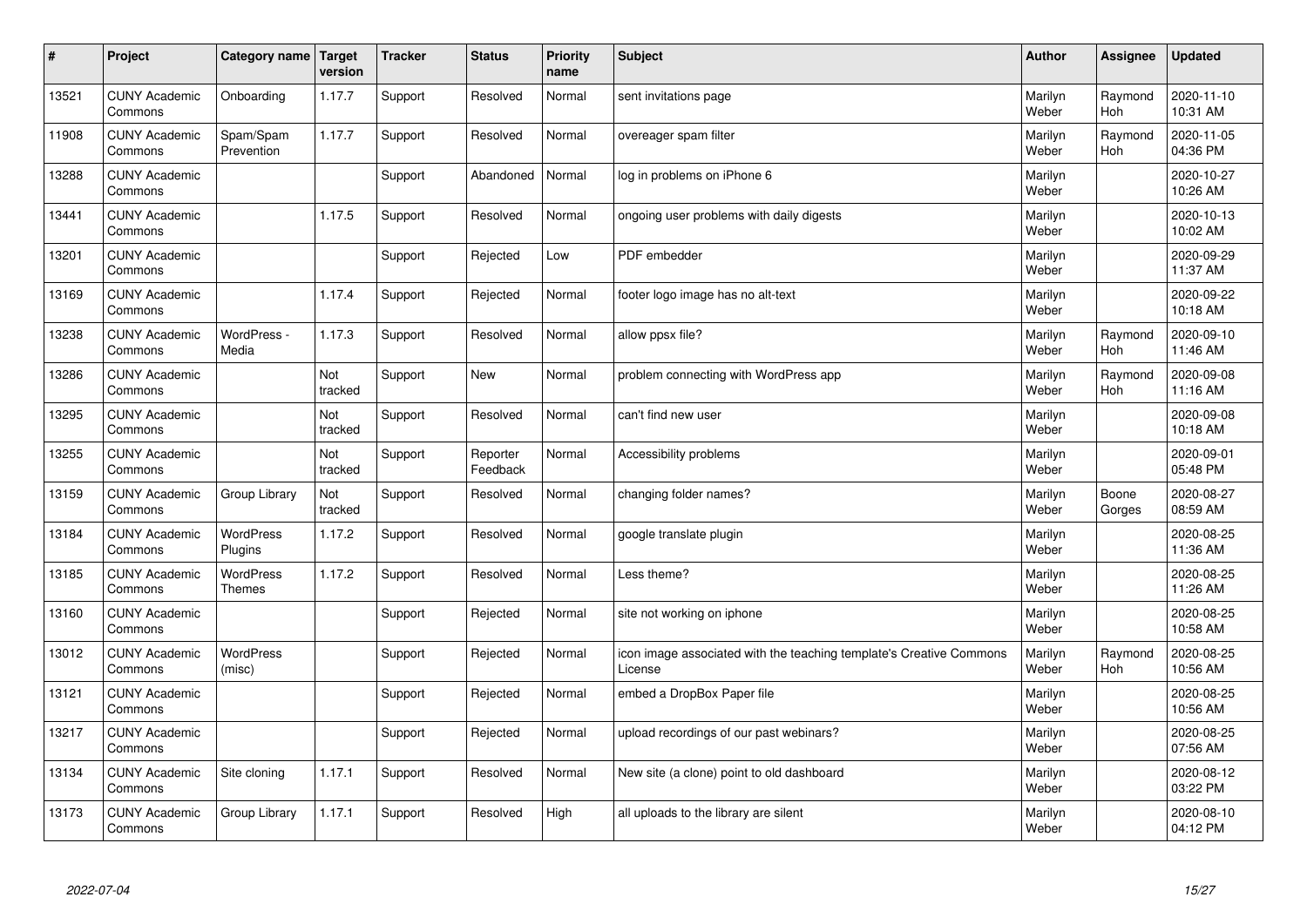| #     | Project                         | Category name               | Target<br>version | <b>Tracker</b> | <b>Status</b>        | <b>Priority</b><br>name | <b>Subject</b>                                                       | <b>Author</b>    | Assignee         | <b>Updated</b>         |
|-------|---------------------------------|-----------------------------|-------------------|----------------|----------------------|-------------------------|----------------------------------------------------------------------|------------------|------------------|------------------------|
| 13138 | <b>CUNY Academic</b><br>Commons | Group Library               | Not<br>tracked    | Support        | Resolved             | Normal                  | moving Library contents for Steve Brier                              | Marilyn<br>Weber |                  | 2020-08-03<br>04:00 PM |
| 13116 | <b>CUNY Academic</b><br>Commons | ZenDesk                     | 1.17.1            | Support        | Resolved             | Normal                  | support/send us a message link obscured                              | Marilyn<br>Weber | Raymond<br>Hoh   | 2020-07-29<br>09:33 PM |
| 13085 | <b>CUNY Academic</b><br>Commons | Domain<br>Mapping           | Not<br>tracked    | Support        | Resolved             | Normal                  | domain mapping request                                               | Marilyn<br>Weber | <b>Matt Gold</b> | 2020-07-28<br>03:33 PM |
| 13091 | <b>CUNY Academic</b><br>Commons |                             | 1.17.0            | Support        | Resolved             | Normal                  | problem with latex (math equations)                                  | Marilyn<br>Weber |                  | 2020-07-28<br>11:09 AM |
| 13065 | <b>CUNY Academic</b><br>Commons |                             | Not<br>tracked    | Support        | Resolved             | Normal                  | can't invite new user to group                                       | Marilyn<br>Weber |                  | 2020-07-22<br>04:24 PM |
| 13016 | <b>CUNY Academic</b><br>Commons | Shortcodes and<br>embeds    | 1.16.15           | Support        | Resolved             | Normal                  | possible to run code examples, like in Jupyter Notebooks?            | Marilyn<br>Weber |                  | 2020-07-16<br>11:52 AM |
| 13034 | <b>CUNY Academic</b><br>Commons |                             | Not<br>tracked    | Support        | Reporter<br>Feedback | Normal                  | a site is asking people to join the Commons to get a download        | Marilyn<br>Weber |                  | 2020-07-12<br>07:23 AM |
| 12986 | <b>CUNY Academic</b><br>Commons |                             |                   | Support        | Rejected             | Normal                  | Someone is trying to create accounts using random CUNY entity emails | Marilyn<br>Weber |                  | 2020-07-02<br>09:47 PM |
| 12960 | <b>CUNY Academic</b><br>Commons |                             | 1.16.14           | Support        | Resolved             | Normal                  | mutiple plugin in requests                                           | Marilyn<br>Weber | Boone<br>Gorges  | 2020-06-23<br>10:53 AM |
| 12905 | <b>CUNY Academic</b><br>Commons |                             | 1.16.14           | Support        | Resolved             | Normal                  | trouble embedding a flipbook from Flipsnack                          | Marilyn<br>Weber | Boone<br>Gorges  | 2020-06-23<br>10:53 AM |
| 12777 | <b>CUNY Academic</b><br>Commons |                             | 1.16.14           | Support        | Resolved             | Normal                  | request to include custom javascript into a Commons-hosted site      | Marilyn<br>Weber |                  | 2020-06-16<br>04:03 PM |
| 12861 | <b>CUNY Academic</b><br>Commons |                             |                   | Support        | Resolved             | Normal                  | trouble with YouTube                                                 | Marilyn<br>Weber | Raymond<br>Hoh   | 2020-06-09<br>11:16 AM |
| 12741 | <b>CUNY Academic</b><br>Commons | <b>WordPress</b><br>Plugins | Not<br>tracked    | Support        | Reporter<br>Feedback | Normal                  | <b>Tableau Public Viz Block</b>                                      | Marilyn<br>Weber | Raymond<br>Hoh   | 2020-05-12<br>11:00 AM |
| 12676 | <b>CUNY Academic</b><br>Commons | <b>WordPress</b><br>Plugins | 1.16.10           | Support        | Resolved             | Normal                  | request for Require Post Category plug-in                            | Marilyn<br>Weber |                  | 2020-04-28<br>11:03 AM |
| 12543 | <b>CUNY Academic</b><br>Commons | Public Portfolio            | Not<br>tracked    | Support        | Resolved             | Normal                  | User cannot find profile edit button                                 | Marilyn<br>Weber | scott voth       | 2020-03-22<br>02:49 PM |
| 12515 | <b>CUNY Academic</b><br>Commons | cuny.is                     | 1.16.7            | Support        | Resolved             | Normal                  | AJAX actions on cuny is admin page are failing                       | Marilyn<br>Weber |                  | 2020-03-10<br>11:57 AM |
| 12395 | <b>CUNY Academic</b><br>Commons | Spam/Spam<br>Prevention     | Not<br>tracked    | Support        | Resolved             | Normal                  | comments again being blocked                                         | Marilyn<br>Weber | Raymond<br>Hoh   | 2020-03-10<br>11:13 AM |
| 12427 | <b>CUNY Academic</b><br>Commons |                             | Not<br>tracked    | Support        | Resolved             | Normal                  | organizing PDF on a site?                                            | Marilyn<br>Weber | scott voth       | 2020-03-10<br>11:11 AM |
| 12393 | <b>CUNY Academic</b><br>Commons | WordPress<br>(misc)         |                   | Support        | Resolved             | High                    | size limit for files                                                 | Marilyn<br>Weber |                  | 2020-02-18<br>10:13 AM |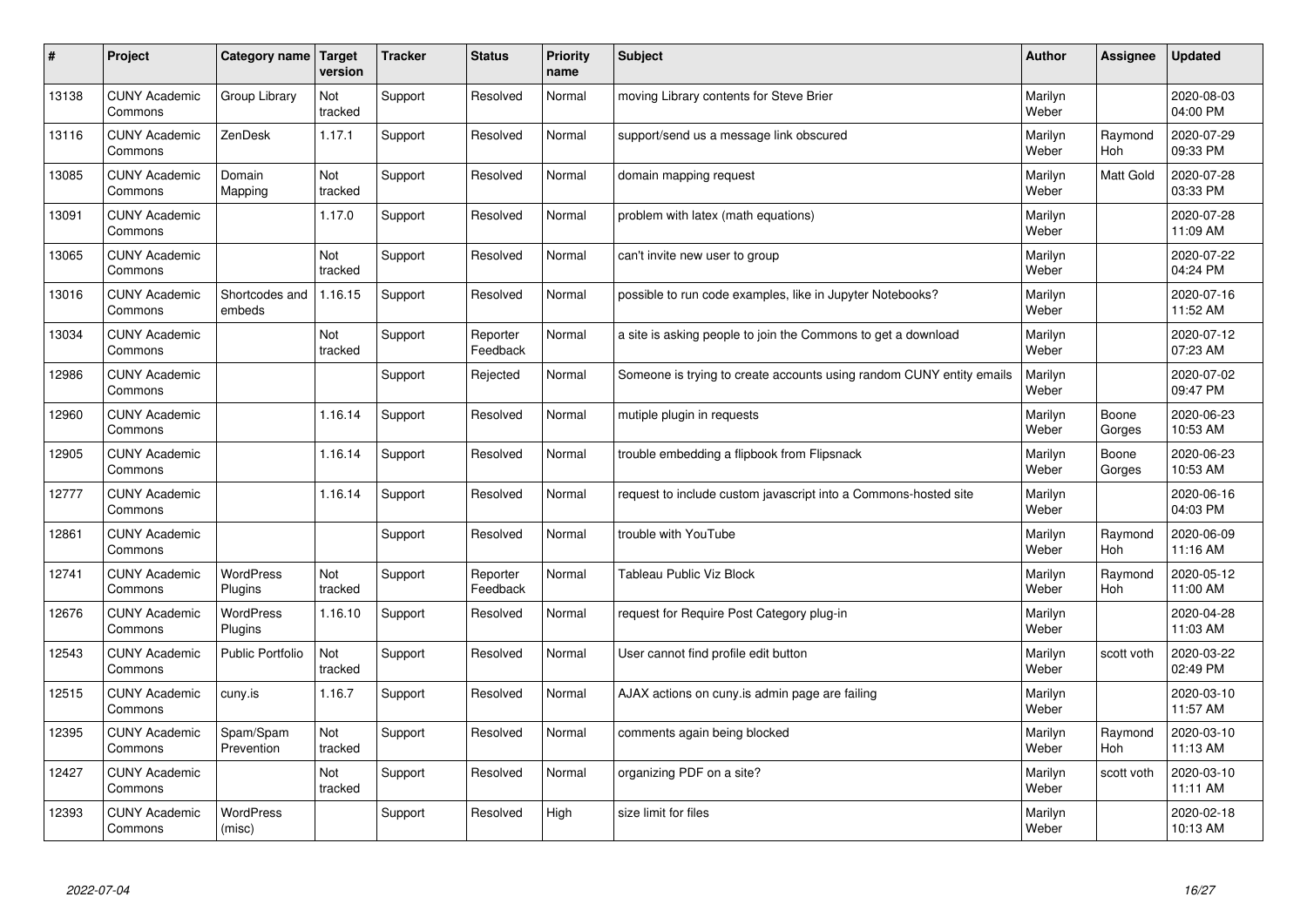| #     | Project                         | Category name                     | Target<br>version | <b>Tracker</b> | <b>Status</b>        | <b>Priority</b><br>name | <b>Subject</b>                                                                       | <b>Author</b>    | Assignee         | Updated                |
|-------|---------------------------------|-----------------------------------|-------------------|----------------|----------------------|-------------------------|--------------------------------------------------------------------------------------|------------------|------------------|------------------------|
| 10059 | <b>CUNY Academic</b><br>Commons | <b>WordPress</b><br><b>Themes</b> | Not<br>tracked    | Support        | Resolved             | Normal                  | Magazine Premium theme for new site                                                  | Marilyn<br>Weber |                  | 2020-02-17<br>03:39 PM |
| 11912 | <b>CUNY Academic</b><br>Commons |                                   |                   | Support        | Resolved             | Normal                  | influence search results?                                                            | Marilyn<br>Weber |                  | 2020-02-11<br>10:51 AM |
| 12382 | <b>CUNY Academic</b><br>Commons | Membership                        | Not<br>tracked    | Support        | <b>New</b>           | Normal                  | Email request change                                                                 | Marilyn<br>Weber | Marilyn<br>Weber | 2020-02-06<br>12:56 PM |
| 12352 | <b>CUNY Academic</b><br>Commons |                                   | Not<br>tracked    | Support        | <b>New</b>           | Normal                  | 'posts list" page builder block option                                               | Marilyn<br>Weber |                  | 2020-02-03<br>01:29 PM |
| 12350 | <b>CUNY Academic</b><br>Commons | <b>Blogs</b><br>(BuddyPress)      | Not<br>tracked    | Support        | Reporter<br>Feedback | Normal                  | URL creation problem                                                                 | Marilyn<br>Weber |                  | 2020-02-03<br>11:27 AM |
| 12346 | <b>CUNY Academic</b><br>Commons | Redmine                           |                   | Support        | Resolved             | Normal                  | another Redmine request                                                              | Marilyn<br>Weber | Matt Gold        | 2020-01-30<br>08:20 PM |
| 12334 | <b>CUNY Academic</b><br>Commons |                                   |                   | Support        | Resolved             | Normal                  | request for a Redmine account                                                        | Marilyn<br>Weber | Matt Gold        | 2020-01-30<br>12:01 PM |
| 12302 | <b>CUNY Academic</b><br>Commons | <b>WordPress</b><br><b>Themes</b> | 1.16.4            | Support        | Resolved             | Normal                  | Pictorio theme request                                                               | Marilyn<br>Weber | Raymond<br>Hoh   | 2020-01-28<br>11:44 AM |
| 12205 | <b>CUNY Academic</b><br>Commons |                                   |                   | Support        | Rejected             | Normal                  | possible update to the 2019 theme?                                                   | Marilyn<br>Weber |                  | 2020-01-14<br>12:08 PM |
| 12137 | <b>CUNY Academic</b><br>Commons | WordPress<br><b>Themes</b>        | Not<br>tracked    | Support        | Resolved             | Normal                  | media player problem                                                                 | Marilyn<br>Weber |                  | 2019-12-12<br>08:52 PM |
| 12190 | <b>CUNY Academic</b><br>Commons | <b>Blogs</b><br>(BuddyPress)      | Not<br>tracked    | Support        | Resolved             | Normal                  | Site avatar in directory is not what user expects                                    | Marilyn<br>Weber |                  | 2019-12-12<br>08:51 PM |
| 12156 | <b>CUNY Academic</b><br>Commons | <b>Blogs</b><br>(BuddyPress)      | Not<br>tracked    | Support        | Resolved             | Normal                  | My Sites list (Commons Profile or Sites directory) doesn't match toolbar<br>dropdown | Marilyn<br>Weber |                  | 2019-12-11<br>10:20 AM |
| 12176 | <b>CUNY Academic</b><br>Commons |                                   | Not<br>tracked    | Support        | Resolved             | Normal                  | Mp4s?                                                                                | Marilyn<br>Weber |                  | 2019-12-05<br>11:04 AM |
| 12165 | <b>CUNY Academic</b><br>Commons | <b>BuddyPress</b><br>(misc)       | Not<br>tracked    | Support        | Resolved             | Normal                  | two reports of Profile problems                                                      | Marilyn<br>Weber | Boone<br>Gorges  | 2019-12-04<br>05:06 PM |
| 11977 | <b>CUNY Academic</b><br>Commons |                                   | Not<br>tracked    | Support        | Resolved             | Normal                  | please remove me from many sites                                                     | Marilyn<br>Weber |                  | 2019-11-21<br>01:05 PM |
| 11907 | <b>CUNY Academic</b><br>Commons | <b>Public Portfolio</b>           | 1.15.13           | Support        | Resolved             | Normal                  | more publications problems (in profile)                                              | Marilyn<br>Weber |                  | 2019-11-04<br>11:16 AM |
| 11915 | <b>CUNY Academic</b><br>Commons |                                   | Not<br>tracked    | Support        | Resolved             | Normal                  | User not in list                                                                     | Marilyn<br>Weber |                  | 2019-10-28<br>10:13 AM |
| 11961 | <b>CUNY Academic</b><br>Commons | Membership                        | Not<br>tracked    | Support        | Resolved             | Normal                  | switch email for student user                                                        | Marilyn<br>Weber |                  | 2019-10-09<br>01:56 PM |
| 11832 | <b>CUNY Academic</b><br>Commons | <b>WordPress</b><br>Plugins       | 1.15.11           | Support        | Resolved             | Normal                  | Yoast SEO premium for sexgenlab.org                                                  | Marilyn<br>Weber |                  | 2019-10-08<br>11:22 AM |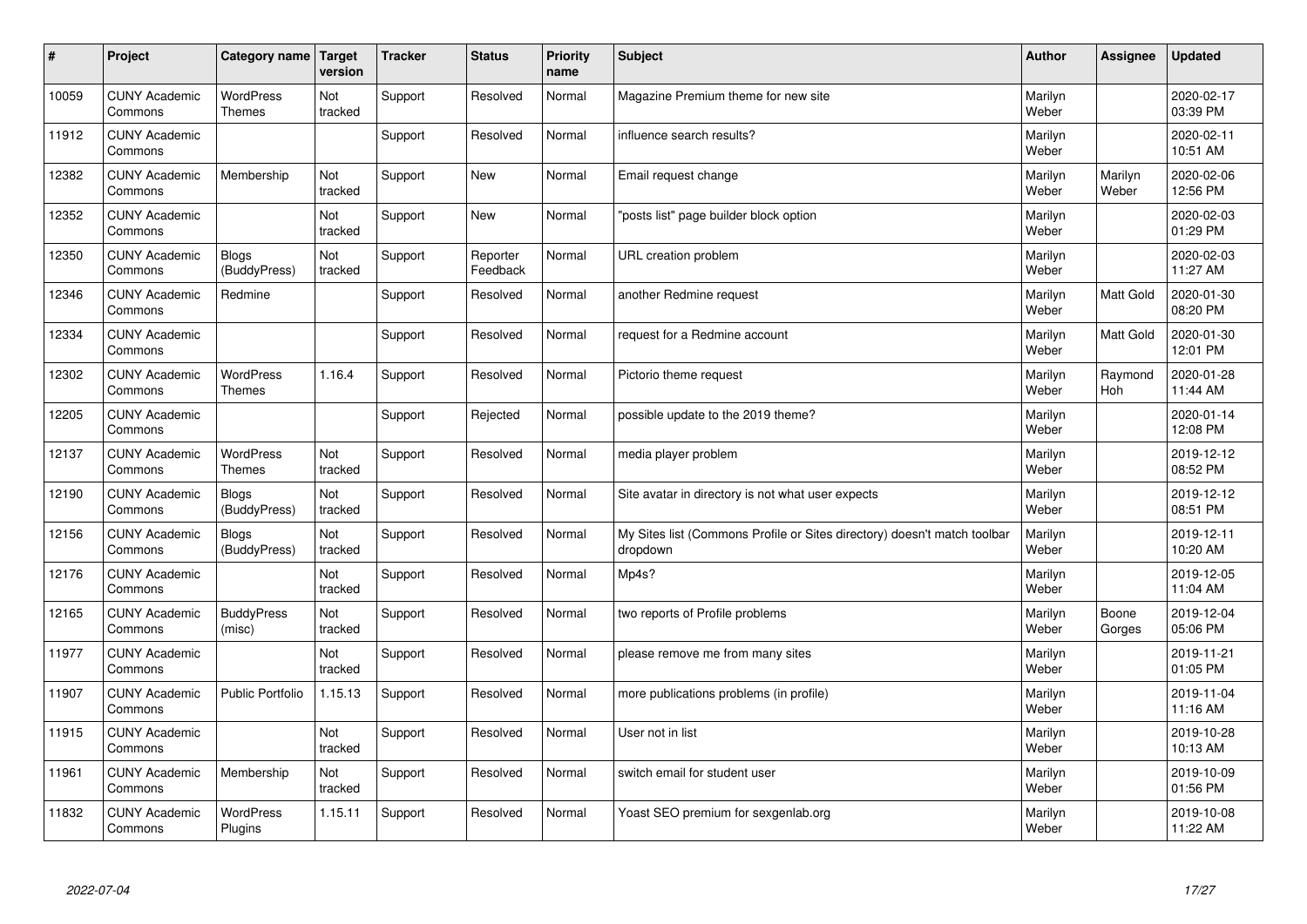| #     | Project                         | Category name                     | <b>Target</b><br>version | <b>Tracker</b> | <b>Status</b>        | <b>Priority</b><br>name | <b>Subject</b>                                                                                        | <b>Author</b>    | Assignee       | <b>Updated</b>         |
|-------|---------------------------------|-----------------------------------|--------------------------|----------------|----------------------|-------------------------|-------------------------------------------------------------------------------------------------------|------------------|----------------|------------------------|
| 11811 | <b>CUNY Academic</b><br>Commons |                                   | Not<br>tracked           | Support        | Duplicate            | Normal                  | Content of Publications widget on profile page being erased on save                                   | Marilyn<br>Weber |                | 2019-10-08<br>11:16 AM |
| 11922 | <b>CUNY Academic</b><br>Commons | Membership                        | Not<br>tracked           | Support        | Resolved             | Normal                  | https://commons.gc.cuny.edu/members/cunyhealthequity/                                                 | Marilyn<br>Weber |                | 2019-10-02<br>04:05 PM |
| 11519 | <b>CUNY Academic</b><br>Commons |                                   | Not<br>tracked           | Support        | Assigned             | Normal                  | comment option not appearing                                                                          | Marilyn<br>Weber |                | 2019-09-24<br>10:28 AM |
| 11848 | <b>CUNY Academic</b><br>Commons |                                   | Not<br>tracked           | Support        | Hold                 | Normal                  | a Dean of Faculty wants to share a large file                                                         | Marilyn<br>Weber |                | 2019-09-24<br>08:44 AM |
| 11896 | <b>CUNY Academic</b><br>Commons |                                   | <b>Not</b><br>tracked    | Support        | Resolved             | Normal                  | https://thenurseswritingproject.commons.gc.cuny.edu                                                   | Marilyn<br>Weber |                | 2019-09-24<br>08:09 AM |
| 11866 | <b>CUNY Academic</b><br>Commons | <b>WordPress</b><br><b>Themes</b> | 1.15.10                  | Support        | Resolved             | Normal                  | problem with project widget and the 'skills' to generate tags                                         | Marilyn<br>Weber | Raymond<br>Hoh | 2019-09-19<br>03:20 PM |
| 10273 | <b>CUNY Academic</b><br>Commons | Registration                      | Not<br>tracked           | Support        | Reporter<br>Feedback | Normal                  | users combining CF and campus address                                                                 | Marilyn<br>Weber |                | 2019-09-18<br>10:58 AM |
| 11225 | <b>CUNY Academic</b><br>Commons |                                   | Not<br>tracked           | Support        | Resolved             | Normal                  | bulk upload?                                                                                          | Marilyn<br>Weber |                | 2019-09-18<br>10:31 AM |
| 9134  | <b>CUNY Academic</b><br>Commons | Membership                        | Not<br>tracked           | Support        | Abandoned            | Normal                  | former user                                                                                           | Marilyn<br>Weber | Matt Gold      | 2019-09-18<br>10:26 AM |
| 11813 | <b>CUNY Academic</b><br>Commons | WordPress<br>Plugins              | 1.15.9                   | Support        | Resolved             | Normal                  | Change Password Protected Message" plugin requests                                                    | Marilyn<br>Weber |                | 2019-09-10<br>05:57 PM |
| 11787 | <b>CUNY Academic</b><br>Commons |                                   | Not<br>tracked           | Support        | Reporter<br>Feedback | Normal                  | automated comments notifications on ZenDesk                                                           | Marilyn<br>Weber |                | 2019-08-26<br>06:18 PM |
| 11771 | <b>CUNY Academic</b><br>Commons |                                   | Not<br>tracked           | Support        | Reporter<br>Feedback | Normal                  | post displays in sections                                                                             | Marilyn<br>Weber |                | 2019-08-20<br>10:34 AM |
| 11665 | <b>CUNY Academic</b><br>Commons |                                   |                          | Support        | Resolved             | Immediate               | 'My Groups" conflating two groups                                                                     | Marilyn<br>Weber |                | 2019-07-24<br>10:43 PM |
| 11650 | <b>CUNY Academic</b><br>Commons |                                   | Not<br>tracked           | Support        | Resolved             | Normal                  | https://commons.gc.cuny.edu/groups/introduction-to-literary-studies-eng<br>ish-252-at-hunter-college/ | Marilyn<br>Weber |                | 2019-07-18<br>02:28 PM |
| 11647 | <b>CUNY Academic</b><br>Commons |                                   | 1.15.6                   | Support        | Resolved             | Normal                  | <b>Tribulant Newsletters update</b>                                                                   | Marilyn<br>Weber |                | 2019-07-18<br>02:27 PM |
| 11609 | <b>CUNY Academic</b><br>Commons |                                   | 1.15.5                   | Support        | Resolved             | Normal                  | <b>Mixed Content flag</b>                                                                             | Marilyn<br>Weber |                | 2019-06-27<br>06:54 PM |
| 10838 | <b>CUNY Academic</b><br>Commons |                                   | 1.15.3                   | Support        | Rejected             | Normal                  | two plugin/theme requests from a digital fellow                                                       | Marilyn<br>Weber |                | 2019-06-11<br>10:31 AM |
| 11516 | <b>CUNY Academic</b><br>Commons | Membership                        | Not<br>tracked           | Support        | Resolved             | Normal                  | request for email change                                                                              | Marilyn<br>Weber |                | 2019-06-04<br>01:48 PM |
| 11509 | <b>CUNY Academic</b><br>Commons |                                   | Not<br>tracked           | Support        | Reporter<br>Feedback | Normal                  | deleted Page causing a Menu problem?                                                                  | Marilyn<br>Weber |                | 2019-06-04<br>09:54 AM |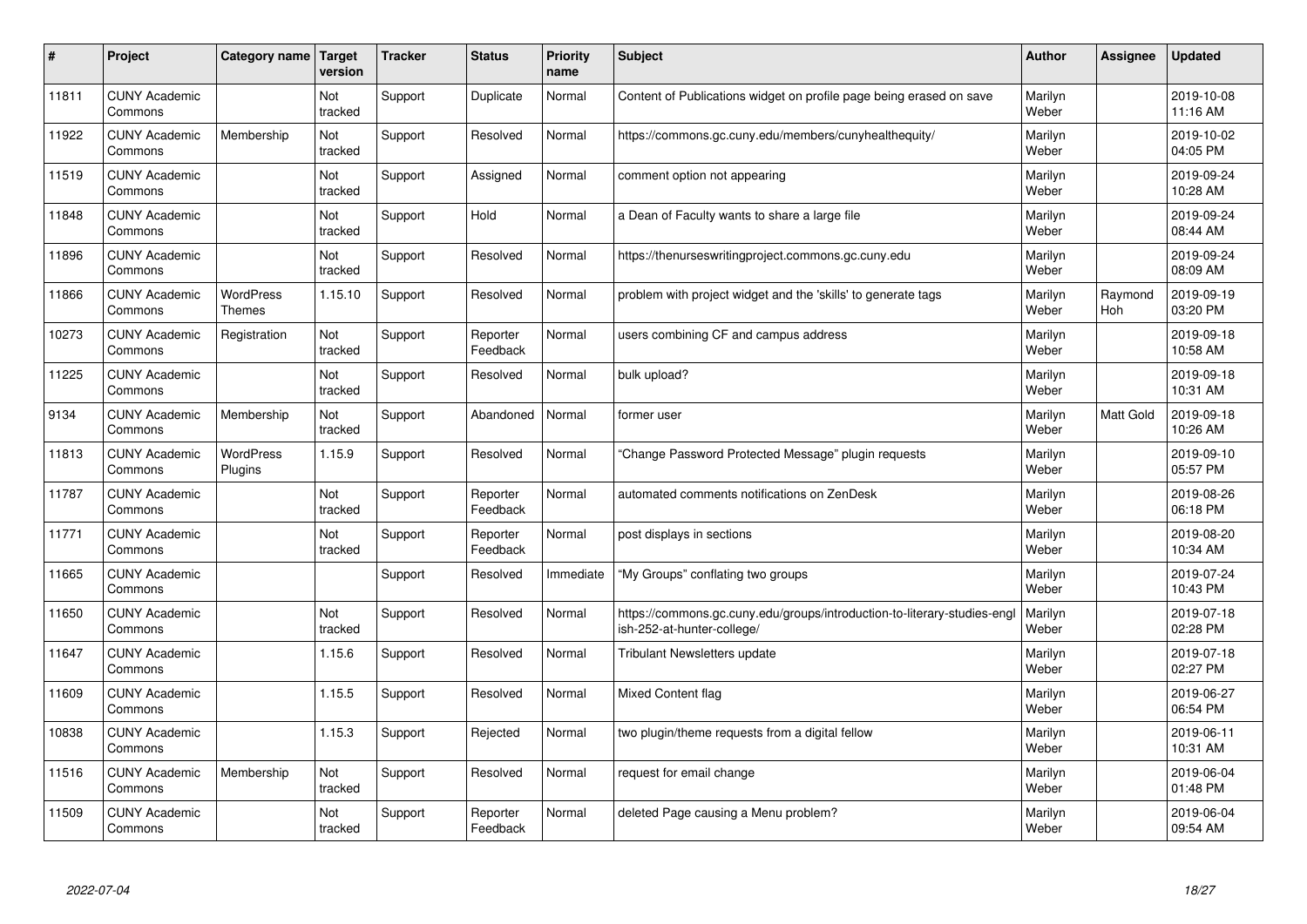| $\sharp$ | Project                         | Category name               | Target<br>version | <b>Tracker</b> | <b>Status</b>        | <b>Priority</b><br>name | <b>Subject</b>                                               | <b>Author</b>    | Assignee         | Updated                |
|----------|---------------------------------|-----------------------------|-------------------|----------------|----------------------|-------------------------|--------------------------------------------------------------|------------------|------------------|------------------------|
| 11002    | <b>CUNY Academic</b><br>Commons |                             | Not<br>tracked    | Support        | Resolved             | Normal                  | open link in a new tab not working                           | Marilyn<br>Weber |                  | 2019-06-03<br>07:57 PM |
| 11448    | <b>CUNY Academic</b><br>Commons | <b>BuddyPress</b><br>(misc) | 1.15.1            | Support        | Resolved             | Normal                  | sole administrator listed on sites is not an admin at all?   | Marilyn<br>Weber | Raymond<br>Hoh   | 2019-05-14<br>11:15 AM |
| 11294    | <b>CUNY Academic</b><br>Commons | Account<br>settings         | Not<br>tracked    | Support        | Resolved             | Normal                  | student emgail change                                        | Marilyn<br>Weber | <b>Matt Gold</b> | 2019-04-07<br>09:11 PM |
| 10986    | <b>CUNY Academic</b><br>Commons |                             | Not<br>tracked    | Support        | Resolved             | Normal                  | PDF embedder provoking error                                 | Marilyn<br>Weber |                  | 2019-03-29<br>04:28 PM |
| 11267    | <b>CUNY Academic</b><br>Commons |                             |                   | Support        | Rejected             | Normal                  | signing up with a nonCUNY signup code from the Register page | Marilyn<br>Weber |                  | 2019-03-26<br>03:00 PM |
| 11233    | <b>CUNY Academic</b><br>Commons |                             | 1.14.9            | Support        | Resolved             | Normal                  | Hotjar ?                                                     | Marilyn<br>Weber |                  | 2019-03-26<br>12:10 PM |
| 11029    | <b>CUNY Academic</b><br>Commons | Authentication              | 1.14.9            | Support        | Resolved             | Normal                  | Sujatha Fernandes cannot edit her site                       | Marilyn<br>Weber | Raymond<br>Hoh   | 2019-03-26<br>12:10 PM |
| 11149    | <b>CUNY Academic</b><br>Commons |                             | Not<br>tracked    | Support        | Reporter<br>Feedback | Normal                  | comments getting blocked                                     | Marilyn<br>Weber | Raymond<br>Hoh   | 2019-03-26<br>11:40 AM |
| 11147    | <b>CUNY Academic</b><br>Commons | Membership                  | Not<br>tracked    | Support        | Resolved             | Normal                  | employee email change                                        | Marilyn<br>Weber |                  | 2019-03-12<br>03:58 PM |
| 11217    | <b>CUNY Academic</b><br>Commons | Membership                  | Not<br>tracked    | Support        | Resolved             | Normal                  | Another email update                                         | Marilyn<br>Weber |                  | 2019-03-12<br>03:37 PM |
| 11211    | <b>CUNY Academic</b><br>Commons | WordPress<br><b>Themes</b>  | 1.14.8            | Support        | Resolved             | Normal                  | user needs to edit the HTML coding                           | Marilyn<br>Weber |                  | 2019-03-12<br>11:20 AM |
| 9518     | <b>CUNY Academic</b><br>Commons |                             | Not<br>tracked    | Support        | Rejected             | Normal                  | problems with site on Internet Explorer                      | Marilyn<br>Weber | Raymond<br>Hoh   | 2019-03-11<br>11:18 PM |
| 11210    | <b>CUNY Academic</b><br>Commons | Membership                  | Not<br>tracked    | Support        | Resolved             | Normal                  | Please change the email                                      | Marilyn<br>Weber |                  | 2019-03-11<br>04:16 PM |
| 11205    | <b>CUNY Academic</b><br>Commons | WordPress<br>Plugins        | Not<br>tracked    | Support        | Resolved             | Normal                  | problems with Google calendar                                | Marilyn<br>Weber | Raymond<br>Hoh   | 2019-03-11<br>02:17 PM |
| 11198    | <b>CUNY Academic</b><br>Commons |                             | Not<br>tracked    | Support        | Resolved             | Normal                  | former CUNY employee                                         | Marilyn<br>Weber |                  | 2019-03-07<br>02:21 PM |
| 11091    | <b>CUNY Academic</b><br>Commons | <b>BuddyPress</b><br>Docs   | 1.14.7            | Support        | Resolved             | Normal                  | word limit for comments on a group doc?                      | Marilyn<br>Weber |                  | 2019-02-26<br>02:04 PM |
| 11127    | <b>CUNY Academic</b><br>Commons | Membership                  | Not<br>tracked    | Support        | Resolved             | Normal                  | user with new campus affiliation                             | Marilyn<br>Weber |                  | 2019-02-19<br>02:09 PM |
| 8481     | <b>CUNY Academic</b><br>Commons | Membership                  | Not<br>tracked    | Support        | Resolved             | Normal                  | admin of http://swipanalytic.org/organizers/                 | Marilyn<br>Weber |                  | 2019-02-19<br>01:58 PM |
| 10941    | <b>CUNY Academic</b><br>Commons | Membership                  | Not<br>tracked    | Support        | Resolved             | Normal                  | update user email                                            | Marilyn<br>Weber |                  | 2019-02-13<br>02:24 PM |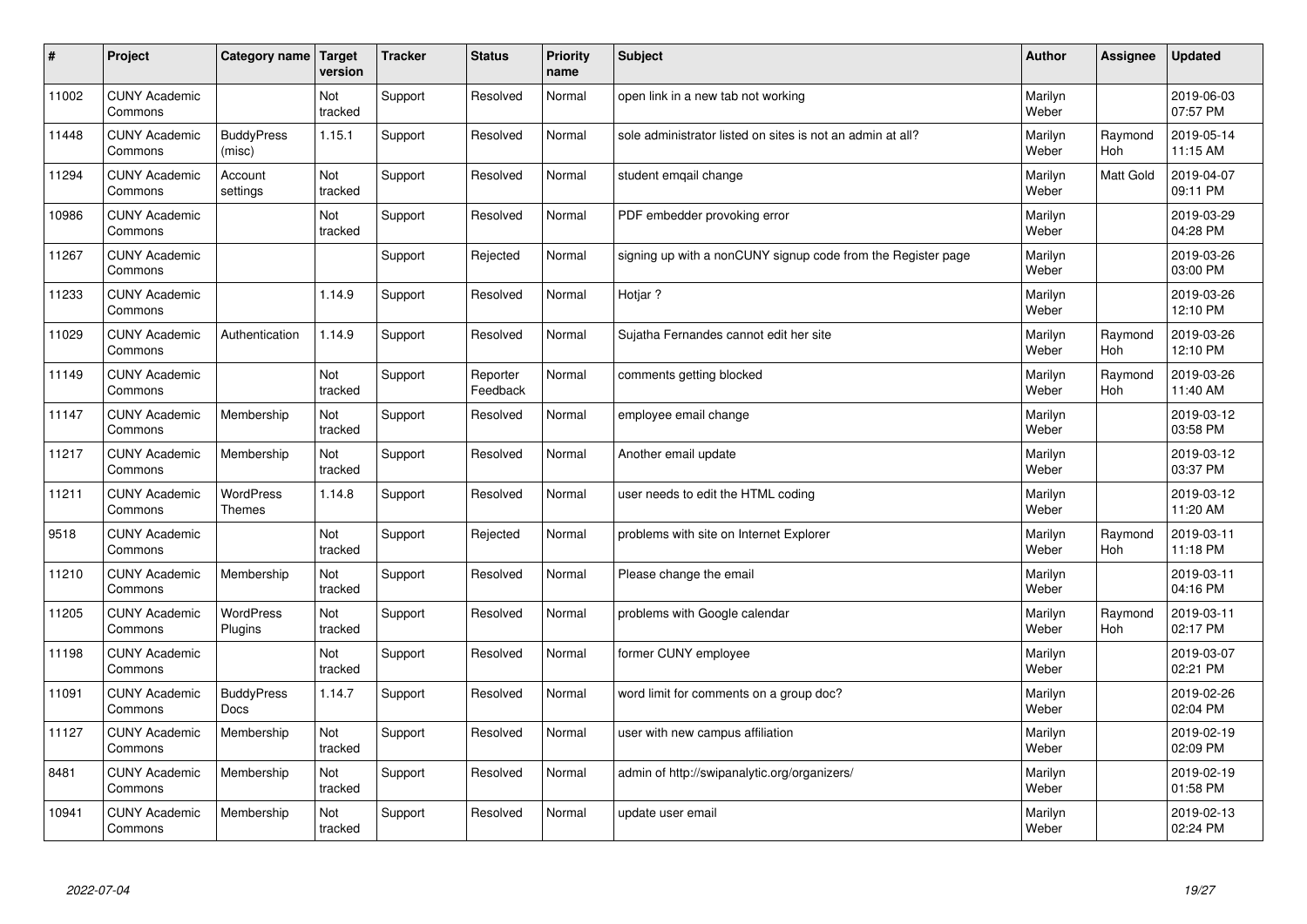| $\sharp$ | Project                         | Category name   Target      | version        | <b>Tracker</b> | <b>Status</b>        | <b>Priority</b><br>name | <b>Subject</b>                                       | <b>Author</b>    | Assignee         | <b>Updated</b>         |
|----------|---------------------------------|-----------------------------|----------------|----------------|----------------------|-------------------------|------------------------------------------------------|------------------|------------------|------------------------|
| 11031    | <b>CUNY Academic</b><br>Commons |                             | Not<br>tracked | Support        | Resolved             | Normal                  | new group with seemingly old topics                  | Marilyn<br>Weber |                  | 2019-02-11<br>12:17 PM |
| 11017    | <b>CUNY Academic</b><br>Commons |                             | Not<br>tracked | Support        | Resolved             | Normal                  | site didn't save?                                    | Marilyn<br>Weber |                  | 2019-01-25<br>03:47 PM |
| 11006    | <b>CUNY Academic</b><br>Commons | Groups (misc)               | 1.14.6         | Support        | Resolved             | Normal                  | removing members from a group isn't working          | Marilyn<br>Weber |                  | 2019-01-24<br>03:18 PM |
| 11003    | <b>CUNY Academic</b><br>Commons |                             | Not<br>tracked | Support        | Resolved             | Normal                  | user email change                                    | Marilyn<br>Weber |                  | 2019-01-24<br>02:50 PM |
| 10932    | <b>CUNY Academic</b><br>Commons |                             |                | Support        | Resolved             | Normal                  | add me as admin to meenaalexander.com                | Marilyn<br>Weber | <b>Matt Gold</b> | 2019-01-09<br>02:12 PM |
| 10910    | <b>CUNY Academic</b><br>Commons | Membership                  | Not<br>tracked | Support        | Resolved             | Normal                  | request to be an admin to a prof's site              | Marilyn<br>Weber |                  | 2019-01-04<br>10:45 AM |
| 10850    | <b>CUNY Academic</b><br>Commons |                             |                | Support        | Rejected             | Normal                  | Gravity form being resent                            | Marilyn<br>Weber |                  | 2018-12-20<br>10:18 PM |
| 10820    | <b>CUNY Academic</b><br>Commons |                             | Not<br>tracked | Support        | Resolved             | Normal                  | retrieve deleted pages/posts                         | Marilyn<br>Weber |                  | 2018-12-13<br>06:33 PM |
| 10571    | <b>CUNY Academic</b><br>Commons |                             | Not<br>tracked | Support        | Abandoned            | Normal                  | newsletter queue problem                             | Marilyn<br>Weber |                  | 2018-12-10<br>03:58 PM |
| 10440    | <b>CUNY Academic</b><br>Commons |                             | Not<br>tracked | Support        | Resolved             | Normal                  | Acert post problem                                   | Marilyn<br>Weber |                  | 2018-12-10<br>03:57 PM |
| 10298    | <b>CUNY Academic</b><br>Commons |                             | Not<br>tracked | Support        | Resolved             | Normal                  | RSS feed to itunes problem                           | Marilyn<br>Weber |                  | 2018-12-10<br>03:57 PM |
| 10257    | <b>CUNY Academic</b><br>Commons | Membership                  | Not<br>tracked | Support        | Resolved             | Normal                  | change the email from @login.cuny.edu to campu email | Marilyn<br>Weber |                  | 2018-12-10<br>03:55 PM |
| 10133    | <b>CUNY Academic</b><br>Commons | <b>WordPress</b><br>(misc)  | Not<br>tracked | Support        | Resolved             | Normal                  | two Commons sites to be migrated elsewhere           | Marilyn<br>Weber |                  | 2018-12-10<br>03:54 PM |
| 9889     | <b>CUNY Academic</b><br>Commons |                             | Not<br>tracked | Support        | Resolved             | Normal                  | remove comments from activity feed?                  | Marilyn<br>Weber |                  | 2018-12-10<br>03:53 PM |
| 9779     | <b>CUNY Academic</b><br>Commons | Membership                  | Not<br>tracked | Support        | Resolved             | Normal                  | user not sure if she is registered.                  | Marilyn<br>Weber |                  | 2018-12-10<br>03:53 PM |
| 9726     | <b>CUNY Academic</b><br>Commons | <b>WordPress</b><br>Plugins | Not<br>tracked | Support        | Abandoned            | Normal                  | technical error on Contact page                      | Marilyn<br>Weber |                  | 2018-12-10<br>03:53 PM |
| 8978     | <b>CUNY Academic</b><br>Commons | Groups (misc)               | Not<br>tracked | Support        | Resolved             | Normal                  | removing old groups                                  | Marilyn<br>Weber |                  | 2018-12-10<br>03:52 PM |
| 10657    | <b>CUNY Academic</b><br>Commons |                             | Not<br>tracked | Support        | Reporter<br>Feedback | Normal                  | child theme problems                                 | Marilyn<br>Weber |                  | 2018-11-08<br>01:19 PM |
| 10606    | <b>CUNY Academic</b><br>Commons | cdev.gc.cuny.ed<br>u        | Not<br>tracked | Support        | Resolved             | Normal                  | problems with testing environment                    | Marilyn<br>Weber |                  | 2018-11-02<br>10:27 AM |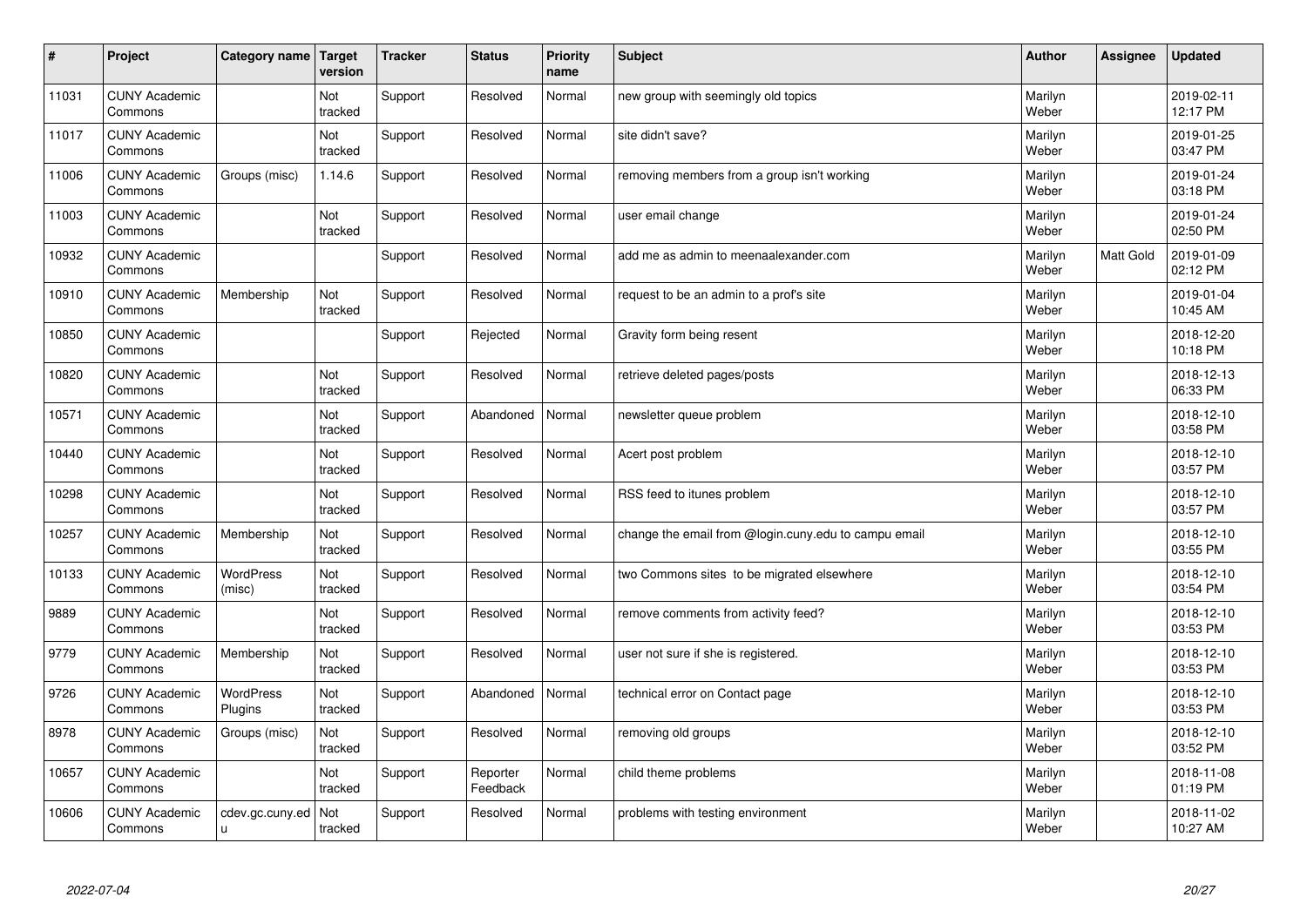| #     | Project                         | Category name   Target        | version           | <b>Tracker</b> | <b>Status</b> | <b>Priority</b><br>name | <b>Subject</b>                                                                           | <b>Author</b>    | Assignee              | <b>Updated</b>         |
|-------|---------------------------------|-------------------------------|-------------------|----------------|---------------|-------------------------|------------------------------------------------------------------------------------------|------------------|-----------------------|------------------------|
| 9886  | <b>CUNY Academic</b><br>Commons | cuny.is                       | Not<br>tracked    | Support        | Resolved      | Normal                  | cuny.is SSL                                                                              | Marilyn<br>Weber |                       | 2018-10-26<br>02:07 PM |
| 10407 | <b>CUNY Academic</b><br>Commons |                               | Not<br>tracked    | Support        | Resolved      | Normal                  | toolbar problem                                                                          | Marilyn<br>Weber | Boone<br>Gorges       | 2018-10-23<br>10:52 AM |
| 6533  | <b>CUNY Academic</b><br>Commons | <b>WordPress</b><br>Plugins   | Future<br>release | Support        | Duplicate     | Low                     | very old plugins?                                                                        | Marilyn<br>Weber | <b>Tahir Butt</b>     | 2018-10-04<br>12:27 PM |
| 10387 | <b>CUNY Academic</b><br>Commons | Membership                    | Not<br>tracked    | Support        | Resolved      | Normal                  | remove user page                                                                         | Marilyn<br>Weber |                       | 2018-09-28<br>02:26 PM |
| 10245 | <b>CUNY Academic</b><br>Commons | Email<br><b>Notifications</b> | 1.13.8            | Support        | Resolved      | Urgent                  | Placeholders in action emails (activation, password reset) not being<br>properly swapped | Marilyn<br>Weber | Raymond<br>Hoh        | 2018-08-30<br>04:02 PM |
| 10266 | <b>CUNY Academic</b><br>Commons |                               |                   | Support        | Resolved      | Normal                  | GC email change requested                                                                | Marilyn<br>Weber | Matt Gold             | 2018-08-30<br>03:07 PM |
| 10240 | <b>CUNY Academic</b><br>Commons | <b>WordPress</b><br>Plugins   | 1.13.8            | Support        | Resolved      | Normal                  | require-featured-image plug-in request                                                   | Marilyn<br>Weber |                       | 2018-08-29<br>05:15 PM |
| 10239 | <b>CUNY Academic</b><br>Commons |                               | Not<br>tracked    | Support        | Resolved      | Normal                  | musicroombooking.commons.gc.cuny.edu                                                     | Marilyn<br>Weber |                       | 2018-08-29<br>03:06 PM |
| 10256 | <b>CUNY Academic</b><br>Commons |                               |                   | Support        | Resolved      | Normal                  | email change requested                                                                   | Marilyn<br>Weber | Matt Gold             | 2018-08-29<br>02:52 PM |
| 10227 | <b>CUNY Academic</b><br>Commons |                               |                   | Support        | Resolved      | Normal                  | user incorrectly entered her email address                                               | Marilyn<br>Weber | Matt Gold             | 2018-08-26<br>08:55 PM |
| 10066 | <b>CUNY Academic</b><br>Commons | Membership                    | Not<br>tracked    | Support        | Resolved      | Normal                  | add me as an admin to https://pkms.commons.gc.cuny.edu/                                  | Marilyn<br>Weber |                       | 2018-07-26<br>11:54 AM |
| 9996  | <b>CUNY Academic</b><br>Commons | Membership                    | Not<br>tracked    | Support        | Rejected      | Normal                  | user email change request                                                                | Marilyn<br>Weber |                       | 2018-07-16<br>10:49 AM |
| 10006 | <b>CUNY Academic</b><br>Commons | Membership                    | Not<br>tracked    | Support        | Resolved      | Normal                  | another email change request                                                             | Marilyn<br>Weber |                       | 2018-07-13<br>12:36 PM |
| 9965  | <b>CUNY Academic</b><br>Commons | WordPress<br>Plugins          | 1.13.4            | Support        | Resolved      | Normal                  | plug-in request for OneTone Companion                                                    | Marilyn<br>Weber | Raymond<br><b>Hoh</b> | 2018-06-26<br>12:00 PM |
| 9949  | <b>CUNY Academic</b><br>Commons |                               | 1.13.4            | Support        | Resolved      | Normal                  | raise storage space limit?                                                               | Marilyn<br>Weber | Boone<br>Gorges       | 2018-06-26<br>12:00 PM |
| 9955  | <b>CUNY Academic</b><br>Commons | WordPress<br>Plugins          | 1.13.4            | Support        | Rejected      | Normal                  | docx converter plugin?                                                                   | Marilyn<br>Weber |                       | 2018-06-26<br>11:39 AM |
| 9927  | <b>CUNY Academic</b><br>Commons | Membership                    | Not<br>tracked    | Support        | Resolved      | Normal                  | wrong email used                                                                         | Marilyn<br>Weber | Matt Gold             | 2018-06-14<br>10:21 AM |
| 9928  | <b>CUNY Academic</b><br>Commons | Account<br>settings           |                   | Support        | Resolved      | Normal                  | email change request from former student                                                 | Marilyn<br>Weber | Matt Gold             | 2018-06-14<br>10:20 AM |
| 9888  | <b>CUNY Academic</b><br>Commons | <b>WordPress</b><br>Plugins   | 1.13.3            | Support        | Resolved      | Normal                  | Business directory Plug-in request                                                       | Marilyn<br>Weber |                       | 2018-06-12<br>11:52 AM |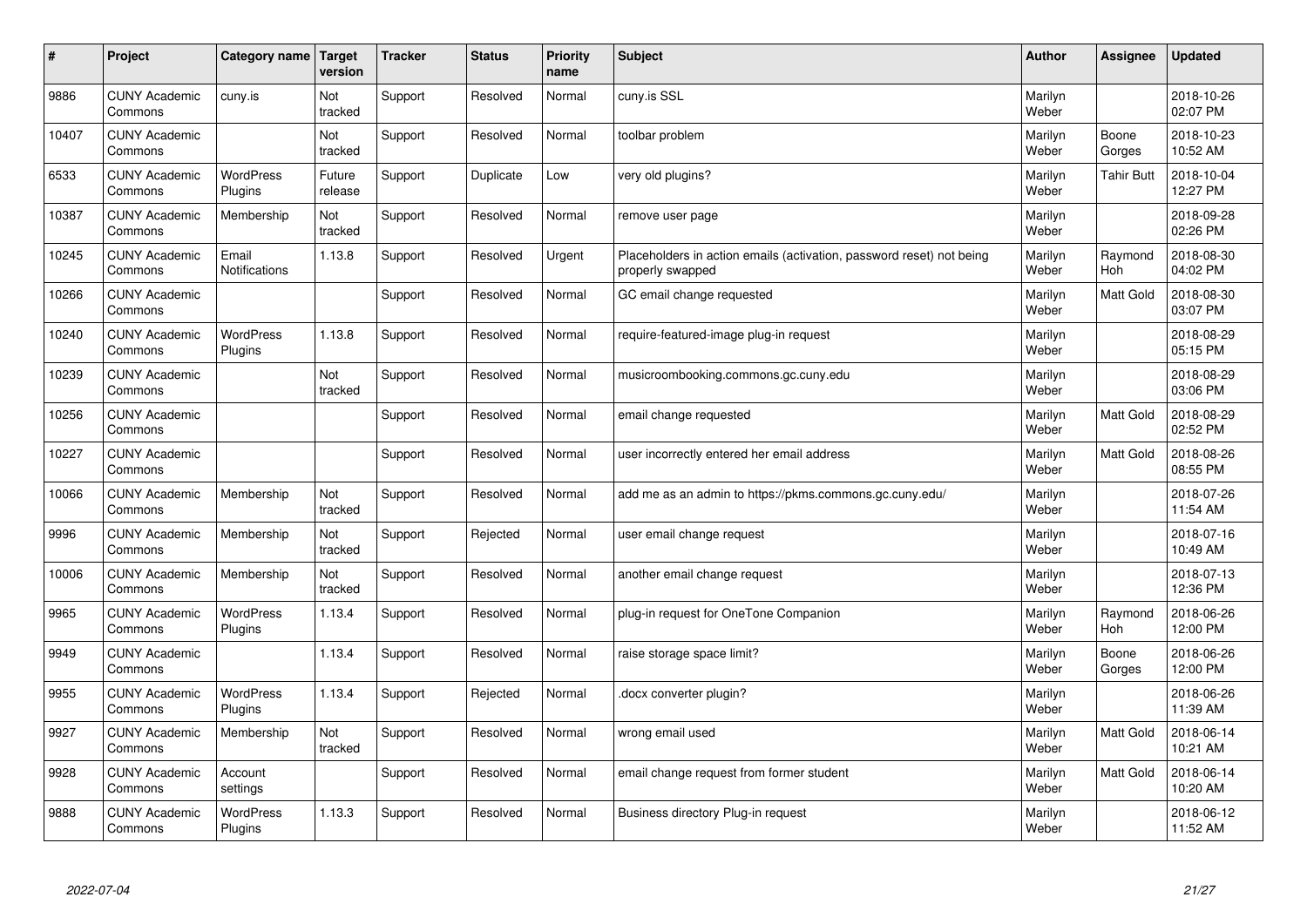| $\sharp$ | Project                         | Category name                     | <b>Target</b><br>version | <b>Tracker</b> | <b>Status</b>        | <b>Priority</b><br>name | <b>Subject</b>                                    | <b>Author</b>    | Assignee         | <b>Updated</b>         |
|----------|---------------------------------|-----------------------------------|--------------------------|----------------|----------------------|-------------------------|---------------------------------------------------|------------------|------------------|------------------------|
| 9885     | <b>CUNY Academic</b><br>Commons |                                   |                          | Support        | Rejected             | Normal                  | Publications field problem                        | Marilyn<br>Weber |                  | 2018-06-06<br>01:18 PM |
| 9834     | <b>CUNY Academic</b><br>Commons |                                   |                          | Support        | Duplicate            | Normal                  | add a "like" function                             | Marilyn<br>Weber |                  | 2018-05-25<br>10:38 AM |
| 9823     | <b>CUNY Academic</b><br>Commons | Account<br>settings               | Not<br>tracked           | Support        | Resolved             | Normal                  | email change                                      | Marilyn<br>Weber | Matt Gold        | 2018-05-23<br>01:58 PM |
| 9787     | <b>CUNY Academic</b><br>Commons | Registration                      |                          | Support        | Resolved             | Normal                  | email change request                              | Marilyn<br>Weber | <b>Matt Gold</b> | 2018-05-16<br>09:55 PM |
| 8607     | <b>CUNY Academic</b><br>Commons |                                   | Not<br>tracked           | Support        | <b>New</b>           | Normal                  | Paypal?                                           | Marilyn<br>Weber | <b>Matt Gold</b> | 2018-05-15<br>01:37 PM |
| 9780     | <b>CUNY Academic</b><br>Commons |                                   | Not<br>tracked           | Support        | Resolved             | Normal                  | remove the phone number on this profile?          | Marilyn<br>Weber |                  | 2018-05-15<br>10:35 AM |
| 9767     | <b>CUNY Academic</b><br>Commons | Registration                      | Not<br>tracked           | Support        | Resolved             | Normal                  | user deleted account but now needs one            | Marilyn<br>Weber |                  | 2018-05-11<br>02:39 PM |
| 8941     | <b>CUNY Academic</b><br>Commons | <b>WordPress</b><br><b>Themes</b> | 1.13.1                   | Support        | Resolved             | Normal                  | Theme request: ColorNews                          | Marilyn<br>Weber |                  | 2018-05-08<br>10:42 AM |
| 9725     | <b>CUNY Academic</b><br>Commons |                                   | Not<br>tracked           | Support        | Resolved             | Normal                  | problems with deleting a site                     | Marilyn<br>Weber |                  | 2018-05-07<br>10:24 PM |
| 8446     | <b>CUNY Academic</b><br>Commons | <b>WordPress</b><br>Plugins       | 1.11.14                  | Support        | Resolved             | Normal                  | request for multiple accordion menu plugins       | Marilyn<br>Weber |                  | 2018-05-07<br>09:57 PM |
| 9684     | <b>CUNY Academic</b><br>Commons |                                   |                          | Support        | Rejected             | Normal                  | SEO cleanup for newlaborforum.cuny.edu            | Marilyn<br>Weber |                  | 2018-04-30<br>10:29 AM |
| 9659     | <b>CUNY Academic</b><br>Commons | Account<br>settings               |                          | Support        | Resolved             | Normal                  | user email change                                 | Marilyn<br>Weber | <b>Matt Gold</b> | 2018-04-24<br>12:08 PM |
| 9587     | <b>CUNY Academic</b><br>Commons |                                   |                          | Support        | Rejected             | Normal                  | possible request for the "PDF Poster" plugin      | Marilyn<br>Weber |                  | 2018-04-24<br>10:52 AM |
| 9604     | <b>CUNY Academic</b><br>Commons |                                   | Not<br>tracked           | Support        | Resolved             | Normal                  | I (Marilyn) can only log into cdev as teststudent | Marilyn<br>Weber |                  | 2018-04-21<br>10:20 AM |
| 9535     | <b>CUNY Academic</b><br>Commons |                                   | Not<br>tracked           | Support        | Resolved             | Normal                  | admin for https://video.commons.gc.cuny.edu/?     | Marilyn<br>Weber | Matt Gold        | 2018-04-13<br>05:06 PM |
| 9500     | <b>CUNY Academic</b><br>Commons | <b>WordPress</b><br>Plugins       | 1.12.12                  | Support        | Resolved             | Normal                  | PowerPoint in the media library?                  | Marilyn<br>Weber | Raymond<br>Hoh   | 2018-04-12<br>02:28 PM |
| 9207     | <b>CUNY Academic</b><br>Commons |                                   | Future<br>release        | Support        | Reporter<br>Feedback | Normal                  | display dashboards made in Tableau?               | Marilyn<br>Weber | Boone<br>Gorges  | 2018-04-10<br>10:42 AM |
| 9275     | <b>CUNY Academic</b><br>Commons |                                   |                          | Support        | Rejected             | Normal                  | soft chalk page?                                  | Marilyn<br>Weber | Boone<br>Gorges  | 2018-04-09<br>10:37 AM |
| 9541     | <b>CUNY Academic</b><br>Commons | <b>WordPress</b><br>(misc)        | Not<br>tracked           | Support        | Resolved             | Normal                  | repeating header banner                           | Marilyn<br>Weber | Raymond<br>Hoh   | 2018-04-06<br>12:33 PM |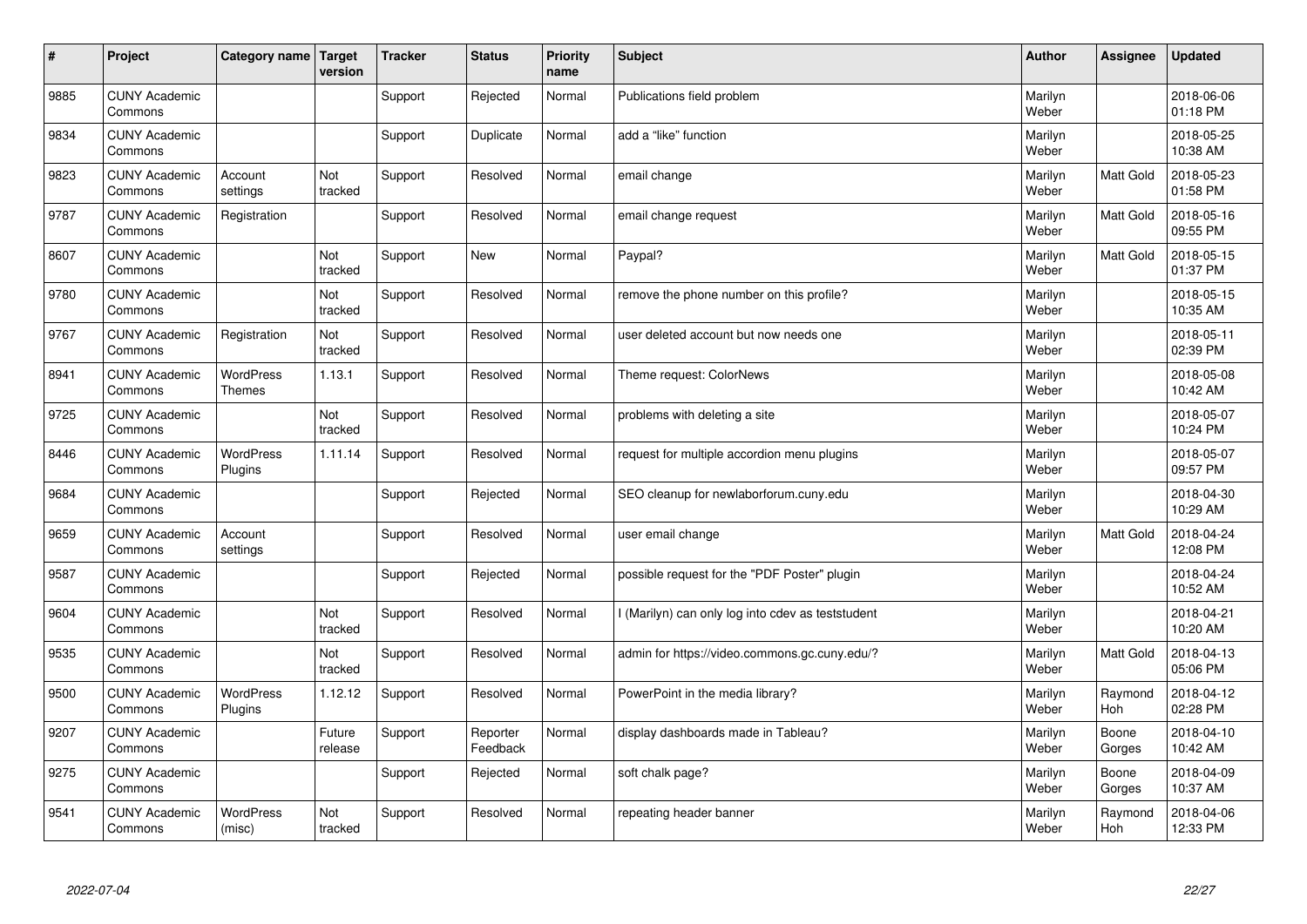| #    | Project                         | Category name   Target      | version           | <b>Tracker</b> | <b>Status</b> | <b>Priority</b><br>name | <b>Subject</b>                                                              | <b>Author</b>    | <b>Assignee</b>       | <b>Updated</b>         |
|------|---------------------------------|-----------------------------|-------------------|----------------|---------------|-------------------------|-----------------------------------------------------------------------------|------------------|-----------------------|------------------------|
| 9499 | <b>CUNY Academic</b><br>Commons | <b>WordPress</b><br>(misc)  | Not<br>tracked    | Support        | Resolved      | Normal                  | tiny question - preventing dates on posts?                                  | Marilyn<br>Weber | Raymond<br><b>Hoh</b> | 2018-04-04<br>03:55 PM |
| 9477 | <b>CUNY Academic</b><br>Commons | Account<br>settings         |                   | Support        | Resolved      | Normal                  | email change request                                                        | Marilyn<br>Weber | <b>Matt Gold</b>      | 2018-03-24<br>08:53 AM |
| 9355 | <b>CUNY Academic</b><br>Commons |                             | Not<br>tracked    | Support        | Resolved      | Normal                  | 14gb of video?                                                              | Marilyn<br>Weber |                       | 2018-03-13<br>11:56 AM |
| 9223 | <b>CUNY Academic</b><br>Commons |                             | Not<br>tracked    | Support        | Resolved      | Normal                  | moving wordpress sites                                                      | Marilyn<br>Weber |                       | 2018-02-18<br>08:44 PM |
| 9162 | <b>CUNY Academic</b><br>Commons | Registration                | Not<br>tracked    | Support        | Resolved      | Normal                  | email change due to user error                                              | Marilyn<br>Weber | <b>Matt Gold</b>      | 2018-02-13<br>11:11 AM |
| 9163 | <b>CUNY Academic</b><br>Commons | Layout                      | 1.12.8            | Support        | Resolved      | Normal                  | Mobile responsiveness issues                                                | Marilyn<br>Weber | Raymond<br>Hoh        | 2018-02-13<br>10:49 AM |
| 9131 | <b>CUNY Academic</b><br>Commons |                             |                   | Support        | Resolved      | Normal                  | webrecorder.io via Firefox                                                  | Marilyn<br>Weber |                       | 2018-01-29<br>11:11 AM |
| 9133 | <b>CUNY Academic</b><br>Commons |                             |                   | Support        | Duplicate     | Normal                  | webrecorder.io                                                              | Marilyn<br>Weber |                       | 2018-01-29<br>10:34 AM |
| 9087 | <b>CUNY Academic</b><br>Commons | <b>WordPress</b><br>Plugins | 1.12.7            | Support        | Resolved      | Normal                  | request for WP Social Sharing                                               | Marilyn<br>Weber |                       | 2018-01-23<br>11:17 AM |
| 9078 | <b>CUNY Academic</b><br>Commons | <b>WordPress</b><br>Plugins | 1.12.7            | Support        | Resolved      | Normal                  | arcgis web maps?                                                            | Marilyn<br>Weber | Raymond<br>Hoh        | 2018-01-23<br>11:11 AM |
| 5991 | <b>CUNY Academic</b><br>Commons | Email<br>Notifications      | Future<br>release | Support        | Resolved      | Normal                  | change format of autogenerated blog emails                                  | Marilyn<br>Weber | Paige<br>Dupont       | 2018-01-12<br>02:55 PM |
| 9026 | <b>CUNY Academic</b><br>Commons | <b>WordPress</b><br>Plugins | 1.12.6            | Support        | Resolved      | Normal                  | plugin request from Carlos Guevara                                          | Marilyn<br>Weber |                       | 2018-01-03<br>09:33 AM |
| 9033 | <b>CUNY Academic</b><br>Commons |                             |                   | Support        | Rejected      | Normal                  | Site search terms                                                           | Marilyn<br>Weber |                       | 2017-12-22<br>01:10 PM |
| 9004 | <b>CUNY Academic</b><br>Commons | Membership                  | Not<br>tracked    | Support        | Resolved      | Normal                  | email change request                                                        | Marilyn<br>Weber |                       | 2017-12-14<br>12:27 PM |
| 8934 | <b>CUNY Academic</b><br>Commons | Reply By Email              | 1.12.4            | Support        | Resolved      | High                    | RBE "could not post" email should have info about attempted From<br>address | Marilyn<br>Weber | Raymond<br>Hoh        | 2017-12-12<br>11:25 AM |
| 8893 | <b>CUNY Academic</b><br>Commons | Social Paper                | 1.12.1            | Support        | Resolved      | Normal                  | Social paper won't connect to group?                                        | Marilyn<br>Weber |                       | 2017-12-11<br>01:16 PM |
| 8908 | <b>CUNY Academic</b><br>Commons | WordPress<br>Plugins        | 1.12.2            | Support        | Resolved      | Normal                  | Plugin request from Steve Brier                                             | Marilyn<br>Weber |                       | 2017-11-27<br>11:39 AM |
| 5772 | <b>CUNY Academic</b><br>Commons | Membership                  | Not<br>tracked    | Support        | Resolved      | Normal                  | User email change and forgotten password                                    | Marilyn<br>Weber | <b>Matt Gold</b>      | 2017-11-15<br>06:18 PM |
| 7619 | <b>CUNY Academic</b><br>Commons | Membership                  | Not<br>tracked    | Support        | Resolved      | Normal                  | outside users for a site that isn't a class?                                | Marilyn<br>Weber | <b>Matt Gold</b>      | 2017-11-15<br>06:18 PM |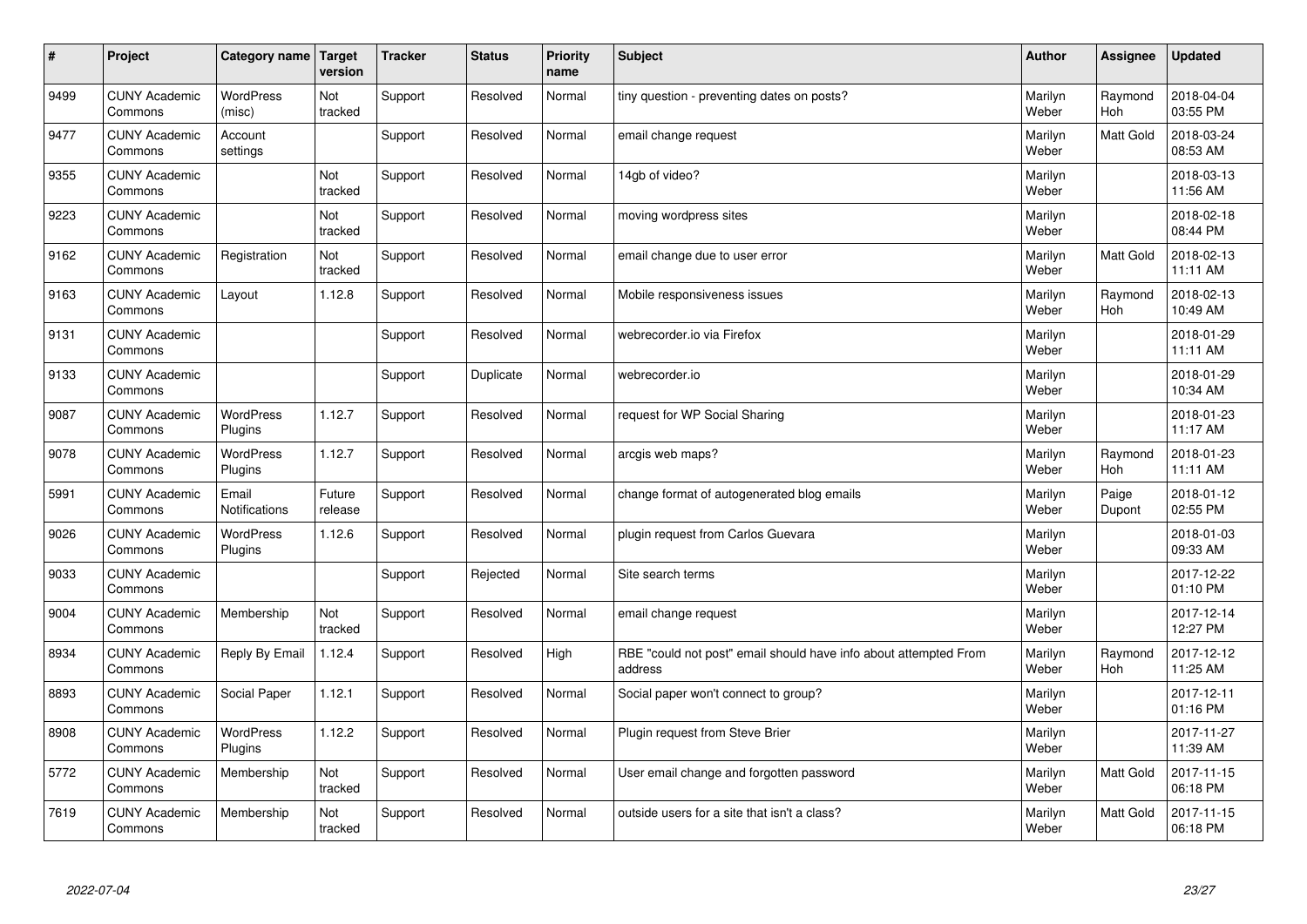| $\vert$ # | Project                         | Category name   Target      | version        | <b>Tracker</b> | <b>Status</b> | <b>Priority</b><br>name | <b>Subject</b>                                           | <b>Author</b>    | <b>Assignee</b> | <b>Updated</b>         |
|-----------|---------------------------------|-----------------------------|----------------|----------------|---------------|-------------------------|----------------------------------------------------------|------------------|-----------------|------------------------|
| 6866      | <b>CUNY Academic</b><br>Commons |                             | Not<br>tracked | Support        | Resolved      | Normal                  | User would like to have her account deleted              | Marilyn<br>Weber | Matt Gold       | 2017-11-15<br>05:49 PM |
| 7836      | <b>CUNY Academic</b><br>Commons | Social Paper                | Not<br>tracked | Support        | Resolved      | Normal                  | missing Social Paper                                     | Marilyn<br>Weber |                 | 2017-11-15<br>01:31 PM |
| 8308      | <b>CUNY Academic</b><br>Commons | WordPress<br>Plugins        | Not<br>tracked | Support        | Resolved      | Normal                  | WP Migration plugin                                      | Marilyn<br>Weber |                 | 2017-11-15<br>01:27 PM |
| 8566      | <b>CUNY Academic</b><br>Commons | Membership                  | Not<br>tracked | Support        | Resolved      | Normal                  | user email change                                        | Marilyn<br>Weber |                 | 2017-11-15<br>01:27 PM |
| 7724      | <b>CUNY Academic</b><br>Commons |                             | Not<br>tracked | Support        | Abandoned     | Normal                  | User name confusion                                      | Marilyn<br>Weber | Boone<br>Gorges | 2017-11-15<br>11:12 AM |
| 7613      | <b>CUNY Academic</b><br>Commons | Registration                | Not<br>tracked | Support        | Resolved      | Normal                  | non-matriculated students                                | Marilyn<br>Weber | Boone<br>Gorges | 2017-11-15<br>11:03 AM |
| 7700      | <b>CUNY Academic</b><br>Commons |                             | Not<br>tracked | Support        | Abandoned     | Normal                  | slow loading Page on site                                | Marilyn<br>Weber | Boone<br>Gorges | 2017-11-15<br>11:02 AM |
| 8906      | <b>CUNY Academic</b><br>Commons | Redmine                     | Not<br>tracked | Support        | Resolved      | Normal                  | Redmine access?                                          | Marilyn<br>Weber | Matt Gold       | 2017-11-13<br>06:02 PM |
| 8882      | <b>CUNY Academic</b><br>Commons |                             | Not<br>tracked | Support        | Resolved      | Normal                  | question about search engines                            | Marilyn<br>Weber |                 | 2017-11-01<br>03:26 PM |
| 8873      | <b>CUNY Academic</b><br>Commons |                             | Not<br>tracked | Support        | Resolved      | Normal                  | maximum file upload size?                                | Marilyn<br>Weber |                 | 2017-10-30<br>11:23 AM |
| 8855      | <b>CUNY Academic</b><br>Commons |                             | Not<br>tracked | Support        | Resolved      | Normal                  | another email change request                             | Marilyn<br>Weber |                 | 2017-10-25<br>10:55 AM |
| 8848      | <b>CUNY Academic</b><br>Commons |                             | Not<br>tracked | Support        | Resolved      | Normal                  | email change request                                     | Marilyn<br>Weber |                 | 2017-10-24<br>11:19 AM |
| 8464      | <b>CUNY Academic</b><br>Commons |                             | Not<br>tracked | Support        | Resolved      | Normal                  | WP UI                                                    | Marilyn<br>Weber |                 | 2017-10-11<br>11:23 AM |
| 8768      | <b>CUNY Academic</b><br>Commons |                             | Not<br>tracked | Support        | Resolved      | Normal                  | unsafe redirect?                                         | Marilyn<br>Weber |                 | 2017-10-06<br>12:14 PM |
| 8729      | <b>CUNY Academic</b><br>Commons |                             | Not<br>tracked | Support        | Resolved      | Normal                  | email change                                             | Marilyn<br>Weber |                 | 2017-09-25<br>02:14 PM |
| 8726      | <b>CUNY Academic</b><br>Commons |                             |                | Support        | Resolved      | Normal                  | Redirect problem                                         | Marilyn<br>Weber |                 | 2017-09-21<br>12:14 PM |
| 8693      | <b>CUNY Academic</b><br>Commons | WordPress<br>Plugins        |                | Support        | Resolved      | Normal                  | Existing blog wants to replace Mailpoet with Newsletters | Marilyn<br>Weber |                 | 2017-09-12<br>02:24 PM |
| 8471      | <b>CUNY Academic</b><br>Commons |                             | Not<br>tracked | Support        | Resolved      | Normal                  | admin at https://commons.gc.cuny.edu/                    | Marilyn<br>Weber |                 | 2017-09-06<br>01:50 PM |
| 8576      | <b>CUNY Academic</b><br>Commons | <b>WordPress</b><br>Plugins | 1.11.11        | Support        | Resolved      | Normal                  | Digital Measures plugin request                          | Marilyn<br>Weber |                 | 2017-09-01<br>03:44 PM |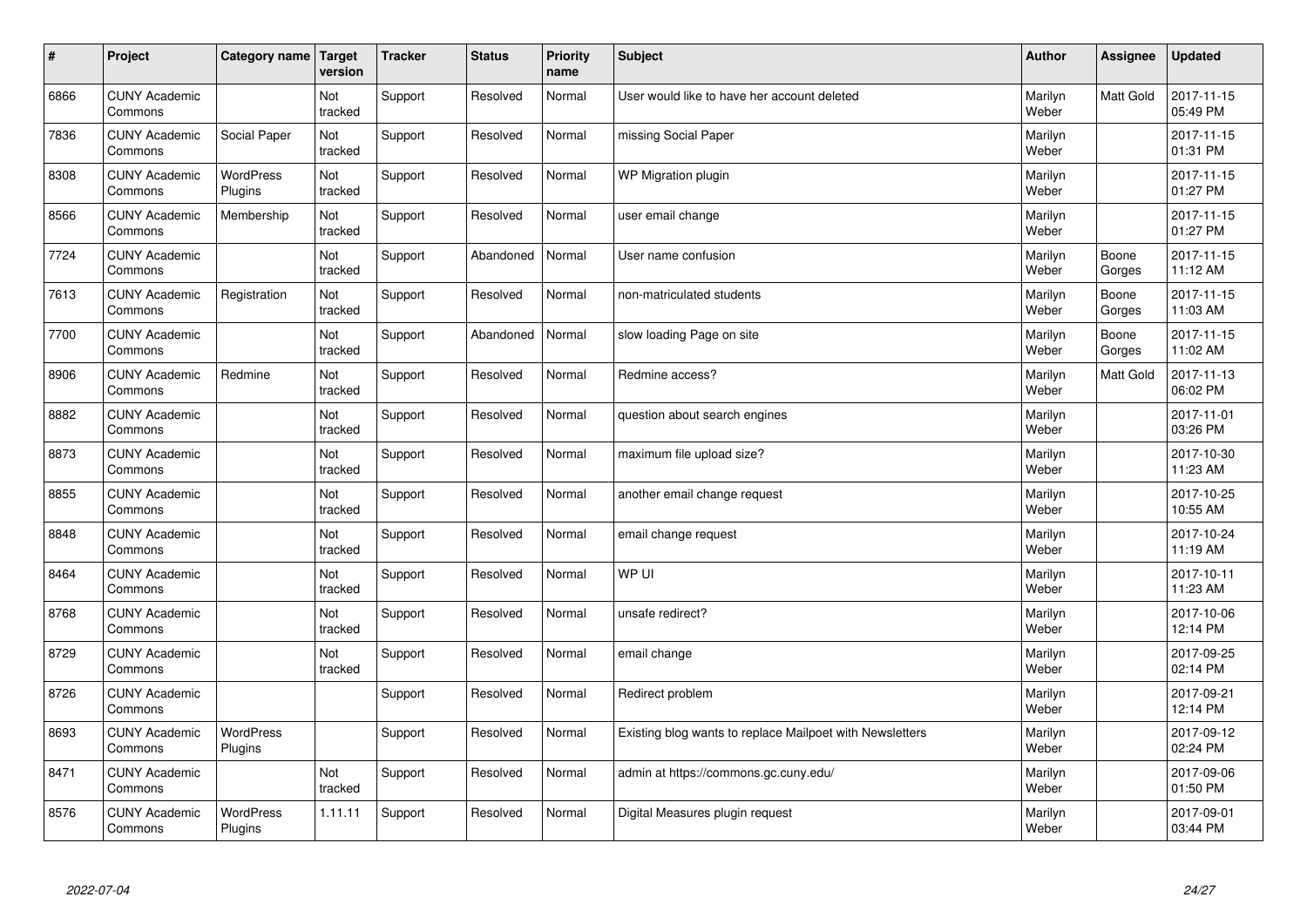| #    | Project                         | Category name         | <b>Target</b><br>version | <b>Tracker</b> | <b>Status</b> | <b>Priority</b><br>name | <b>Subject</b>                                              | <b>Author</b>    | Assignee        | <b>Updated</b>         |
|------|---------------------------------|-----------------------|--------------------------|----------------|---------------|-------------------------|-------------------------------------------------------------|------------------|-----------------|------------------------|
| 8630 | <b>CUNY Academic</b><br>Commons | Membership            | Not<br>tracked           | Support        | Resolved      | Normal                  | Change in email/campus                                      | Marilyn<br>Weber |                 | 2017-08-30<br>03:48 PM |
| 8577 | <b>CUNY Academic</b><br>Commons | Membership            | Not<br>tracked           | Support        | Resolved      | Normal                  | another user email change                                   | Marilyn<br>Weber |                 | 2017-08-25<br>10:23 AM |
| 8553 | <b>CUNY Academic</b><br>Commons |                       | Not<br>tracked           | Support        | Resolved      | Normal                  | storage limits?                                             | Marilyn<br>Weber |                 | 2017-08-18<br>04:36 PM |
| 6857 | <b>CUNY Academic</b><br>Commons | Blogs<br>(BuddyPress) | Not<br>tracked           | Support        | Resolved      | Normal                  | Committee on Religion website                               | Marilyn<br>Weber | Boone<br>Gorges | 2017-08-17<br>10:24 AM |
| 8529 | <b>CUNY Academic</b><br>Commons |                       | Not<br>tracked           | Support        | Resolved      | Normal                  | Iframe reqiest?                                             | Marilyn<br>Weber |                 | 2017-08-16<br>04:40 PM |
| 8531 | <b>CUNY Academic</b><br>Commons | Membership            | Not<br>tracked           | Support        | Resolved      | Normal                  | admin of https://admissions.commons.gc.cuny.edu             | Marilyn<br>Weber |                 | 2017-08-15<br>04:20 PM |
| 8429 | <b>CUNY Academic</b><br>Commons | Membership            | Not<br>tracked           | Support        | Resolved      | Normal                  | Please make me an admin of https://arc.commons.gc.cuny.edu  | Marilyn<br>Weber | Boone<br>Gorges | 2017-07-24<br>03:33 PM |
| 8401 | <b>CUNY Academic</b><br>Commons | Membership            | Not<br>tracked           | Support        | Resolved      | Normal                  | add me as an admin                                          | Marilyn<br>Weber | Boone<br>Gorges | 2017-07-11<br>11:40 AM |
| 8379 | <b>CUNY Academic</b><br>Commons |                       | Not<br>tracked           | Support        | Resolved      | Normal                  | request for site build help                                 | Marilyn<br>Weber |                 | 2017-07-01<br>10:48 AM |
| 8289 | <b>CUNY Academic</b><br>Commons |                       | Not<br>tracked           | Support        | Resolved      | Normal                  | removing my access to sites                                 | Marilyn<br>Weber | Luke<br>Waltzer | 2017-06-19<br>12:40 PM |
| 8222 | <b>CUNY Academic</b><br>Commons | Membership            | Not<br>tracked           | Support        | Resolved      | Normal                  | Admin for iletc.commons.gc.cuny.edu                         | Marilyn<br>Weber | Boone<br>Gorges | 2017-06-08<br>10:06 AM |
| 8195 | <b>CUNY Academic</b><br>Commons |                       |                          | Support        | Rejected      | Normal                  | possible to make the Profile pic semi-hidden?               | Marilyn<br>Weber |                 | 2017-05-24<br>11:00 PM |
| 8120 | <b>CUNY Academic</b><br>Commons | Membership            | Not<br>tracked           | Support        | Resolved      | Normal                  | add me as an admin to https://nyslavery.commons.gc.cuny.edu | Marilyn<br>Weber |                 | 2017-05-10<br>02:19 PM |
| 8071 | <b>CUNY Academic</b><br>Commons | WordPress<br>Plugins  | Not<br>tracked           | Support        | Rejected      | Normal                  | Anthologize                                                 | Marilyn<br>Weber |                 | 2017-05-10<br>10:15 AM |
| 7972 | <b>CUNY Academic</b><br>Commons |                       | Not<br>tracked           | Support        | Resolved      | Normal                  | expand the memory limit for videos?                         | Marilyn<br>Weber |                 | 2017-04-20<br>10:07 AM |
| 7668 | <b>CUNY Academic</b><br>Commons | WordPress<br>Plugins  |                          | Support        | Rejected      | Normal                  | Iframes question                                            | Marilyn<br>Weber |                 | 2017-04-11<br>09:29 PM |
| 7922 | <b>CUNY Academic</b><br>Commons | Membership            | Not<br>tracked           | Support        | Resolved      | Normal                  | add me as an admin to the MALs alumni site?                 | Marilyn<br>Weber |                 | 2017-04-06<br>05:19 PM |
| 7785 | <b>CUNY Academic</b><br>Commons |                       | Not<br>tracked           | Support        | Resolved      | Normal                  | ftp access or files?                                        | Marilyn<br>Weber | Boone<br>Gorges | 2017-03-13<br>02:34 PM |
| 7771 | <b>CUNY Academic</b><br>Commons | Membership            | Not<br>tracked           | Support        | Resolved      | Normal                  | User would like to be uncoupled from sites                  | Marilyn<br>Weber | Boone<br>Gorges | 2017-03-09<br>12:38 PM |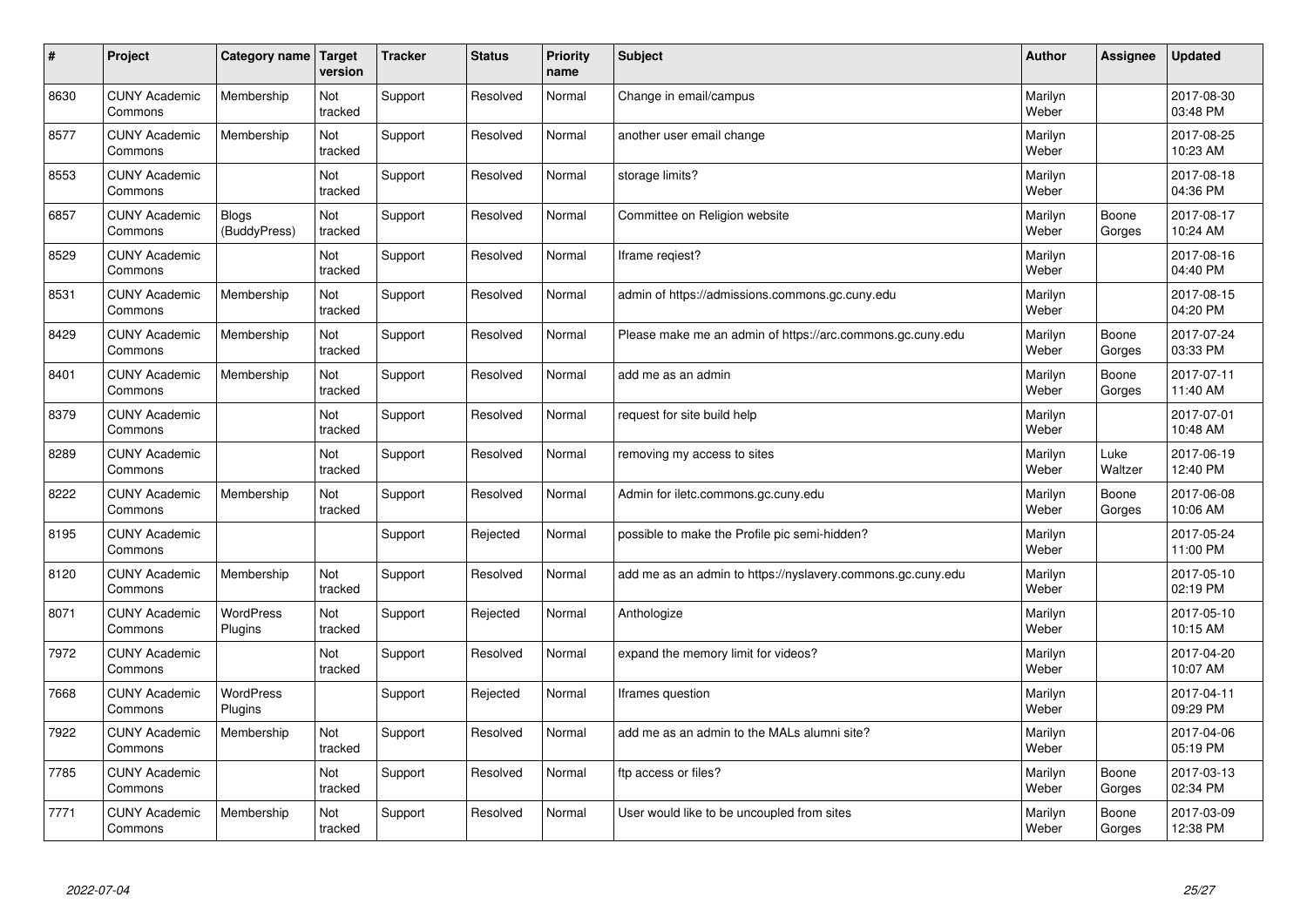| $\sharp$ | Project                         | Category name   Target        | version        | <b>Tracker</b> | <b>Status</b> | <b>Priority</b><br>name | <b>Subject</b>                                              | <b>Author</b>    | Assignee         | <b>Updated</b>         |
|----------|---------------------------------|-------------------------------|----------------|----------------|---------------|-------------------------|-------------------------------------------------------------|------------------|------------------|------------------------|
| 7775     | <b>CUNY Academic</b><br>Commons | Membership                    | Not<br>tracked | Support        | Resolved      | Normal                  | Email change                                                | Marilyn<br>Weber |                  | 2017-03-08<br>10:09 PM |
| 7745     | <b>CUNY Academic</b><br>Commons | <b>WordPress</b><br>Plugins   | 1.10.13        | Support        | Resolved      | Normal                  | Featured Video Plus plugin requested                        | Marilyn<br>Weber |                  | 2017-03-03<br>01:51 PM |
| 7685     | <b>CUNY Academic</b><br>Commons | Password<br>Reset             | Not<br>tracked | Support        | Resolved      | Normal                  | temporary password                                          | Marilyn<br>Weber | Boone<br>Gorges  | 2017-02-15<br>07:36 PM |
| 7678     | <b>CUNY Academic</b><br>Commons | Groups (misc)                 | Not<br>tracked | Support        | Resolved      | Normal                  | add admin to student group                                  | Marilyn<br>Weber | Boone<br>Gorges  | 2017-02-15<br>11:58 AM |
| 7486     | <b>CUNY Academic</b><br>Commons | Membership                    | Not<br>tracked | Support        | Resolved      | Normal                  | changed email address                                       | Marilyn<br>Weber |                  | 2017-01-24<br>10:00 PM |
| 7460     | <b>CUNY Academic</b><br>Commons | WordPress<br><b>Themes</b>    | 1.10.8         | Support        | Resolved      | Normal                  | install Independent Publisher theme?                        | Marilyn<br>Weber | Boone<br>Gorges  | 2017-01-21<br>09:34 PM |
| 5629     | <b>CUNY Academic</b><br>Commons | Public Portfolio              | 1.10.4         | Support        | Resolved      | Normal                  | Title field in profile can't be edited                      | Marilyn<br>Weber |                  | 2016-12-13<br>11:19 AM |
| 6812     | <b>CUNY Academic</b><br>Commons |                               | Not<br>tracked | Support        | Resolved      | Normal                  | User cannot change email                                    | Marilyn<br>Weber | Matt Gold        | 2016-12-01<br>06:24 PM |
| 6899     | <b>CUNY Academic</b><br>Commons | Account<br>settings           | Not<br>tracked | Support        | Resolved      | Normal                  | New user has misspelled her own name                        | Marilyn<br>Weber | Boone<br>Gorges  | 2016-12-01<br>05:10 PM |
| 6175     | <b>CUNY Academic</b><br>Commons | Account<br>settings           |                | Support        | Resolved      | Normal                  | Email address (user cannot access old)                      | Marilyn<br>Weber | Matt Gold        | 2016-11-29<br>06:31 PM |
| 6851     | <b>CUNY Academic</b><br>Commons | Redmine                       | Not<br>tracked | Support        | Resolved      | Normal                  | How do I help users join Redmine?                           | Marilyn<br>Weber | Matt Gold        | 2016-11-28<br>10:16 AM |
| 6818     | <b>CUNY Academic</b><br>Commons | Email<br><b>Notifications</b> | 1.10.3         | Support        | Resolved      | Normal                  | No more email notifications?                                | Marilyn<br>Weber |                  | 2016-11-22<br>02:51 PM |
| 6815     | <b>CUNY Academic</b><br>Commons | Password<br>Reset             | Not<br>tracked | Support        | Resolved      | Normal                  | password reset requested                                    | Marilyn<br>Weber | Matt Gold        | 2016-11-22<br>10:30 AM |
| 6656     | <b>CUNY Academic</b><br>Commons | Support                       | Not<br>tracked | Support        | Resolved      | Normal                  | Remove user profile                                         | Marilyn<br>Weber | Matt Gold        | 2016-11-10<br>02:18 PM |
| 5988     | <b>CUNY Academic</b><br>Commons | Support                       |                | Support        | Rejected      | Normal                  | Forbidden error when trying to join                         | Marilyn<br>Weber | Boone<br>Gorges  | 2016-09-08<br>01:42 PM |
| 5985     | <b>CUNY Academic</b><br>Commons | Support                       | Not<br>tracked | Support        | Resolved      | Normal                  | change user's email address (she cannot access old)         | Marilyn<br>Weber | Boone<br>Gorges  | 2016-09-07<br>01:43 PM |
| 5753     | <b>CUNY Academic</b><br>Commons | WordPress<br>(misc)           | Not<br>tracked | Support        | Resolved      | Normal                  | merging blogs and groups                                    | Marilyn<br>Weber | Boone<br>Gorges  | 2016-08-29<br>03:09 PM |
| 5844     | <b>CUNY Academic</b><br>Commons |                               | Not<br>tracked | Support        | Resolved      | Normal                  | edit Host Files on Windows 10 problems                      | Marilyn<br>Weber |                  | 2016-07-27<br>09:08 AM |
| 5083     | <b>CUNY Academic</b><br>Commons | <b>WordPress</b><br>Plugins   | 1.9.5          | Support        | Rejected      | Normal                  | creating a shortcode for the iframe code of the google form | Marilyn<br>Weber | Marilyn<br>Weber | 2016-01-12<br>04:25 PM |